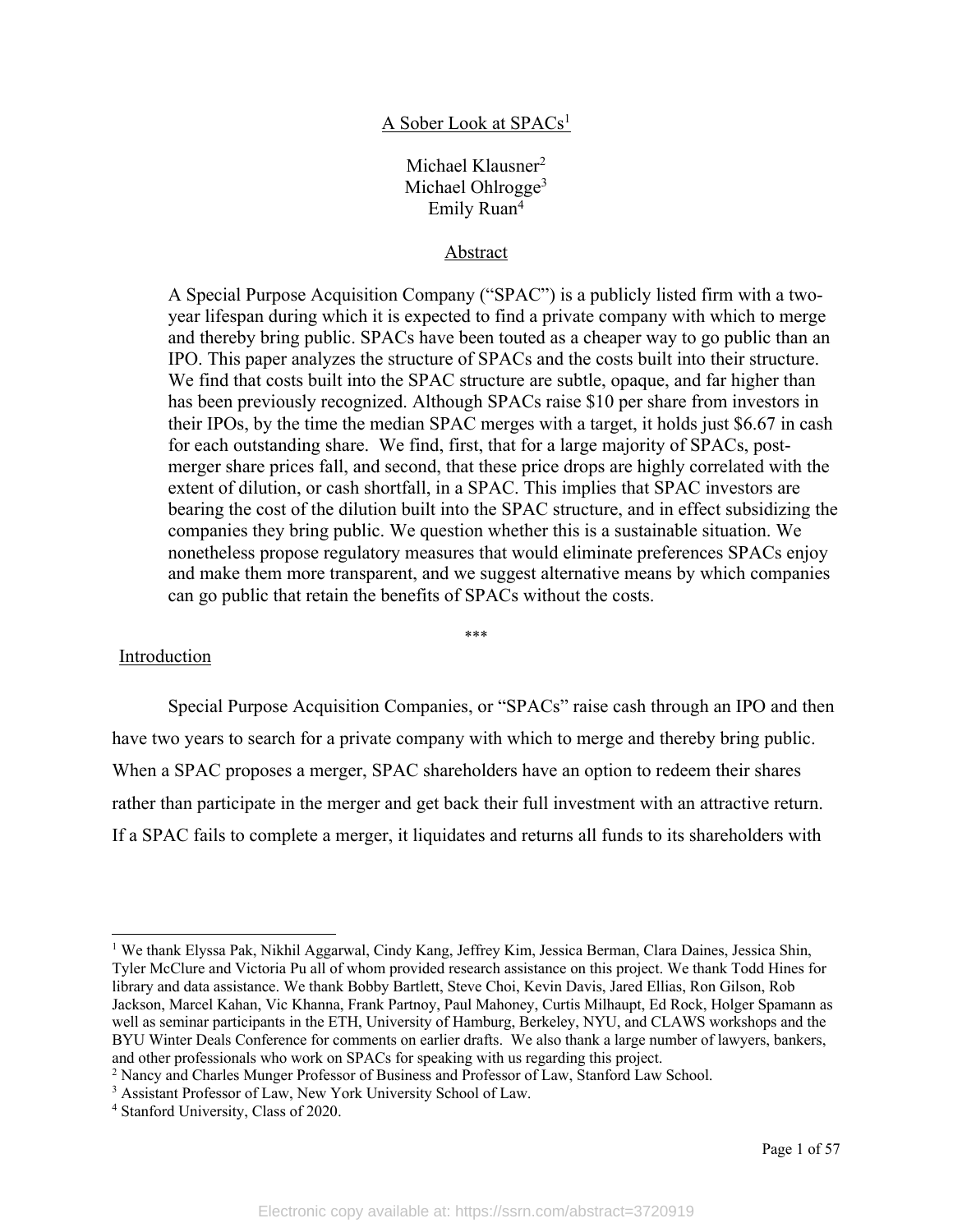interest. Once considered a "backdoor"<sup>5</sup> to the public markets for companies closed out of the IPO market, SPACs have recently gone mainstream—with a bang. Figure 1 shows their growth over the past decade. In 2020, SPACs have already raised as much cash in their IPOs as they did over the entire preceding decade.<sup>6</sup> As of October 21, 2020, there are 290 SPACs with \$86.5 billion in cash that have either filed for IPOs, are searching for targets, or have announced proposed mergers.7 Some recent commentary has referred to a SPAC "bubble" and SPAC "hype."8 Perhaps fueling the hype are many more press reports that focus on a few successful, high-visibility SPACs.<sup>9</sup>





<sup>5</sup> E.g. Jacob Rund and Andrea Vittorio, "Blank Check" Companies See Revival as Big names Embrace Trend, Bloomberg Law, July 24, 2019; Alexander Osipovich, Blank-Check Boom Gets Boost From Coronavirus, Wall Street Journal, July 13, 2020,

https://www.wsj.com/articles/blank-check-boom-gets-boost-from-coronavirus-11594632601.

<sup>6</sup> Data from SDC Platinum New Issues File and SPAC Insider. In counting US IPOs, we ignore very small ones that raised less than \$40 million, which is the lowest amount raised by the SPACs we study. The total money raised among these very small IPOs is quite small, meaning they have a negligible impact on SPACs as a percentage of total US IPO funding.

<sup>7</sup> Data from SPACInsider.com

<sup>8</sup> Gillian Tett, Bubble Warning: even college kids are touting SPACs, Financial Times, October 8, 2020; Emily Graffeo, Former Goldman Sachs CEO Lloyd Blankfein says a wash of free money is creating 'bubble elements' citing SPAC market, Business Insider, October 8, 2020; Yoel Minkoff, Draftkings CEO calls for calm amid SPAC market hype, Seeking Alpha, August 30, 2020; Ben Winck, A new ETF will let investors participate in the stock market's \$22 billion craze, Market Insider, August 3, 2020.

<sup>9</sup> For instance, Virgin Galactic received a great deal of press attention when it went public via SPAC in 2019. See, e.g. https://www.cnbc.com/2019/07/09/virgin-galactic-deal-sparks-interest-in-an-obscure-investment-vehicle-witha-spotty-track-record.html. Other prominent firms to go public recently via SPAC have included DraftKings and Nikola Corp. See for instance, "Why Nikola Decided to Merge With a SPAC. And Why More Such Deals Are Coming." Barons, by Nicholas Jasinski, Aug. 2, 2020, available https://www.barrons.com/articles/why-nikoladecided-to-merge-with-a-spac-and-why-more-such-deals-are-coming-51596369610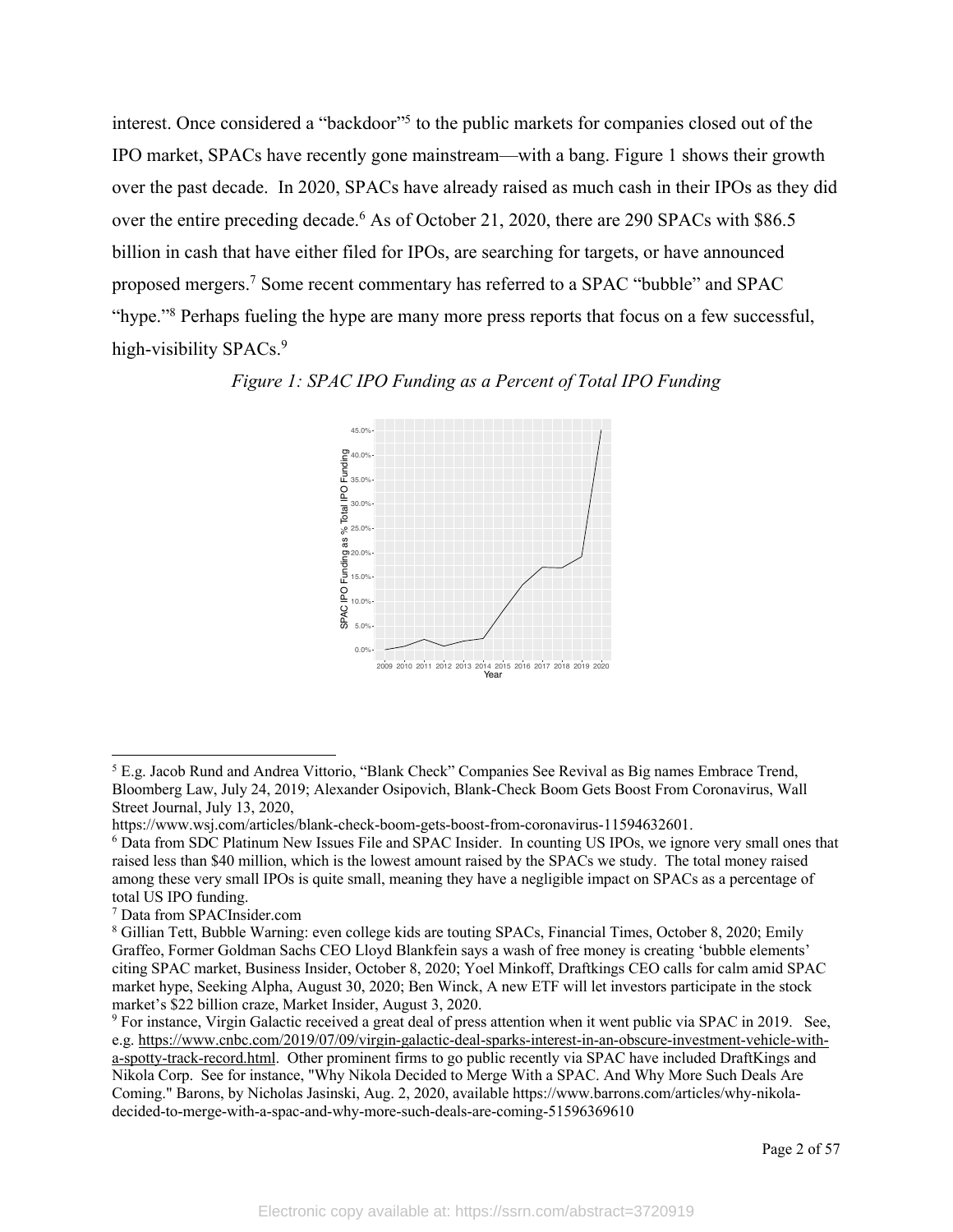In this paper, we take a closer look at SPACs. We find that their structure—built to support a circuitous two-year process from IPO to merger—creates substantial costs, misaligned incentives, and on the whole, losses for investors who own shares at the time of SPAC mergers. By contrast, there is an essentially separate group of investors that buy shares in SPAC IPOs and either sell or redeem their shares prior to the merger, and these investors do very well.

Commentators attribute four primary advantages to SPACs over IPOs as a means of going public. First, they claim that SPACs are a cheaper way of going public than an IPO because they avoid the IPO "pop"—the perceived underpricing that some believe shortchanges issuers.<sup>10</sup> Second, they claim that SPACs provide more certainty in pricing and execution than IPOs and a faster path public. <sup>11</sup> Third, before the recent SPAC craze, SPACs were seen as a vehicle by which companies shut out of the IPO market—due to complexity or uncertainty in their businesses—could go public.<sup>12</sup> Finally, apart from the comparison with IPOs, SPACs have been described as "poor man's" private equity in that anyone can invest in a SPAC and bet on the skills of its management in identifying an attractive target, negotiating a good deal, and helping the post-merger company produce value.

We evaluate these claims based on an analysis of all 47 SPACs that merged between January 2019 and June 2020. We find that, for the most part, the claims are overstated. Most centrally, we explain how the SPAC structure results in substantial dilution of the value of SPAC shares, and we measure that dilution. Although SPACs issue shares for roughly \$10 and value their shares at \$10 when they merge, as of the time of a merger, the median SPAC holds cash of

https://www.wlrk.com/webdocs/wlrknew/ClientMemos/WLRK/WLRK.27066.20.pdf

<sup>&</sup>lt;sup>10</sup> For instance, a recent Financial Times article notes that "[b]y using Spacs, [companies] can skip over the expensive and time-consuming IPO process." See Aliaj, Ortenca et. all "Can SPACs shake off their bad reputation?" - Financial Times, August 13, 2020. The article goes on to quote Bill Gurley, as saying "[c]learly, the rampant and worsening underpricing of IPOs has created a huge arbitrage opportunity for SPACs."

<sup>&</sup>lt;sup>11</sup> See, for instance, a recent Baker Botts memo, asserting that "[a]nother key factor in the recent SPAC boom is the turbulence in the traditional IPO market. A SPAC transaction provides a target company with a measure of certainty that a traditional IPO cannot. The target negotiates a fixed price per share with only one party – the SPAC – and though the amount to be raised is not guaranteed due to potential shareholder redemptions, the valuation is locked in." https://www.bakerbotts.com/thought-leadership/publications/2020/july/a-surge-of-spacs-in-a-turbulenteconomic-climate. See also https://www.barrons.com/articles/why-nikola-decided-to-merge-with-a-spac-and-whymore-such-deals-are-coming-51596369610. A Wachtell Lipton memo on SPACs similarly states that a benefit of SPACs compared to IPOs is greater price certainty.

 $12$  For instance, a 2016 news article in the Globe and Mail reported that SPACs target companies in "small-to-midmarket sectors" that attract less interest from pension funds and other investors who might buy in to an IPO. See Willis, Andrew and McKee, Niall, "Closing in on a deal to break SPACs' silence" 19 July 2016. A recent article in the American Prospect quotes Andrew Park as saying "[i]f we go back ten years or so, SPACs were the back alley of finance." The article continues "[u]sually only companies that had ... some other reason to avoid transparency would use [a SPAC] to go public...But that sentiment has almost completely flipped..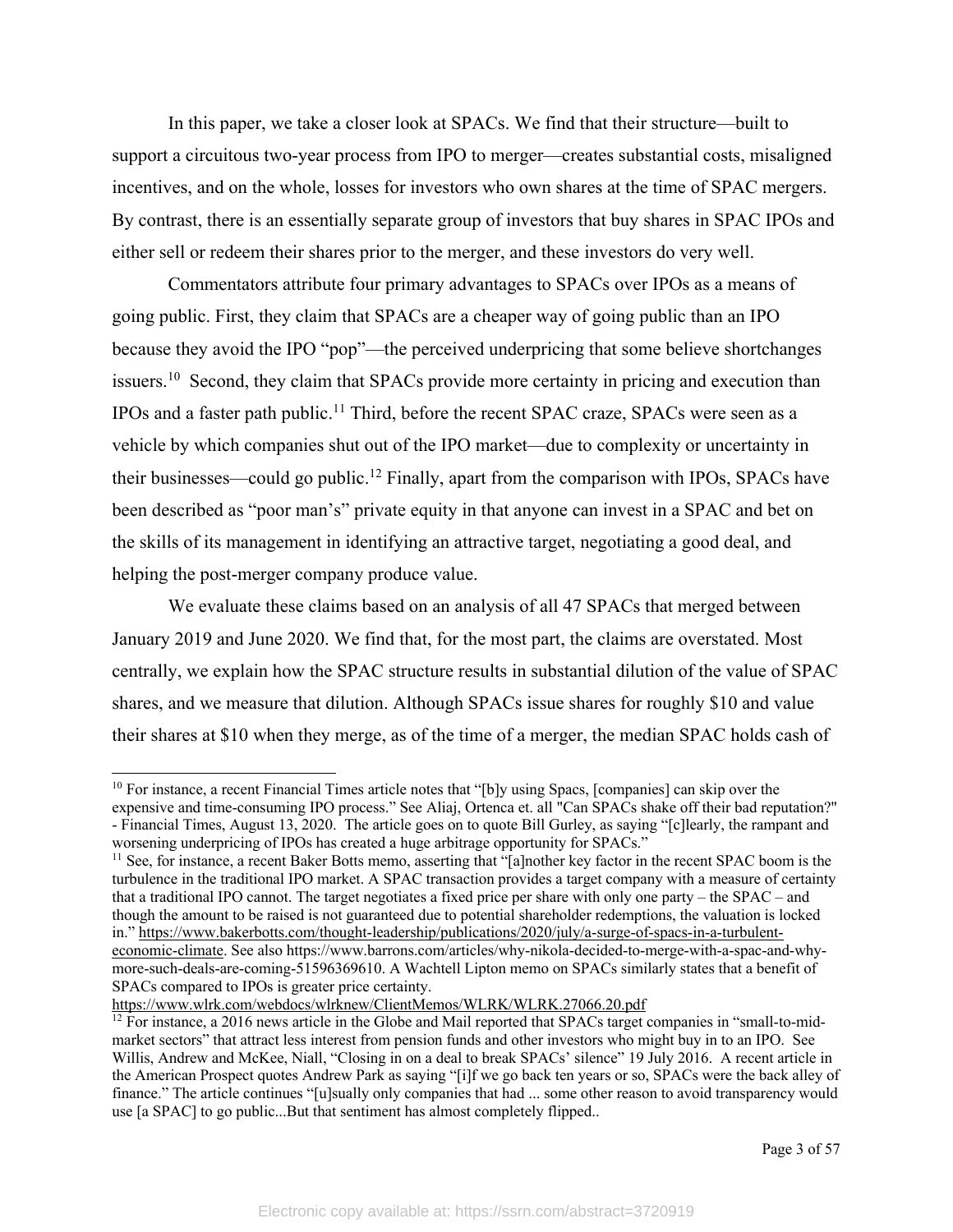only \$6.67 per share. In other words, SPAC dilution amounts to roughly 50% of the cash they ultimately deliver to companies they bring public. These costs are much higher than those for IPOs, even accounting for underpricing, and are roughly twice as high as even SPAC skeptics have previously estimated.<sup>13</sup> Most reporting on SPACs overlooks how redemptions amplify their expenses, and passes over how subtler SPAC costs translate into losses for investors that hold shares through SPAC mergers.

We find that SPAC shares tend to drop by one third of their value or more within a year following a merger. This suggests that it is the investors that hold shares at the time of SPAC mergers, and for a period of time thereafter, that are footing most of the bill for SPAC costs. From the perspective of companies going public, therefore, SPACs have indeed been cheap. But we wonder whether this is a sustainable situation. It is hard to believe that SPAC shareholders will continue to take these losses.

Some SPACs produce positive post-merger returns for their shareholders. We find that SPACs sponsored by large private equity funds and former Fortune 500 CEOs and senior executives are, on average, more successful than others. Those SPACs are still highly dilutive but not as dilutive as SPACs lead by other sponsors. In addition, those sponsors apparently can produce enough value through ongoing involvement with a post-merger company to fill the hole created by their SPAC's dilution. Even for those SPACs, however, the dilution is substantial, returns are mixed, and SPAC shareholders or target shareholders, or both, bear that cost. Furthermore, many SPACs with high profile sponsors have performed disastrously, suggesting that they provide no guarantee that they will make up for the costs embedded in the SPAC structure.

We find that commentators' claims that SPACs deliver greater price and deal certainty compared to IPOs, are overstated. One reason, among others, is that they do not fully appreciate the sources of SPAC dilution and as a result do not recognize that the extent of SPAC's dilution is not known until the time of the merger, when shareholders have decided whether to exercise their rights to redeem their shares.

<sup>&</sup>lt;sup>13</sup> Most SPAC skeptics estimate SPAC costs to be roughly 25% of money raised. This is mainly because they focus on the dilution caused by sponsor's taking a large block of shares at a nominal cost at the time of the IPO. See, e.g. "SPACs Aren't Cheaper Than IPOs Yet" by Matt Levine, Bloomberg Money Stuff, July 27, 2020; see also Rampell, Alex and Kupor, Scott: "In Defense of the IPO, and How to Improve it." available https://a16z.com/2020/08/28/indefense-of-the-ipo/.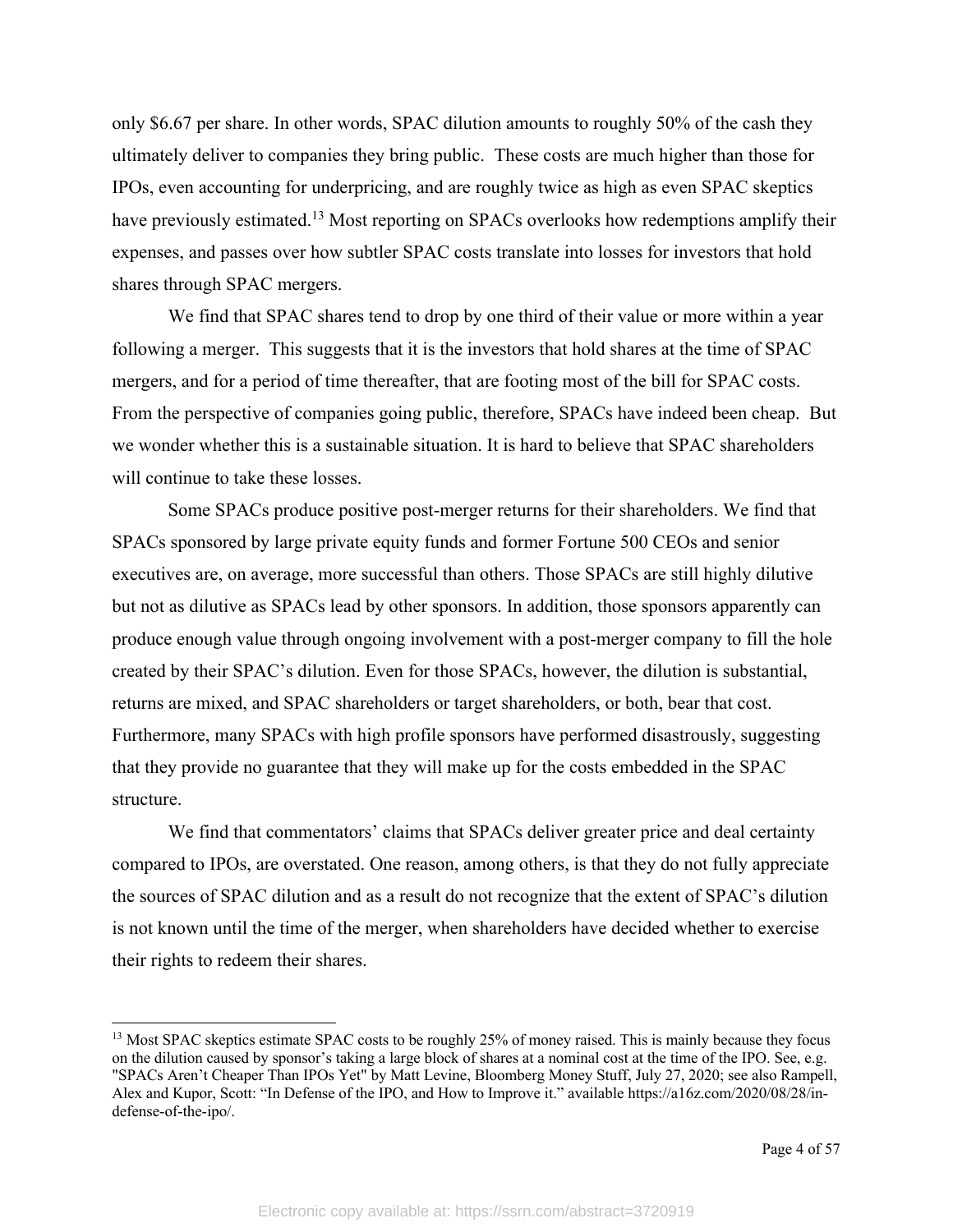We agree with the claim that a SPAC merger may offer advantages over the IPO process for firms with information that is difficult to convey to investors or firms that investors have difficulty valuing. Some of this advantage is the result of regulatory leniency toward SPACs relative to IPOs. Perhaps most importantly, SPACs and their merger targets can avail themselves of a safe harbor against liability under the securities laws for projections and other forwardlooking statements. Companies going public in an IPO, however, are not covered by this safe harbor and rarely provide such information. The extent to which this and other regulatory advantages explain SPACs' popularity is impossible to say, but as a policy matter the differential treatment is difficult to justify.

SPACs also have transactional means of conveying information to potential investors. When SPACs merge, they often make a private placement to one or more institutional investors. Those investors review confidential information regarding a SPAC's target, which goes beyond what is disclosed to many public investors in an IPO. These private placements are then disclosed to the market prior to the merger and hence serve to validate the merger. A company going public in an IPO typically does not issue shares in a private placement concurrently with its IPO, but there is no legal bar to doing so. To the extent the practice is common in SPACs and uncommon in IPOs, this is an advantage of SPACs. As we suggest in Part V, however, the transactional advantages of a SPAC can be achieved in what we term a "sponsored" IPO or direct listing, either of which could include private placements.

Finally, the characterization of SPACs as "poor man's" private equity is off the mark. SPAC shareholders are overwhelmingly large funds, not retail investors. Moreover, outward appearances notwithstanding, investment patterns in SPACs are not analogous to private equity investments. A SPAC typically sells shares to one set of investors in its IPO and another set of investors when it comes time to merge. Nearly all pre-merger shareholders exit at the time of the merger, either by redeeming their shares or selling them on the market. In effect, a SPAC pays IPO investors generously to get the SPAC up and running as a public company so that other investors can later buy shares once a target has been selected to bring public. As we explain, investors that buy later and hold shares through SPAC mergers bear the costs of the generous deal given to IPO-stage investors.

In Part I of this paper, we explain the SPAC structure and process. In Part II, we investigate who invests in SPACs at the IPO stage and who invests at the time of the merger,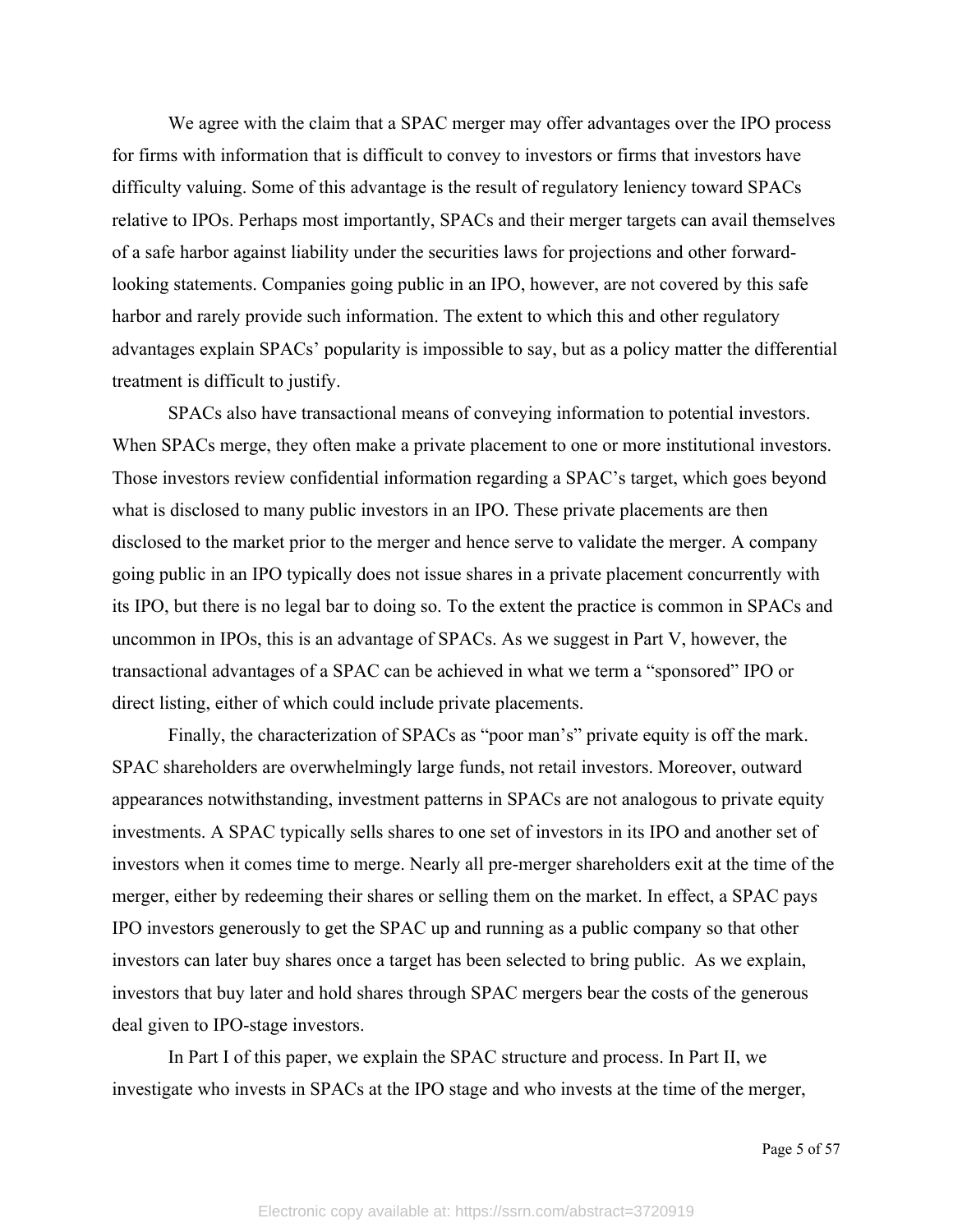showing that the two stages of investment are largely independent of one another. In Part III, we analyze the dilution and misaligned incentives inherent in the SPAC structure. In Part IV, we show that, by accepting the mergers that sponsors propose—and from which sponsors earn high returns—SPAC shareholders tend to bear the cost of the dilution embedded in SPACs. In Part V, we assess the regulatory and transactional advantages of SPACs over IPOs, and we propose a "sponsored IPO" or "sponsored direct listing" as a means of achieving the benefits of a SPAC at much lower cost. These proposals essentially amount to a SPAC without the two-year delay. We conclude by offering policy proposals to address SPACs' regulatory preferences and to enhance the transparency of SPACs.

### **I. What Is A SPAC?**

A SPAC is a publicly held investment vehicle created to merge with a private company and thereby bring it public. That simple description, however, misses key features of SPACs' complexity and hidden costs. In this Part, we describe the structure of SPACs. In Part III, we analyze the costs inherent in their structure. We base our analysis on the cohort of all 47 SPACs that merged between January 2019 and June 2020 (to which we will refer as the "2019-20 Merger Cohort").<sup>14</sup>

The creation of a SPAC begins with a sponsor forming a corporation and working with an underwriter to have the SPAC go public in an IPO. Sponsors range from large private equity funds to former S&P 500 CEOs to individuals with no particularly relevant background. Prior to the IPO, the sponsor acquires a block of shares at a nominal price that will amount to 25% of IPO proceeds (or, equivalently, 20% of post-IPO equity). This block of shares, known as the sponsor's "promote," is the sponsor's compensation for work it does for the SPAC. In addition, concurrently with the IPO, the sponsor purchases SPAC warrants, shares or both at prices estimated to represent fair market values. The proceeds of the sponsor's investment cover the cost of the IPO and operating costs while the SPAC is searching for a merger target.

<sup>&</sup>lt;sup>14</sup> We have also collected data on all 17 SPACs that went public in 2015 and merged between 2016 and 2018. We find that there are few substantial differences between these two groups of SPACs with respect to structure and terms. Because SPACs that went public in 2015 have had at least two years of post-merger performance, we use that group of SPACs to analyze performance over a longer term than is possible with SPACs that merged in 2019 and 2020. Therefore, we present data on the earlier SPACs only in Part IV, where we analyze post-merger price performance over a two-year period.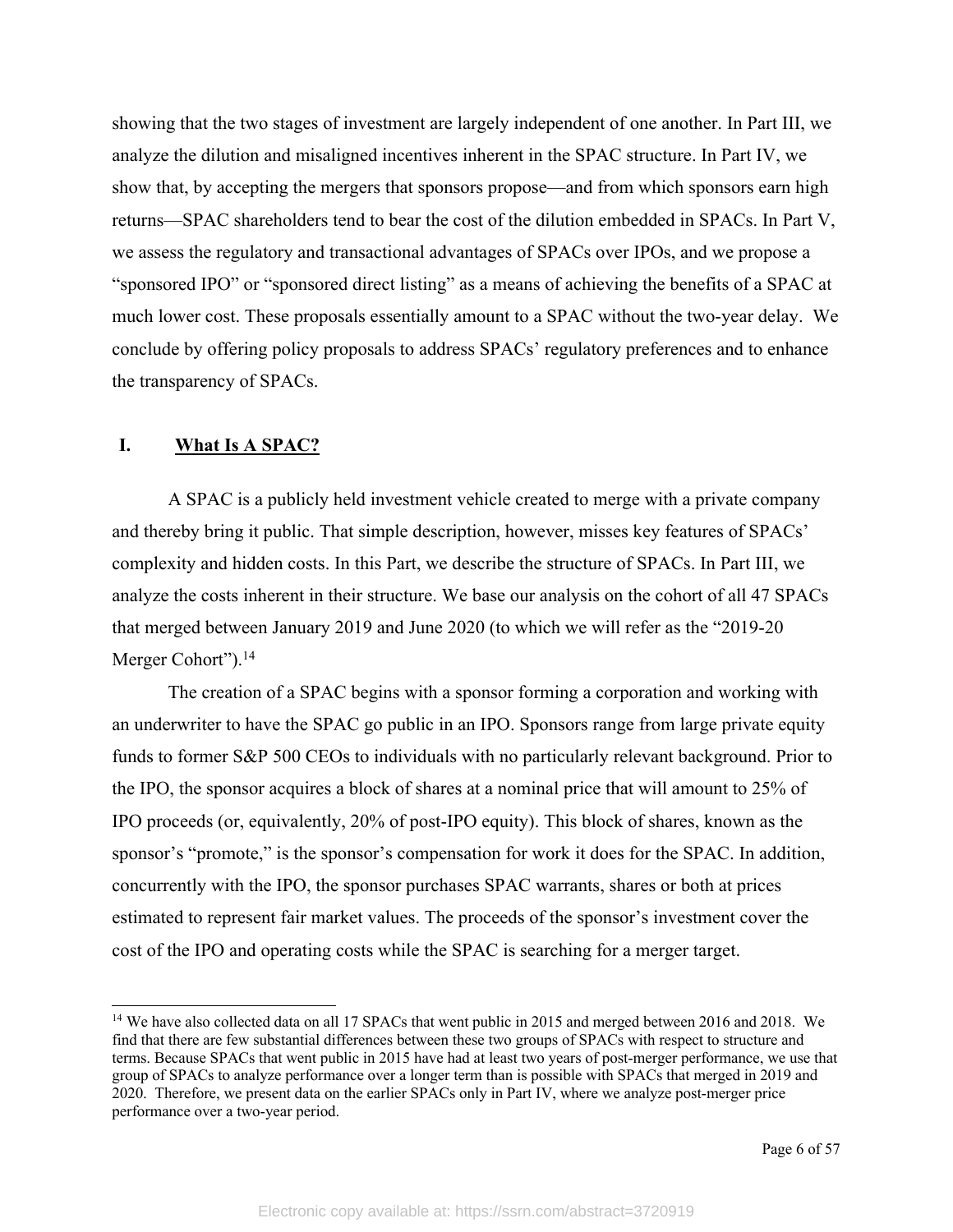In its IPO, a SPAC sells units consisting of a share, a warrant, and in some cases, a right to a fraction of a share. SPACs uniformly set prices of units at \$10. Among the SPACs in the 2019-20 Merger Cohort, the number of shares that can be purchased with a warrant ranges from ¼ share to one share, with an exercise price uniformly set at \$11.50 per share. All 15 SPACs that included rights in their IPO units provided that a right could be exchanged for 1/10 of a share at no cost if the SPAC consummated a merger. Across all the 2019-20 Merger Cohort, IPO proceeds ranged from \$39 million to \$690 million with a mean and median of \$251 million and \$220 million, respectively.

The proceeds of a SPAC's IPO are placed in trust and invested in Treasury notes. Under the SPAC's charter, cash in the trust can be used only (a) to acquire a company, (b) to contribute to the capital of a company with which the SPAC merges, (c) to distribute to shareholders in liquidation if the SPAC fails to consummate a merger, or (d) to redeem shares, as discussed below. The SPAC has roughly two years to identify a merger target and to complete a merger. Subject to shareholders voting to extend either the SPAC's search period or the time it needs to consummate a merger already announced, if the SPAC does not merge within two years, it liquidates and distributes the funds in the trust to the public shareholders. In the event of a liquidation, the sponsor loses its investment.

The key feature of a SPAC, which drives much of our analysis of SPAC costs below, is that when a SPAC proposes a merger, its shareholders have a right to redeem their shares. The redemption price is the IPO price of the SPAC units plus interest that has accumulated in the trust. In some SPACs, a portion of the proceeds from the sponsor's investment at the time of the IPO is placed in the trust to subsidize the return to redeeming shareholders. Importantly, however, shareholders that redeem their shares keep the warrants and rights that were in the units sold in the SPAC's IPO. The warrants and rights are used to attract IPO investors by compensating them for parking their cash in the SPAC for two years.

Even a SPAC with little cash remaining after redemptions can bring a target company public with a merger.<sup>15</sup> The result would simply be that SPAC shareholders own a small slice of

 $15$  Nevertheless, a small number of companies that go public by merging with a SPAC struggle to meet stock exchange listing requirements and at times risk being de-listed from NASDAQ and NYSE. These firms still remain public, but subsequently move to trading on much less prominent and liquid platforms, such as OTC markets. Some firms get de-listed as a result of a dramatic drop in share price after a merger with a SPAC. Another challenge at times is meeting the requirements for the minimum numbers of shareholders in a listed company. NASDAQ Rule 5505 requires at least 300 holders of round lots, defined as blocks of at least 100 shares. NYSE Rule 102.01A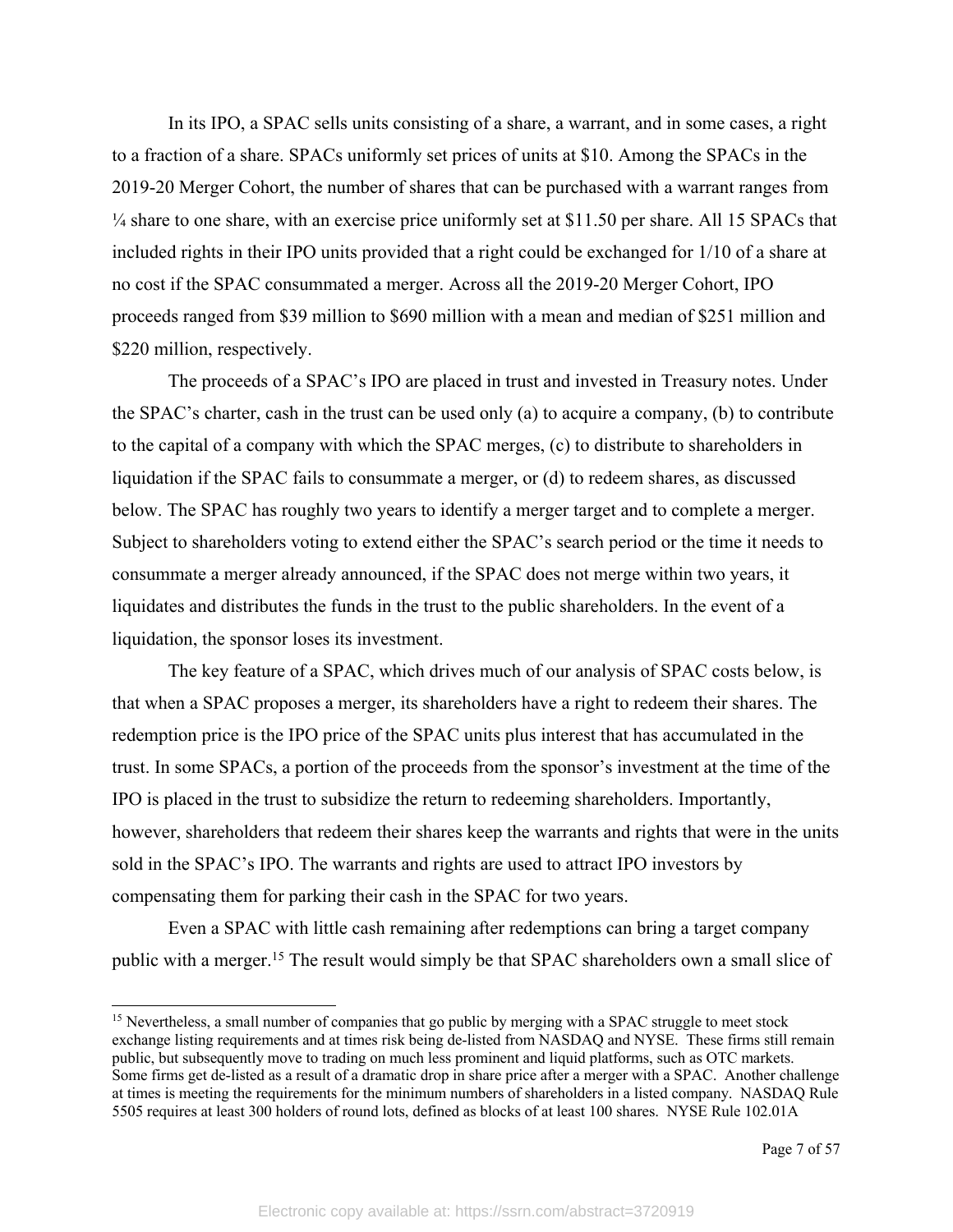the post-merger company. But merger targets often need cash and commonly include in merger agreements conditions of closing that require a minimum amount of cash in the SPAC following redemptions.

SPACs and their sponsors have four ways to meet a target's minimum cash requirement when they expect redemptions to be high. First, the sponsor itself can make an additional investment at the time of the merger. Second, the SPAC can pitch the merger to third-party investors and attract a fresh round of funding. These investments by sponsors and third parties take the form of private placements conditioned on consummation of the proposed merger. Third-party investments are often made at a price below the redemption price of public shares, which is their minimum trading price prior to the merger. In addition, sponsors often provide side-payments to third-party investors in the form of shares or warrants, thereby reducing the effective price the third-party investors pay. A third way for a sponsor to preserve cash in the SPAC's trust is to make a side payment to one or more large public shareholders of the SPAC, or to investors that will buy shares on the public market, in exchange for a commitment not to redeem their shares. Finally, in some transactions, a major shareholder of the target makes an investment in the SPAC.16

The "A" in their name notwithstanding, SPACs do not acquire companies. Instead, SPACs typically merge with private companies in transactions that leave the former SPAC shareholders with minority interests in the merged company. The mean and median ownership of SPAC shareholders, including sponsors, in post-merger companies is 40% and 35%, respectively, in the 2019-20 Merger Cohort.

Median post-merger market cap of firms in the 2019-20 Merger Cohort is \$500 million. This is similar to the \$580 million median market cap for firms listed on the Russell 2000 Index. Roughly a quarter of the mergers resulted in firms with market caps of \$1 billion or more, and an eighth with targets worth \$2 billion or more. Thus, while firms going public via mergers with

requires at least 400 holders of round lots. Some SPACs have had difficulty retaining or attracting enough shareholders to meet this requirement. For instance, Xynomic Pharmaceuticals Holdings, Inc, which merged with the SPAC Bison Capital Acquisition Corporation in May of 2019, disclosed in its 10-Q on November 14th, 2019, that it had received notice of non-compliance with NASDAQ's initial listing requirements for the minimum number of round lot holders. The exchanges have more stringent initial listing requirements than continued listing requirements. Although a company that goes public via SPAC is technically merging with an already listed firm, NASDAQ requires that it re-certify compliance with initial listing requirements. See NASDAQ Question 1416, available https://listingcenter.nasdaq.com/Material\_Search.aspx?materials=1416&mcd=LQ&criteria=2&cid=34. <sup>16</sup> SPACs where this occurred include Capitol Investment Corp IV and Mudrick Capital Acquisition.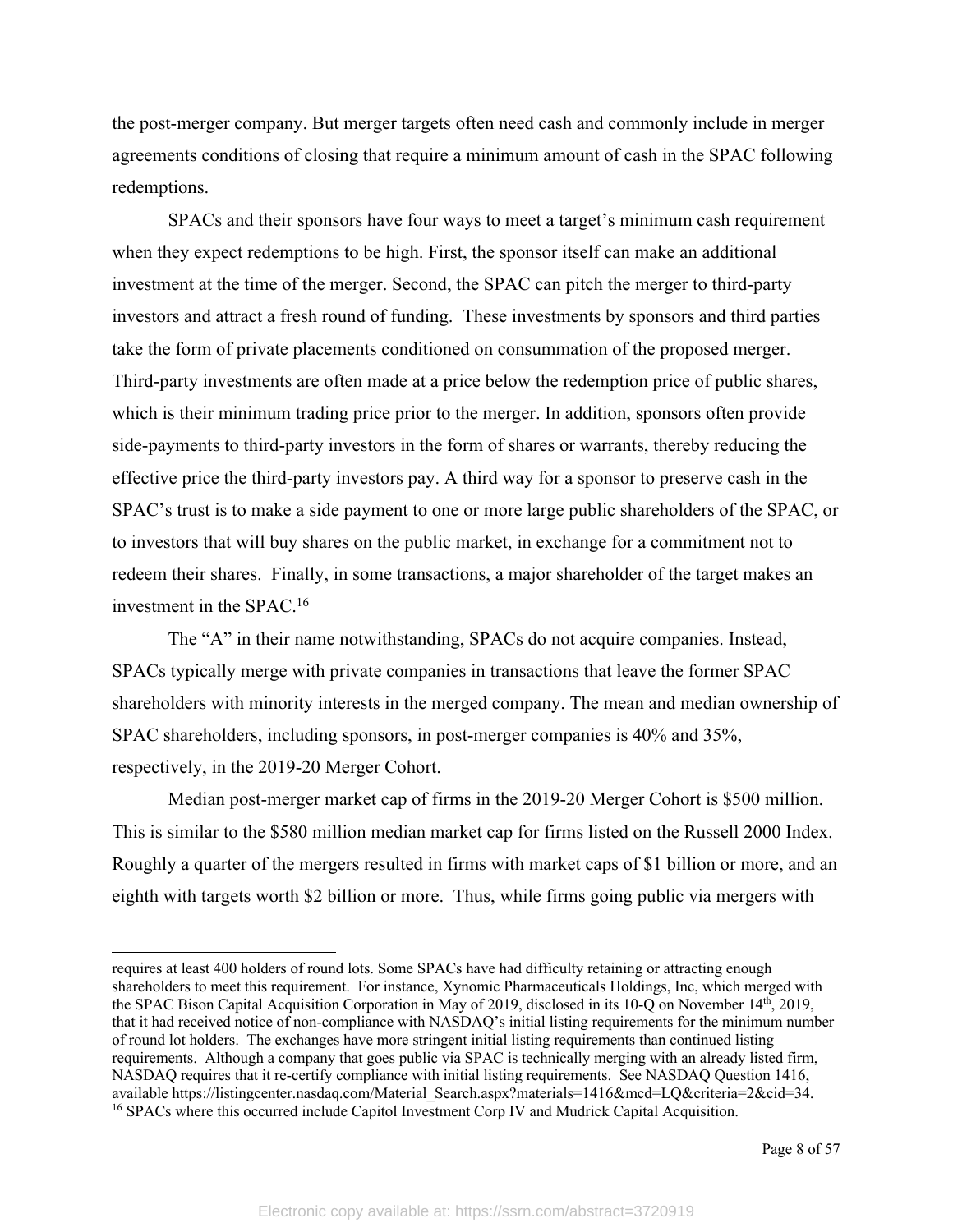SPACs are smaller than many high-profile firms that go public in IPOs, SPAC targets are hardly micro-cap companies.

Figure 2 summarizes the steps of a SPAC's lifecycle beginning with the IPO: (a) public investors buy units consisting of shares and warrants in a SPAC's IPO; (b) within two years, the SPAC proposes a merger by which a private company would go public; (c) often, well over two thirds of the SPAC's shares are tendered for redemption; (d) contemporaneously with the merger, the sponsor itself and/or third parties purchase shares in private placements (PIPEs) to replenish some of the cash the SPAC paid out to redeem its shares; (e) the merger proceeds; (f) the SPAC's remaining public shareholders own a small slice of the post-merger company's equity; and (g) the SPAC sponsor and third-party private investors similarly own small slices of the company's equity.



*Figure 2: The SPAC Merger Process*

Table 1 provides data for each step in the SPAC process illustrated above.<sup>17</sup> To reduce the impact of extreme values in this table and the tables throughout this paper, we present medians along with 25<sup>th</sup> and 75<sup>th</sup> percentiles rather than means. The median proceeds of a SPAC IPO are roughly \$220 million, but at the median, 73% of those proceeds are returned to

<sup>&</sup>lt;sup>17</sup> The data we present in this paper is partially based on data available on the SPAC Insider website. Most, however, is hand collected from SPACs' SEC filings. Some of these filings are highly opaque and at time inconsistent from filing to filing. While we did our best to ensure accuracy in what we collected and aggregate here, it is certainly possible that there were errors in our data collection. We are confident, however, that such errors would not have a material impact on the aggregate data that we report.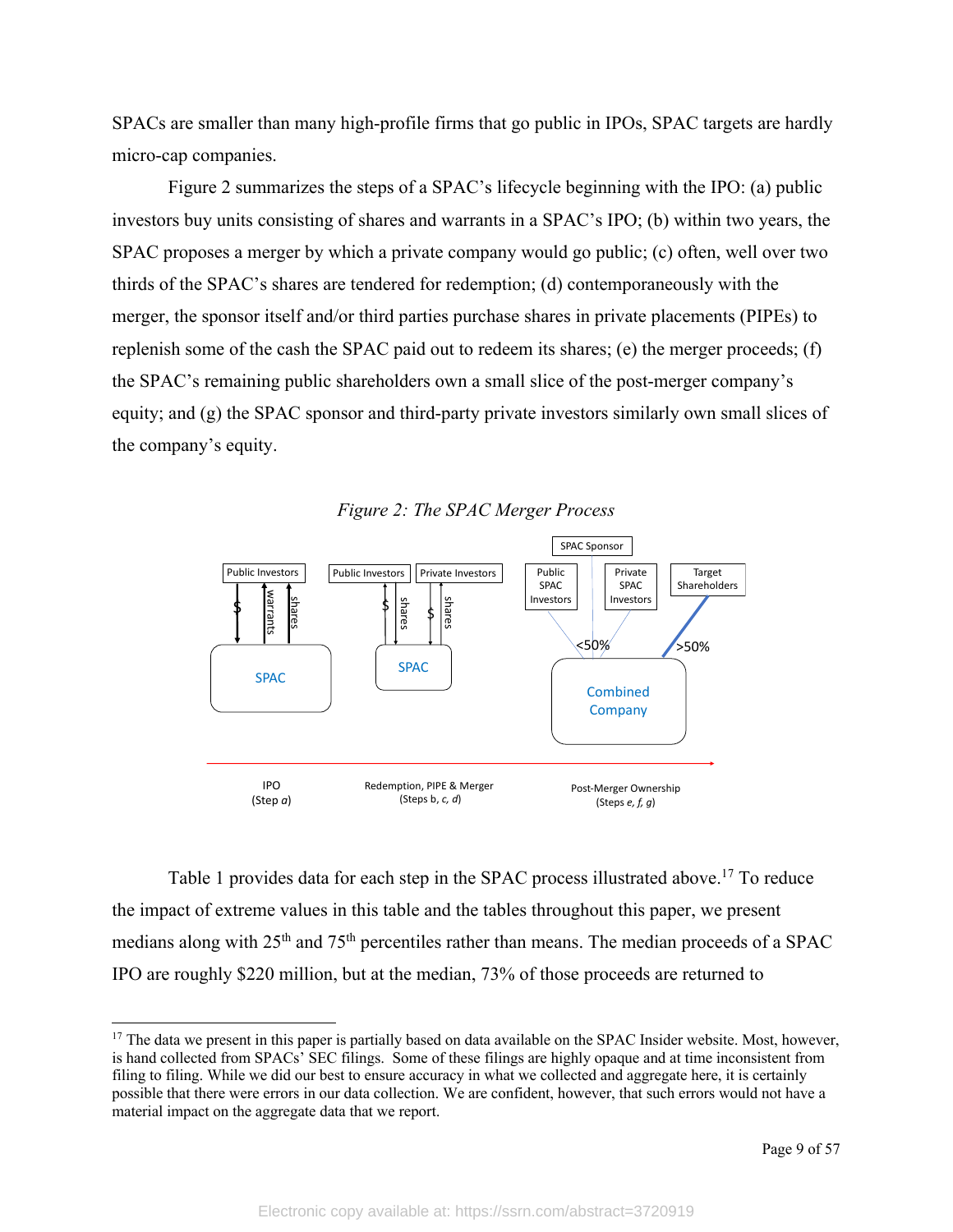shareholders in redemptions. Much of the cash lost in redemptions is recouped in PIPE investments, although for most SPACs, the replacement is not full. Contrary to some reports that "[t]he ratio of PIPE to SPAC [IPO] money is typically between 2:1 and 3:1"18 only two SPACs among the forty seven SPACs in the 2019-20 Merger Cohort had PIPE deals this large. Of the cash a SPAC delivers in a merger, the median amount contributed by public investors is 64% and the median contributed by PIPE investors is 25%. The remainder is contributed by the sponsor.<sup>19</sup> Following a merger, SPAC shareholders, including the sponsor, hold a median of 34% of the company that has gone public, and the sponsor alone holds 12%.

|                                                                             | Median  | 25 <sub>th</sub><br>Percentile | 75th<br>Percentile |  |
|-----------------------------------------------------------------------------|---------|--------------------------------|--------------------|--|
|                                                                             |         |                                |                    |  |
| IPO Proceeds (\$M USD)                                                      | \$220   | \$141                          | \$328              |  |
| Redemptions (% IPO Proceeds)                                                | 73%     | 18%                            | 95%                |  |
| Total Cash Delivered to Target in Merger (\$M USD)                          | \$151.6 | \$26                           | \$353              |  |
| Cash to Target as % IPO Proceeds                                            | 71.5%   | 16%                            | 121%               |  |
| Public SPAC Investors: % Total Cash Delivered                               | 64.2%   | 28%                            | 99%                |  |
| 3rd Party PIPE: % Total Cash Delivered                                      | 24.6%   | $0\%$                          | 43%                |  |
| Sponsor PIPE: % Total Cash Delivered                                        | $0\%$   | $0\%$                          | 11%                |  |
| Target Post-Merger Market Cap (\$M USD)                                     | \$501.6 | \$321                          | \$955              |  |
| Post-Merger Shares (%) Held by All SPAC Shareholders<br>(including sponsor) | 34.5%   | 24%                            | 50%                |  |
| Post-Merger Shares (%) Held by Sponsor                                      | 11.7%   | 6%                             | 15%                |  |

#### *Table 1: Overview of SPAC Characteristics*

<sup>18</sup> "*SPAC Attack: everything a founder or investor should know*, by John Luttig July 17, 2020, available https://luttig.substack.com/p/spac-attack-everything-a-founder. Half a dozen or more other sources also pick up on this claim, for example see https://www.rcis.co.za/the-investor-september-2020/ and https://themacropolo.wixsite.com/naman/post/what-the-hell-is-a-spac-chamath.

<sup>&</sup>lt;sup>19</sup> Here and elsewhere, we note that median figures for components of a total (e.g. total SPAC funding) cannot simply be added to get a figure for the median of that total. Thus, in Table 1, for instance, adding the median figures for % cash contributed by public investors, % cash contributed by 3rd party PIPE investors, and % cash delivered by SPAC sponsors does not add up to 100% of cash delivered. This is simply a mathematical property of medians.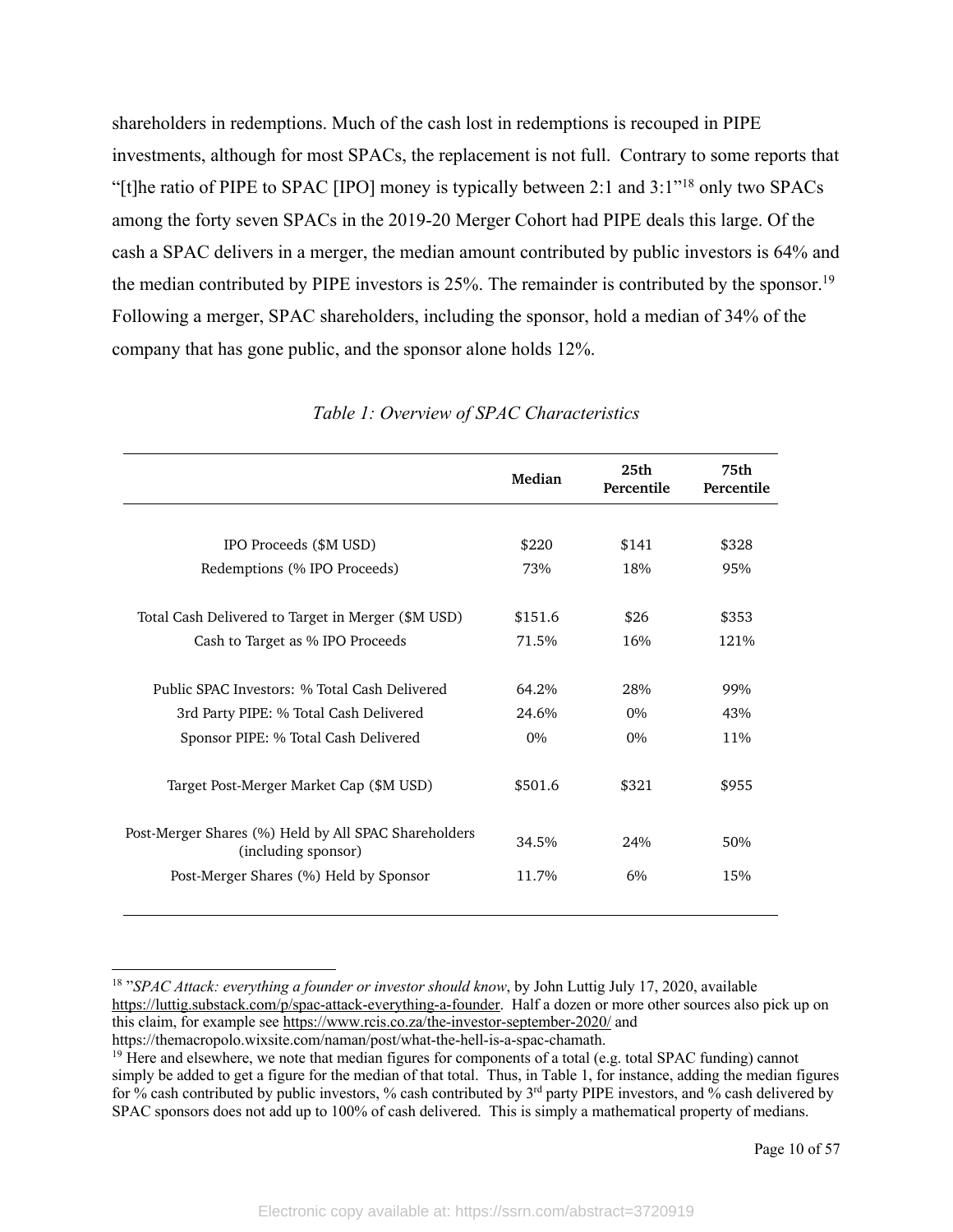In sum, a SPAC provides circuitous path to the public markets. The SPAC's IPO simply gets the SPAC up and running as a public company so that it will be in a position later to raise new funds in order to bring a company public. From a functional perspective, the merger is the IPO. In Part II, we investigate investment patterns in SPACs, which show that the disconnect between the SPAC IPO and the SPAC merger is even greater than redemption rates suggest and that the description of SPACs as "poor man's private equity" is inaccurate. Then, in Part III, we explain how the temporal and functional separation of a SPAC's IPO and merger is the source of dilution that creates a substantial cost overhanging the SPAC's merger. In Part IV, we analyze who bears that cost, SPAC shareholders or the target firms that SPACs bring public.

#### **II. Who Invests in SPACs and When?**

Commentators have described SPACs as "poor man's private equity," suggesting that retail investors invest in SPACs as bets on the sponsors' skills in identifying and merging with attractive private companies to brings public.20 On the other hand, people involved in the SPAC market report that investments in SPAC IPOs are dominated by a group of hedge funds known colloquially as the "SPAC Mafia," which invest in SPAC IPOs and trade SPAC shares between the IPO and merger but often have little intention to remain invested through the merger.<sup>21</sup> In this section, we investigate two related empirical questions. First, who invests in SPACs from the time of their IPO until their merger? Second, to what extent do pre-merger investors hold their shares through the merger and thereafter? In other words, first, does the shareholder base of SPACs support the characterization of SPACs as "poor man's private equity," and, second, do

<sup>20</sup> Rodrigues and Stegemoller (2013)

<sup>&</sup>lt;sup>21</sup> To date, there has been only limited reporting on this group of investors, and much of what we report is based on our interviews with sector insiders. A recent article in the Financial Times, "The twisted logic of reverse listings" from August 4, 2020, mentions the SPAC Mafia as a group of hedge funds with trading strategies based on SPAC warrants. SPAC Insider, a leading resource for investors and others in SPACs, sells shirts emblazoned with "SPAC Mafia: Make us an offer we can't refuse …" referring implicitly to the fact that these investors can earn guaranteed returns above treasury rates by buying units in SPAC IPOs and redeeming or selling the shares. These shirts are available here: https://spacinsider.com/product/spac-mafia-short-sleeve-t-shirt/. The origin of the "SPAC Mafia" term stems at least as far back as an earlier generation of SPACs. Prior to the financial crisis, SPACs contained provisions in which an affirmative vote by shareholders was required in order to proceed with merger transactions. A July 16, 2016 article from the Globe and Mail, one of Canada's primary newspapers, titled "Closing in on a deal to break SPACs' silence" mentions that for these earlier SPACs, a group of hedge funds that came to be known as the "SPAC Mafia" would buy up shares and seek to vote down merger deals unless they were given inducements to support the deals. The terms of modern SPACs prevent investors from blocking and extracting payoffs in this way.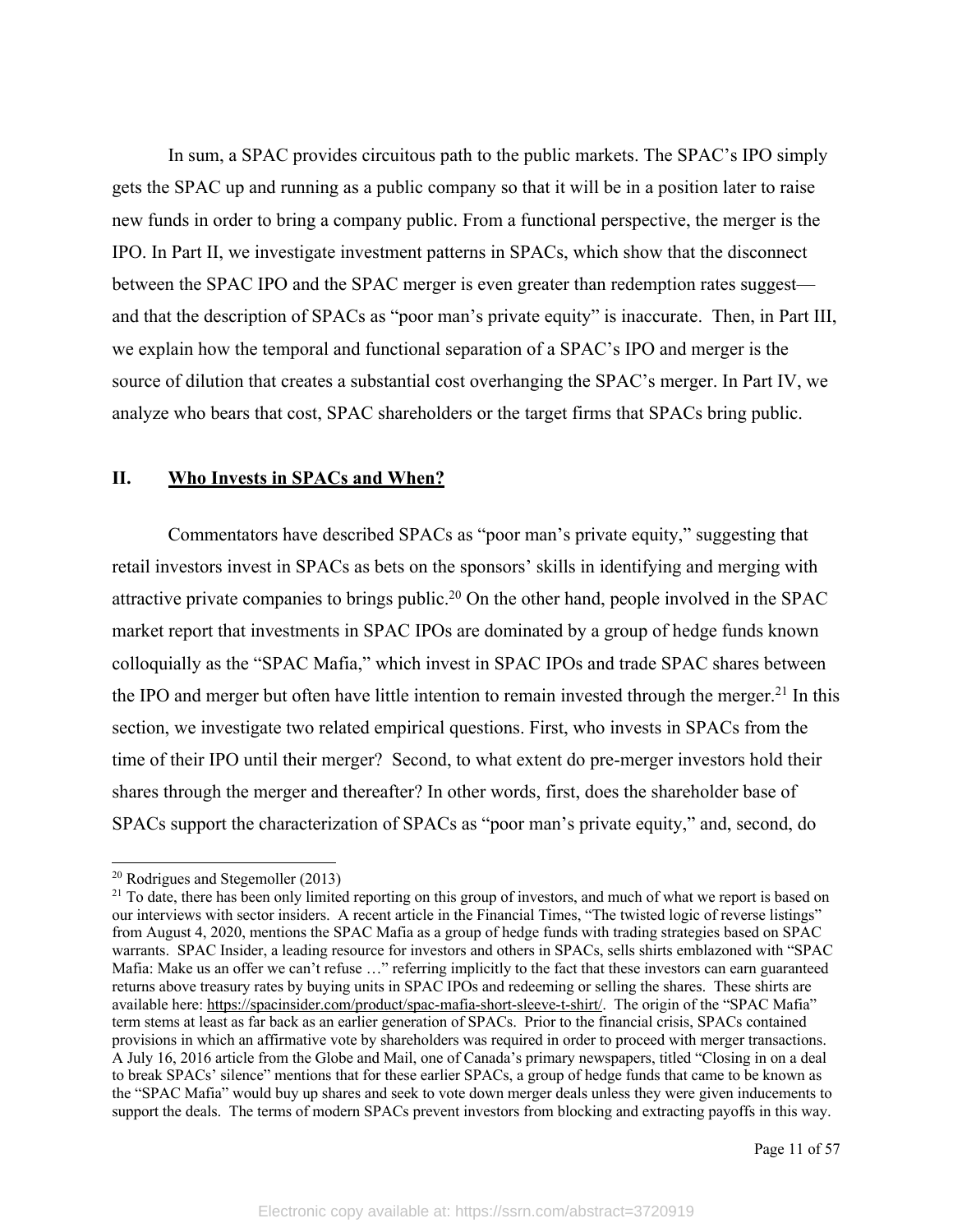investment patterns support the description of SPACs as being analogous to "private equity"? The answers to these questions in turn shed light on a key question in the broader analysis of this paper: what useful role, if any, do the SPAC IPO and the two-year period between the IPO and the merger play in carrying out the function of SPACs, which is to bring companies public?

In order to investigate share ownership of SPACs, we use data from SEC Form 13F filings. Large funds are required to file Form 13F, in which they disclose their shareholdings on a quarterly basis.22 Data from those filings allow us to determine the extent to which large funds hold SPAC shares, and how long they hold their shares.

### A. Who Invests in SPACs Between the IPO and the Merger?

Figure 3 shows the percentage of publicly traded shares held by 13F filers, as of the first 13F filing following a SPAC's IPO and as of the last 13F filing date prior to its merger. Share ownership by 13F filers is essentially constant from the time of the IPO until the merger. Median ownership by 13F filers is 85% post-IPO and 87% pre-merger. Mean ownership is 82% and 79%, respectively. These figures understate the extent to which large investors hold SPAC shares. First, some shares not held by 13F filers are held by insiders. Second, some shares not owned by 13F filers are surely held by wealthy individuals and institutional shareholders that are not required to file Form 13F.

<sup>&</sup>lt;sup>22</sup> 13F filing requirements are established under  $\S13(f)$  of the Securities Exchange Act, codified as 15 U.S.C.A. §78m. Roughly speaking, disclosure is required from "institutional investment managers," which covers institutions with at least \$100 million in securities holding investing on their own account and natural persons with at least \$100 million in securities investing on behalf of another. Thus, most institutional investors will be covered, but wealthy individuals investing on their own behalf will not.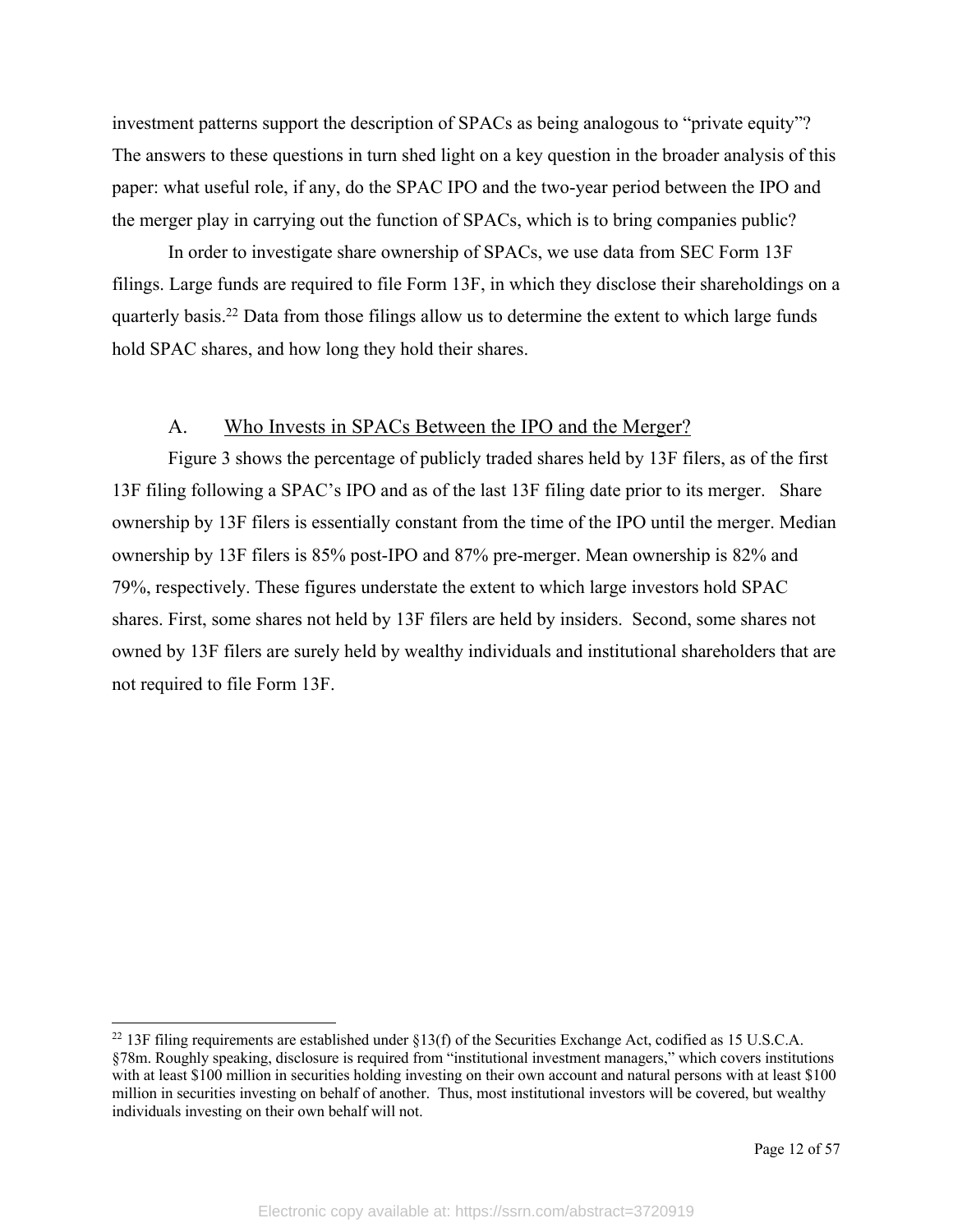*Figure 3: Percent of SPAC Shares Owned by 13F Filers Following SPAC IPOs*



Based on these data, it seems clear that the description of SPACs as "poor man's private equity" is off the mark. Some retail investors may own shares prior to a merger announcement and then hold shares in the post-merger company, but the figures contradict a description of SPACs as instruments of financial democracy.

What about the SPAC Mafia? How much of SPAC IPO funding comes from funds that reportedly invest regularly in SPACs at the time of their IPOs? Since "SPAC Mafia" is just a casual reference among industry insiders, there is no list or definition of its members. We define the group as 13F filers that, between the time of a SPAC's IPO and its announcement of a merger, hold at least 100,000 shares in at least 10 SPACs that went public between 2010 and June 2020.

SPAC Mafia members, defined as we have, account for roughly 70% of total post-IPO shareholdings. The top five SPAC Mafia funds held 15% of total 2019-20 post-IPO shares. As Figure 4 shows, however, there are a small number of SPACs that rely far less on the SPAC Mafia.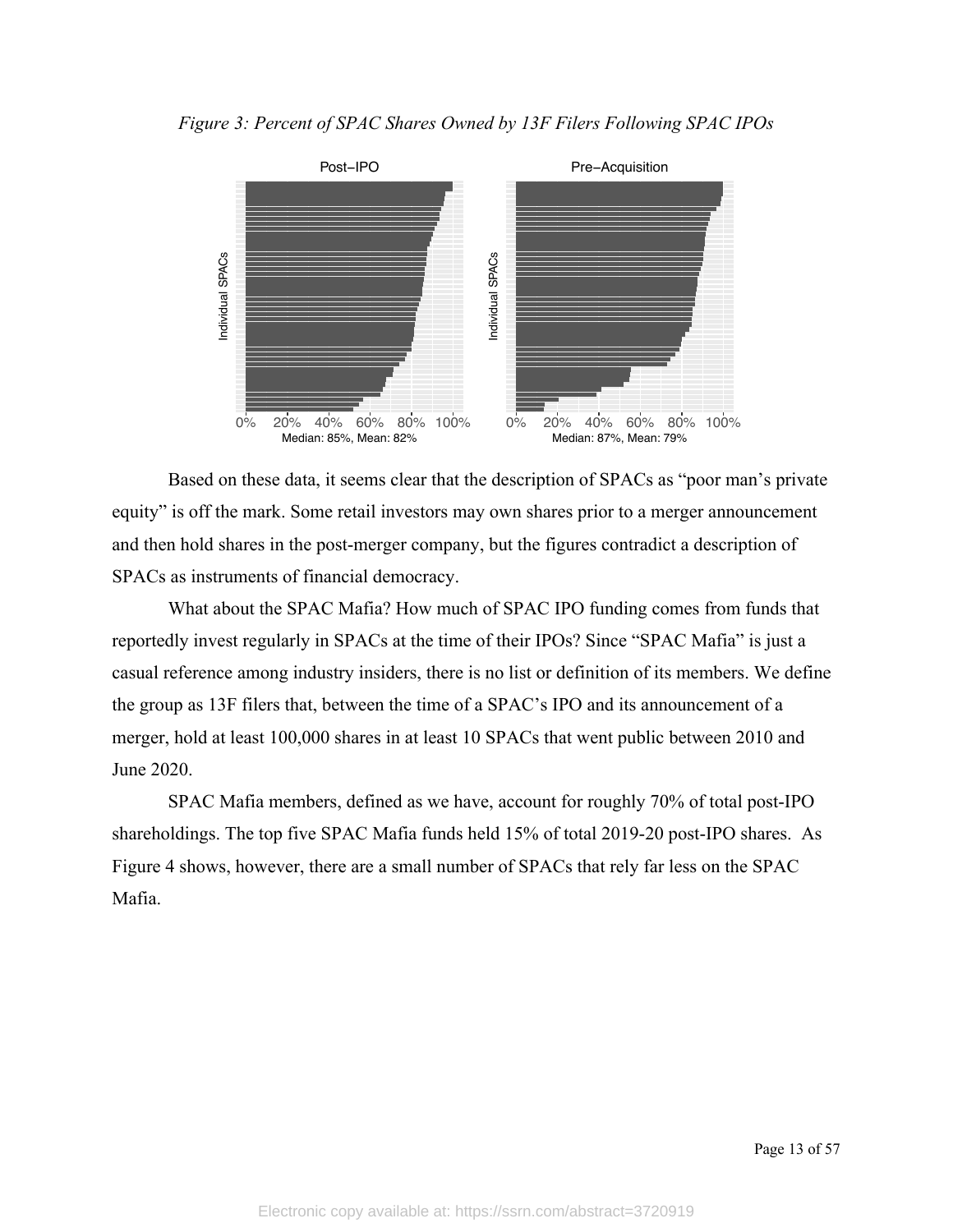

#### B. Redemptions and Refinance

A key feature of SPACs is their generous redemption right. At the time a merger is proposed, shareholders can redeem their shares for the \$10 price of units sold in the SPAC's IPO, plus interest—and keep their warrants and rights to boot. This redemption right raises the possibility that, when a SPAC merges, it will have to obtain new equity to meet a target's cash needs. In this section, we analyze the extent to which SPAC shareholders redeem their shares, and the extent to which SPACs refinance through private placements.

As Figure 5 shows, the mean and median redemption rates among our 2019-20 Merger Cohort are 58% and 73%, respectively. A quarter of those SPACs saw redemptions over 95%.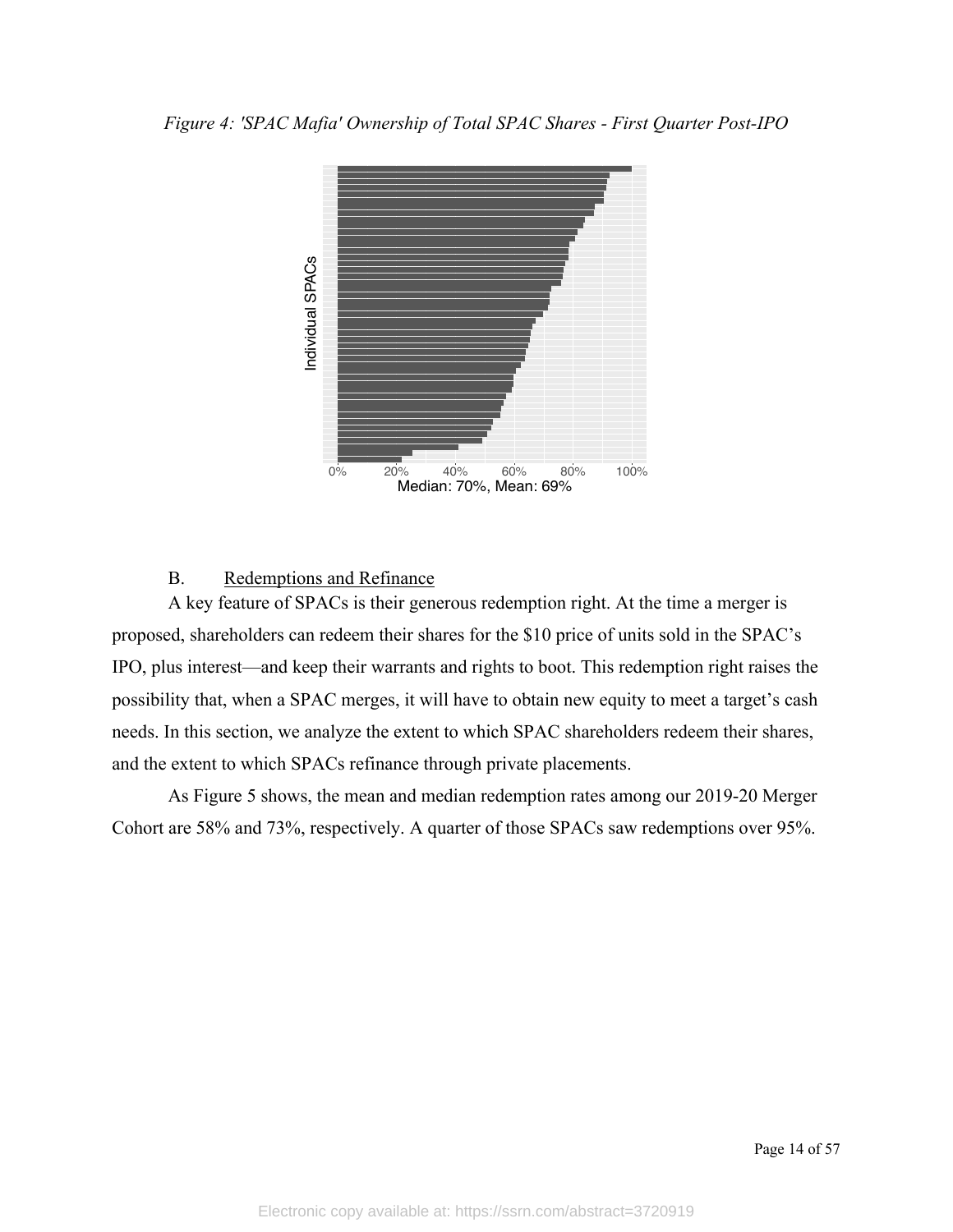*Figure 5: SPAC Redemptions*



To replace cash lost to redemptions, 77% of SPACs raised additional money at the time of their mergers from a combination of sources. Of the SPACs that raised additional money, 83% raised money from third-party investors, 61% raised money from the sponsor, and 44% raised money from both.<sup>23</sup> Across all SPACs, the mean amount of funding from sponsor and third-party investments at the time of the merger was 40% of the cash a SPAC delivered in its merger, and in over a third of SPACs, the majority of funds delivered to targets came from such equity infusions—as opposed to funds the SPAC had raised in its IPO.<sup>24</sup>

Even these figures understate the extent to which SPACs rely on new investors at the time of their merger—and thus overstate the role of SPAC IPOs. It is not uncommon for SPAC sponsors to make side-payments to existing shareholders in exchange for commitments not to redeem or sell their shares, nor is it uncommon for sponsors to make side payments to investors

<sup>23</sup> Among SPACs with third-party investments, the mean and median third-party investments came to 42% and 36% of cash delivered to targets. Among SPACs in which sponsors made additional investments at the time of the merger, their mean and median investments constituted 30% and 14%, respectively, of cash delivered.

<sup>24</sup> Some SPACs negotiate "Forward Purchase Agreements" (FPAs) at the time of their IPOs in which a third-party or the SPAC sponsor pre-commit to make PIPE investments at the time of the merger. The firmness of these commitments varies. We count purchases pursuant to these FPAs as equivalent to other PIPEs.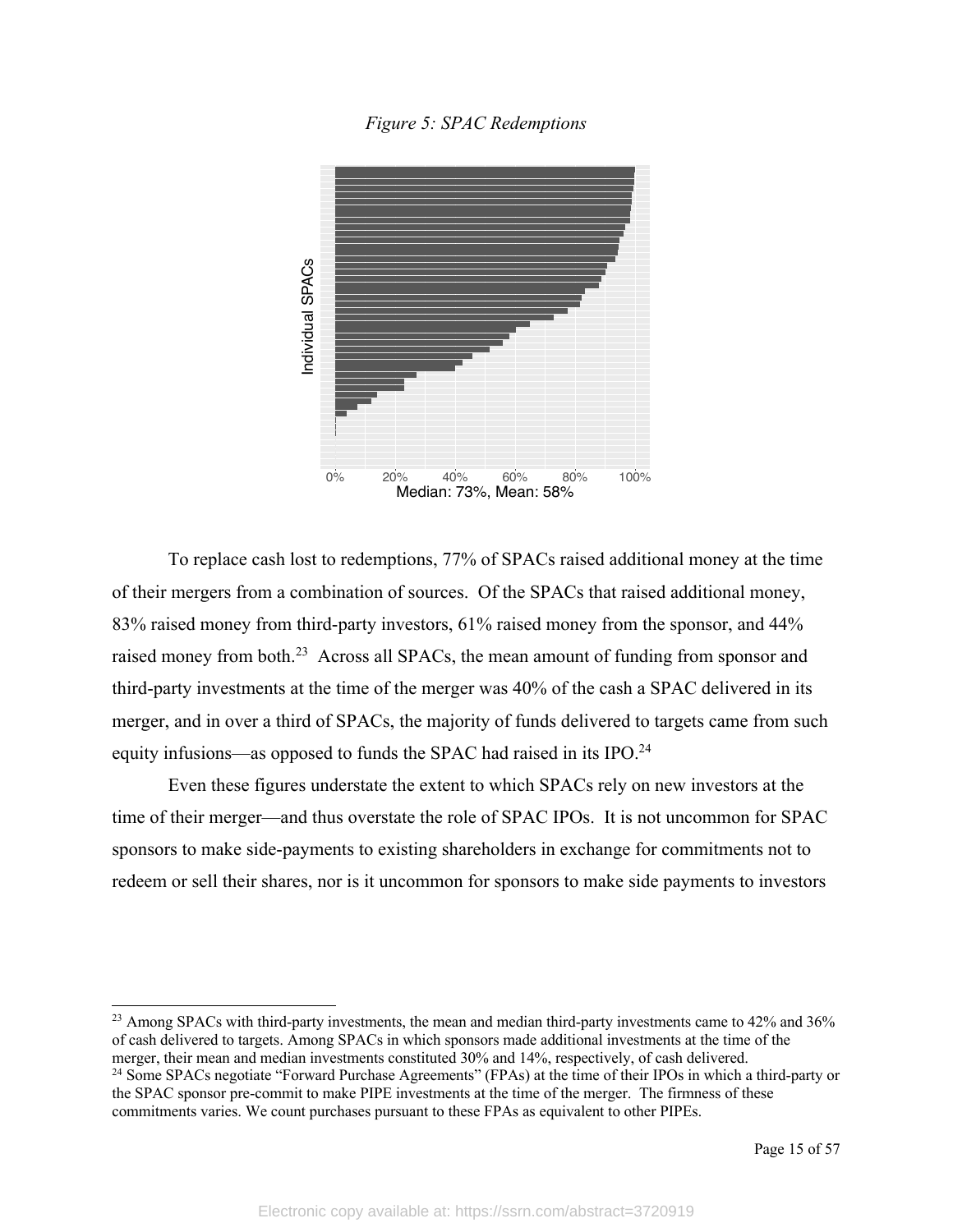that commit to purchase shares on the market and not to redeem them.<sup>25</sup> These side deals are much the same as private placements made to replenish cash lost to redemptions.<sup>26</sup>

### C. Market Exit

The extent of redemption and refinancing in connection with SPAC mergers show that a SPAC's IPO and its financing of a target are largely independent of one another as an empirical matter. In most SPACs, over two-thirds of IPO proceeds are returned to shareholders and new equity is raised at the time of the merger.

What about the shares that are not redeemed? Do these reflect instances where earlystage SPAC investors express confidence in the sponsor's proposed deal by holding their shares through the merger and thereafter? If so, then characterization of SPACs as analogous to private equity would not be entirely off the mark. SPACs would be private equity with an exit option.

To investigate this, we examine the extent to which 13F shareholders that hold shares immediately prior to the merger announcement continue to hold after the merger.<sup>27</sup> To quantify this, we define a "divestment rate," analogous to the redemption rates discussed above. Divestment can occur as a result of either redemption or sale of shares on the market. If, for instance, a given 13F investor reports holding 100,000 SPAC shares immediately before the merger announcement, and it holds 50,000 shares immediately after the merger closes, then that investor will have a 50% divestment rate.<sup>28</sup> We then aggregate investor divestment rates to a

<sup>&</sup>lt;sup>25</sup> See, for instance, the proxy statement issued by Chardan Healthcare Acquisition Corp on September 23, 2019, which discloses several such transactions under the heading of "*Shareholder Agreements."* Health Sciences Acquisition Corp disclosed similar arrangements in its 14A proxy statement from November 29, 2019, under the heading of *Other Agreements*. This disclosure notes "As of the Record Date, HSAC [the Sponsor] had entered into voting agreements with holders of 4,547,000 HSAC Shares pursuant to which such stockholders, ... agreed to ... not redeem or sell their shares. In addition, as of the Record Date, HSAC had entered into agreements with other investors that agreed to purchase up to 2,374,400 HSAC Shares at HSAC's request and not to redeem such HSAC Shares in connection with the closing of the Business Combination." Yet no details about payment terms are provided about these arrangements.

<sup>&</sup>lt;sup>26</sup> SPAC disclosures do not always disclose material aspects of the transactions, such as the compensation provided in exchange for commitments not to redeem. It is also not clear that these arrangements are always disclosed. Therefore, we do not attempt a quantitative accounting of these agreements. Our analysis of the extent to which SPACs depend on new money coming into the SPAC at the time of the merger understates the extent of this phenomenon.

<sup>&</sup>lt;sup>27</sup> For shareholdings after the merger, we look to the first 13F filings made after the merger is completed. For shareholdings before the merger, we look at 13F filings six months before the merger, but the results of these computations are very similar regardless of which pre-merger 13F filings we use, including those immediately following the SPAC IPO.

 $28$  Technically speaking, the most precise time we would want to measure shareholdings would be immediately after shareholders have made their final decisions on whether to redeem their shares or not. This is the first point when shareholders are directly exposed to the fundamental value of the target company. This generally comes shortly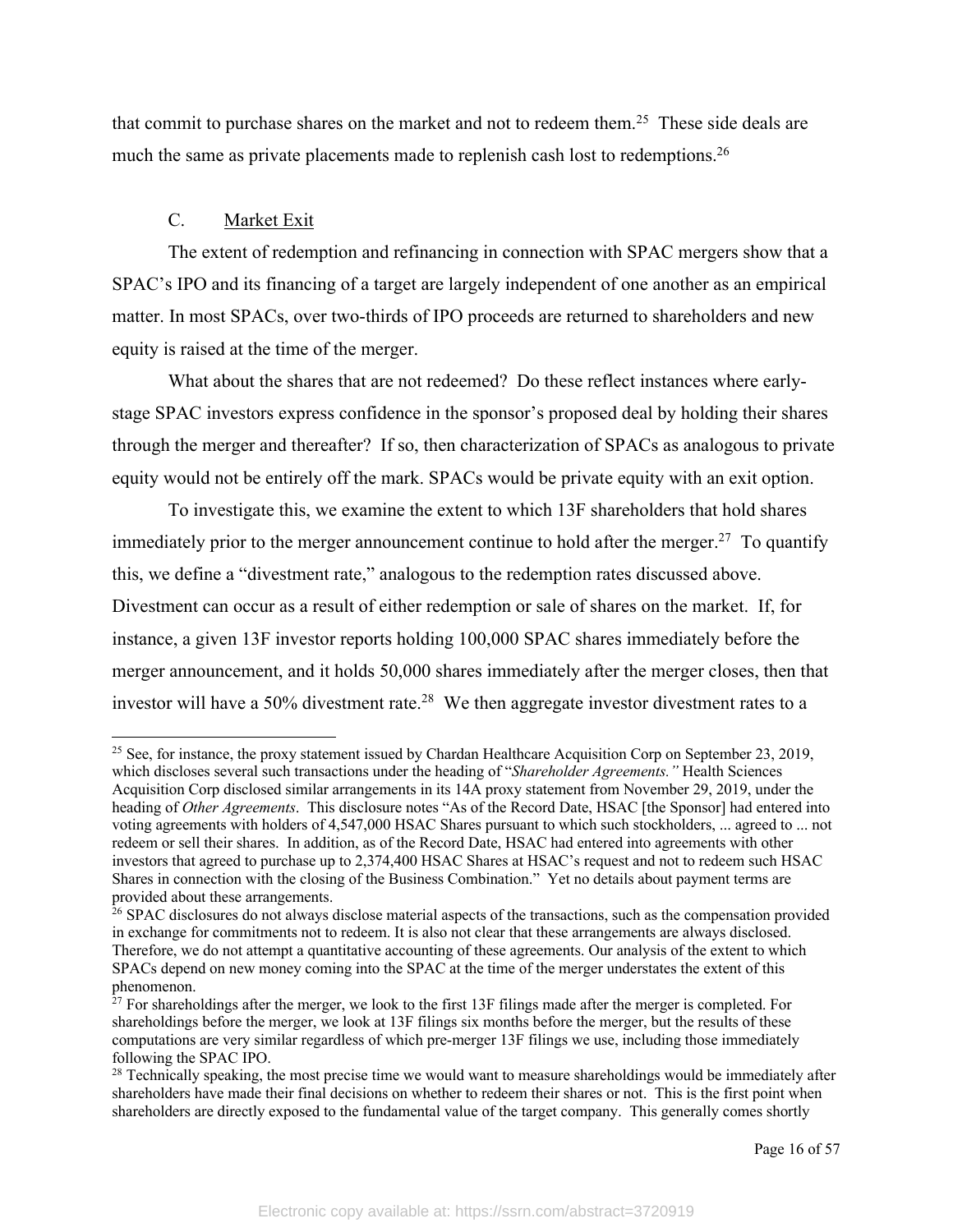SPAC-level calculation. Thus, a SPAC with a 75% divestment rate means that 75% of the shares held by 13F filers prior to the SPAC's merger announcement were either redeemed or sold to new investors after the prospective target was announced. Due to delays in reporting of 13F filings, we report these for SPACs that merged in 2019, but not those that merged in 2020.

Figure 6 plots the distribution of these divestment rates. The mean and median SPAC divestment rates are 90% and 98%, respectively. For the SPAC Mafia, divestment rates are even higher, with mean and median divestment rates of 97% and 100% respectively.<sup>29</sup>

Even where redemptions are quite low, divestment rates indicate that very few premerger shareholders hold their shares until after the merger's completion. For instance, among the SPACs that saw 30% or fewer redemptions, the average divestment rate was still 85%.



*Figure 6: SPAC 13F Divestment Rates (2019 Mergers)*

This pattern of investment and subsequent divestment by 13F filers further supports our analysis of SPAC IPOs and mergers as transactions that are essentially independent of one another. The primary role that investors in a SPAC's IPO play is to get the SPAC up and

before the merger closes. But, 13F data are not available with sufficient time granularity to distinguish between the period between the redemption decision date and the merger date. Thus, we simply look at the first 13F filing following the merger.

 $^{29}$  A 100% median divestment rate amongst SPAC Mafia members indicates that more than half of these funds retained no post-merger holdings amongst any of the SPACs they initially invested in.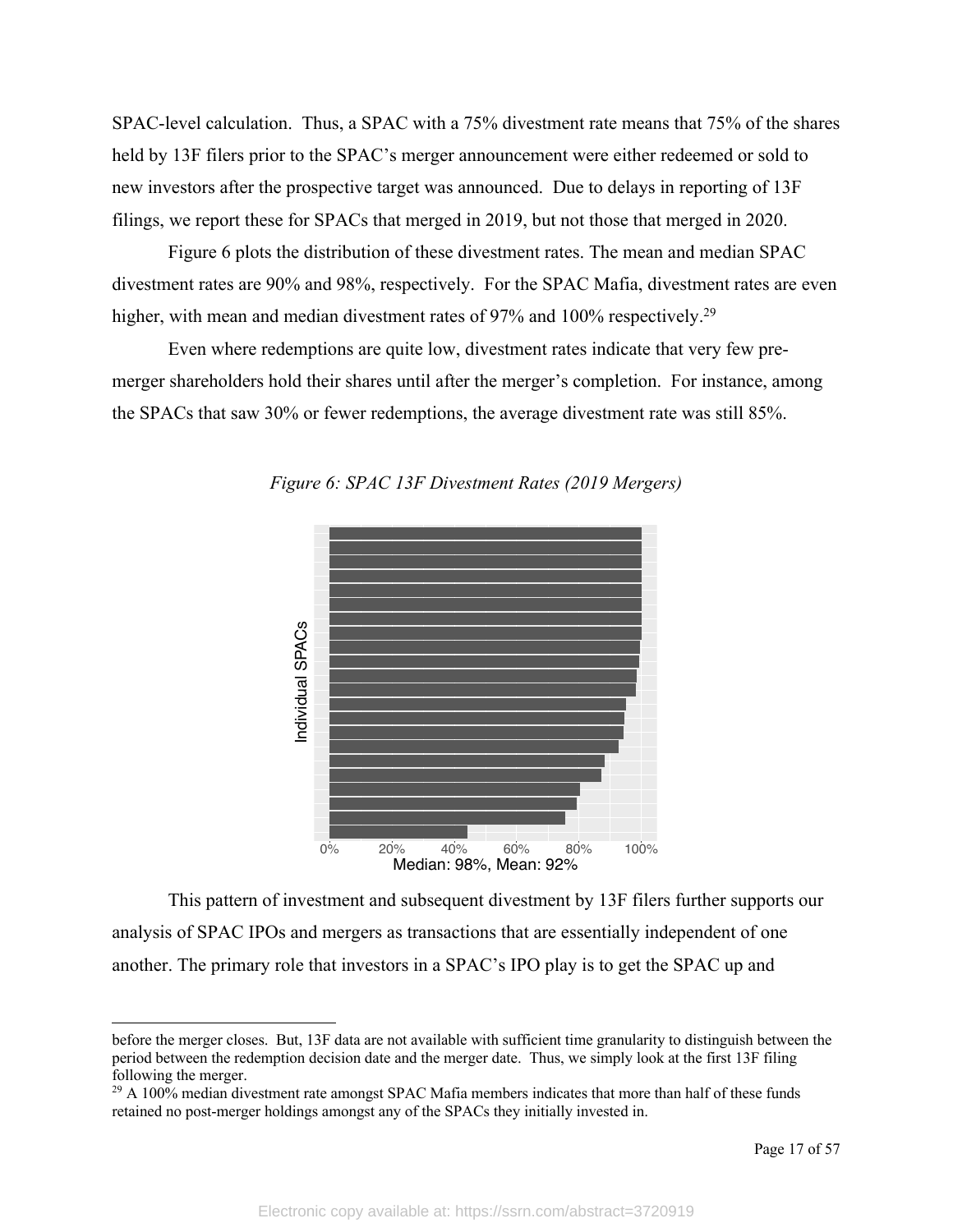running, and ready to bring a private company public in a later merger for which new equity is raised. IPO shareholders are well compensated for this role. They have the right to redeem their shares before a merger at a redemption price equal to the price they paid for the full units plus interest, and they keep the warrants and rights that were included in the units. Most shareholders take this deal and redeem their shares, and most of those that do not redeem their shares exit the SPAC by selling their shares on the public market when the market price is higher than the redemption price. Among the 2019-20 Merger Cohort, the mean annualized return for IPO investors that redeemed their shares was 11.6% – for a risk-free investment. Returns to redeeming investors include the redemption price plus the market value of their warrants and rights at the time of the SPAC mergers.

Thus, most shareholders that invest in a SPAC's IPO or that buy shares between its IPO and its merger play no role in the sole function for which SPACs are organized—to bring private companies public. They are not investing in SPACs as a form of private equity. Other investors of course buy the shares that pre-merger shareholders sell after a merger is announced, but once a merger has been announced, those investors are investing in the target company, just as any investor would invest in any other public company. The "private equity" element is no longer present.30

#### **III. Dilution Costs and Misaligned Incentives Inherent in the SPAC Structure**

In Part I, we described the structure and terms of SPACs. In this Part III, we analyze the hidden costs inherent in the SPAC structure. The primary costs take the form of dilution that overhangs a SPAC's eventual merger. The dilution stems from the sponsor's "promote," the underwriting fees, and dilution of post-merger shares caused by SPAC warrants and rights. These sources of dilution are in place at the time of a SPAC's IPO, but redemptions at the time of the SPAC's merger increase their impact on the dilution of remaining SPAC shares.<sup>31</sup> This is the flip side of the 11.6% return that the pre-merger shareholders earn. The high return to

<sup>&</sup>lt;sup>30</sup> It is true that shareholders that sell rather than redeem may sell when a SPACs shares are trading at a premium above the redemption price due to the market's positive outlook on the proposed merger. But this is still not analogous to private equity because the shareholders do not remain invested while the sponsor works with the target to develop its business.

 $31$  The dilution costs are largely fixed, either as a dollar value or as a number of securities given to holders without money backing them. When redemptions increase, these largely fixed costs become larger as a percentage of total cash delivered by the SPAC and hence a larger percentage of total value of the combined company.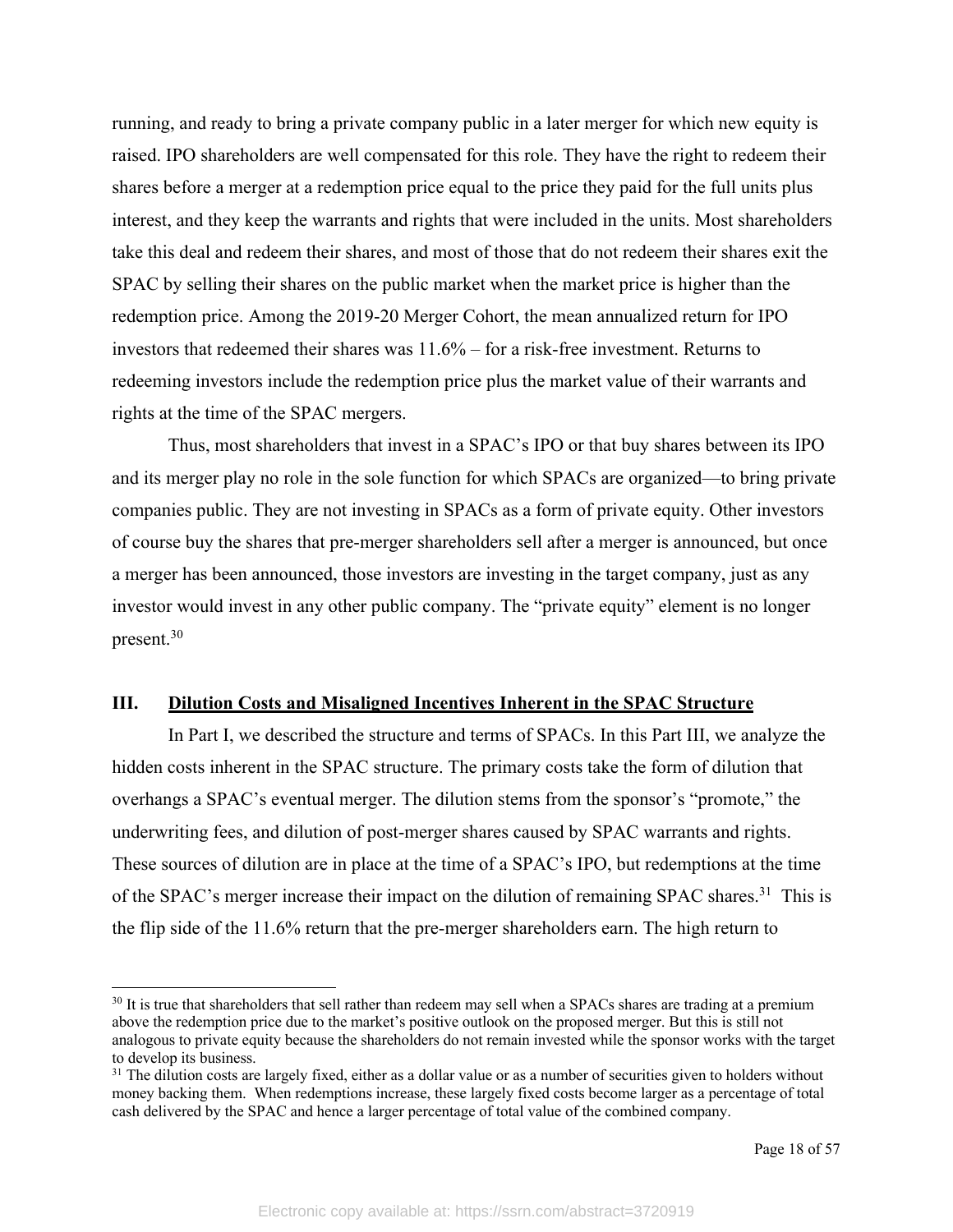redeeming investors does not come from any magic in the SPAC structure; it comes at the expenses of non-redeeming investors.

We measure the eventual cost of each element of this dilution in two ways: as a percentage of pre-merger cash that the SPAC delivers when taking a company public; and as a percentage of post-merger equity. We measure cash delivered as cash proceeds from the SPAC's IPO and PIPE(s) minus redemptions. We measure post-merger equity as the sum of postredemption SPAC shares outstanding plus shares issued to target shareholders in the merger. The first figure is analogous to the cost of an IPO. We present it this way in order to compare SPAC costs with IPO costs below. The second figure represents the extent to which a merger must generate surplus to make it a value-increasing transaction for the parties jointly—that is, how much surplus is needed to fill the hole created by the dilution inherent in the SPAC's structure.

Assuming SPAC and target shareholders are reasonably well-informed and behave rationally, they will enter into a merger only if they expect the surplus from the deal to be large enough to cover the dilution that the SPAC will impose on the post-merger company. That surplus may stem from the value of going public, the uses to which the target can put the cash it will receive, and/or the value the SPAC's sponsor and management will bring to the post-merger company through continued engagement. But because a SPAC's surplus is difficult to predict in advance, and because a SPAC's dilution costs relative to either pre- or post-merger equity will not become evident until after the merger closes, when the extent of redemptions become known, SPAC and target shareholders could well make mistakes by entering into value-reducing transactions. Even when this occurs, however, the sponsor can do well. As we discuss below, the SPAC structure creates incentives for sponsors to recommend deals to SPAC investors even if the merger does not generate enough surplus to compensate them for the SPAC's significant costs.

In this Part III, we do not address the question of who bears the cost of dilution inherent in a SPAC, target shareholders or SPAC shareholders. That cannot be observed at the time of the transaction without knowing the true value of the target and any intangible value the sponsor brings to the target, neither of which is knowable. In Part IV, however, we analyze SPACs' postmerger price performance, and, on that basis, we make inferences regarding the extent to which target and SPAC shareholders bear the costs.

Page 19 of 57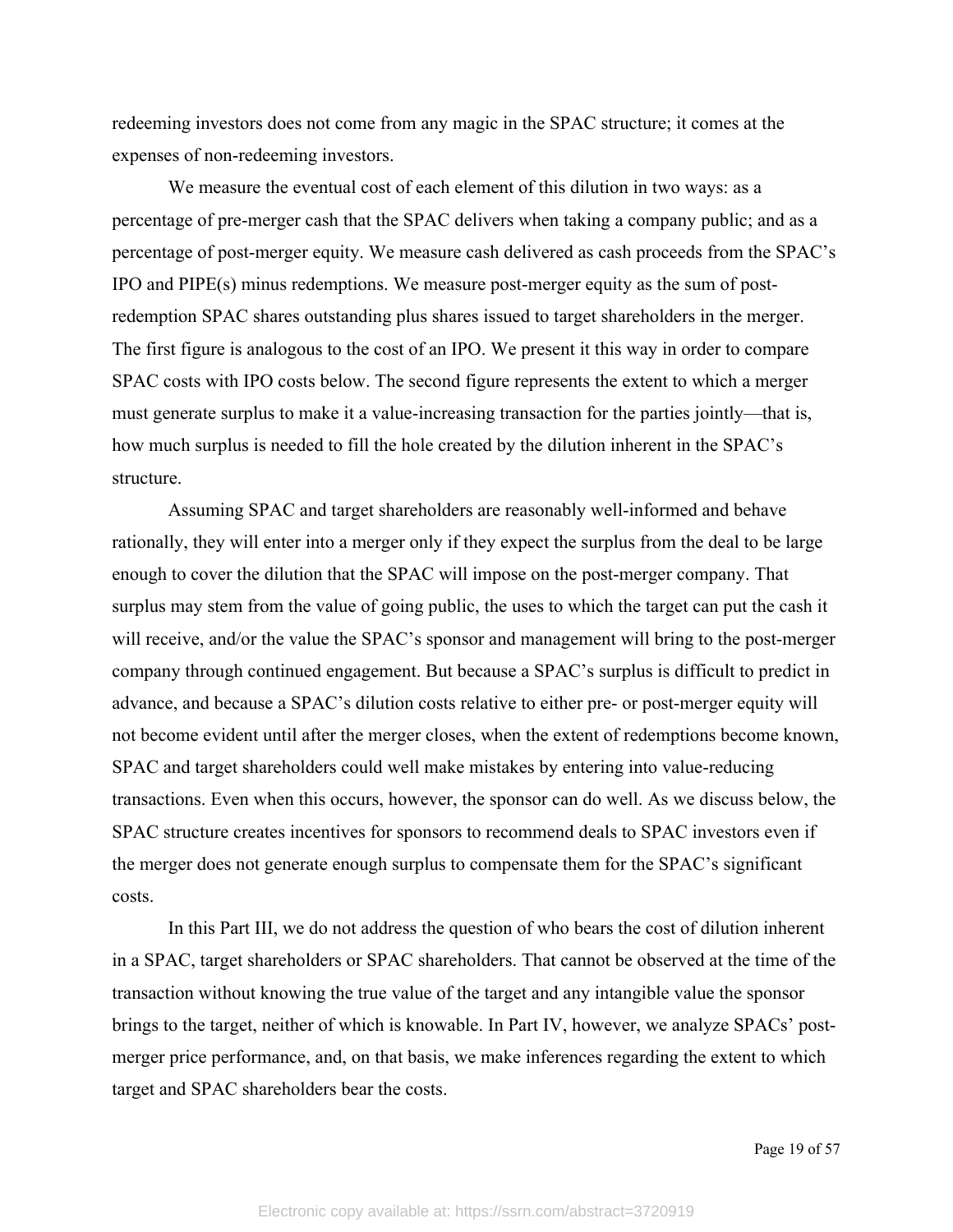#### A. The Sponsor's "Promote" and Cash Investment

As explained in Part I, sponsors compensate themselves for the work they do for a SPAC by taking, at a nominal price, a block of shares equal to 25% of IPO proceeds, or equivalently, 20% of shares outstanding after the IPO. As is true of the other sources of dilution discussed below, the promote is in effect a tax on a SPAC's merger, the ultimate impact of which will depend on the extent of shareholder redemptions and on adjustments in the promote to which the sponsor may agree at the time of the merger.

The promote also creates a divergence of interests between the sponsor and the SPAC's shareholders. The sponsor's upside parallels the shareholders' upside. But the sponsor's downside does not. If the SPAC gives up more than it receives in a merger, and the post-merger shares decline in value, the SPAC shareholders lose while the sponsor still gains. As a result, especially as the two-year life of a SPAC nears its end, and a sponsor's options for consummating a merger narrow, the sponsor has an incentive to enter into a losing deal for SPAC investors if its alternative is to liquidate.

In addition to taking a promote, a sponsor typically invests several million dollars in its SPAC at the time of its IPO. The proceeds of that investment are used to cover underwriting fees and expenses that the SPAC incurs during its search for a target and, in some SPACs, to augment the return to redeeming shareholders. This additional investment by the sponsor, however, may actually worsen the misalignment of a sponsor's incentive. Because the investment will be lost if the SPAC does not merge, the sponsor will have more of an interest in merging on terms that are unattractive to SPAC shareholders that it would with the promote alone.

In Table 2, we show the dilution that the sponsor's promote imposes on a SPAC's eventual merger. We begin with the promote as a percentage of SPAC shares sold in the IPO uniformly 25% in the 2019-20 Merger Cohort. The next line of Table 2 accounts for the fact that in some cases, when the SPAC merges, the target or a third-party investor negotiates for the sponsor to cancel some of its shares or warrants.<sup>32</sup> We define the sponsor's "net promote" as its initial promote minus shares the sponsor cancels at the time of the merger or shares the sponsor

 $32$  In addition to canceling some of their shares or warrants in negotiating a merger and third-party investments, sponsors often transfer shares or warrants as side payments. For purposes of calculating the dilution associated with the promote, we do not deduct those shares and warrants.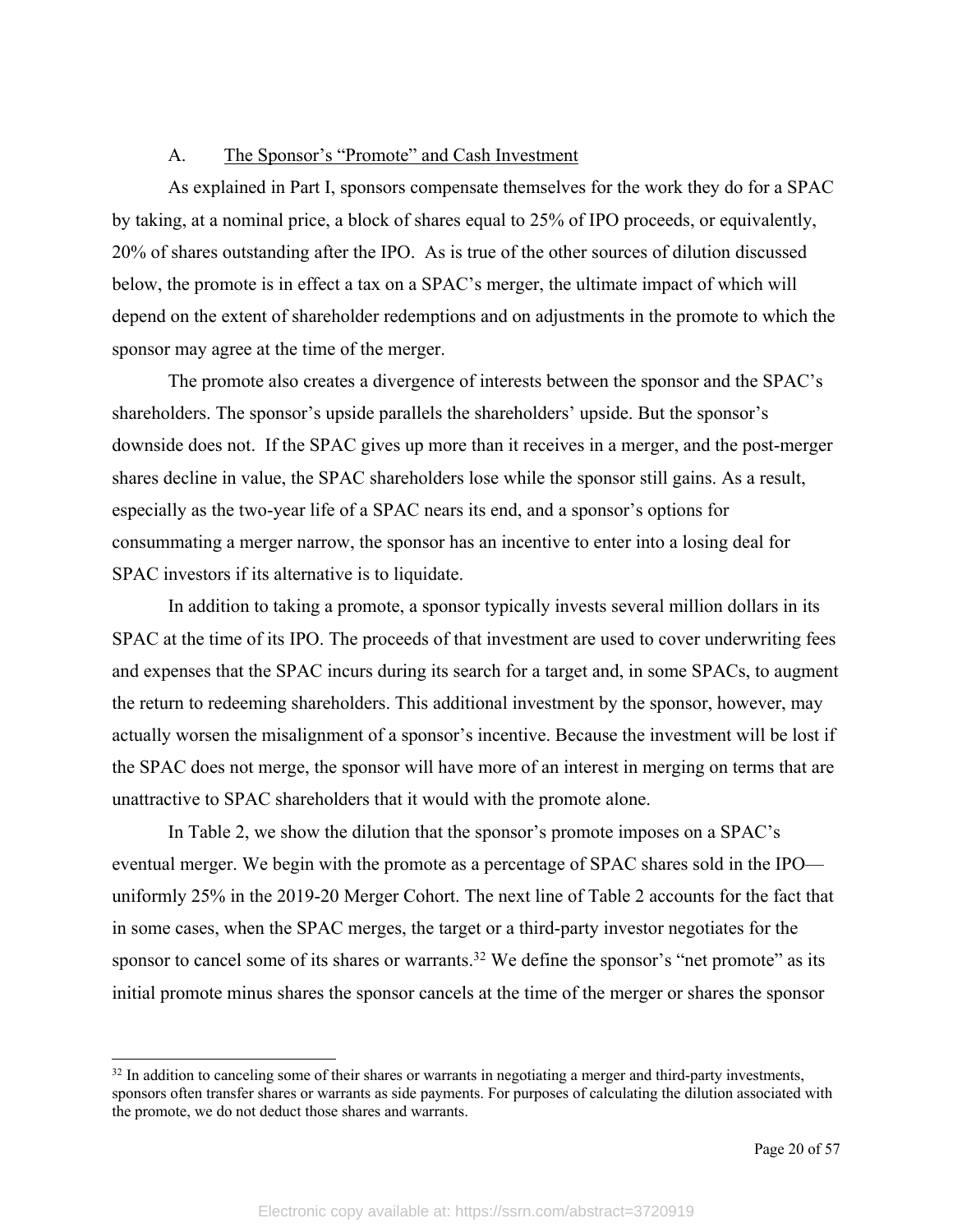agrees to receive only if earnout targets are met.<sup>33</sup> If the sponsor cancels warrants, we deduct from the sponsor's promote the market value of the cancelled warrants, measured at the date of the merger.

The median net promote as a fraction of a SPAC's pre-merger equity is 31.3%. The 75<sup>th</sup> percentile for the sponsor's net promote is above 100%--meaning the sponsor's essentially free shares outnumber post-redemption public shares plus shares purchased in PIPEs. Thus, in over a quarter of all deals, the SPAC merges with more free shares given to the sponsor than shares issued to investors for cash. In order to deemphasize the extremes, we focus primarily on medians, rather than means, but still present the  $25<sup>th</sup>$  and  $75<sup>th</sup>$  percentiles.

The promote as a percentage of post-merger equity is of course lower because it takes account of the size of the target. As a percentage of post-merger equity, the median net promote is 7.7%. This figure can be viewed as the tax on the deal after taking account of redemptions and adjustments made to the sponsor's holdings at the time of the merger.

|                                                                            | Median       | 25 <sub>th</sub><br>Percentile | 75th<br>Percentile |  |
|----------------------------------------------------------------------------|--------------|--------------------------------|--------------------|--|
| Promote as % IPO Proceeds                                                  | 25%          | 25%                            | 25%                |  |
| Net Promote as % IPO Proceeds<br>Net Promote as % Cash Delivered in Merger | 25%<br>31.3% | 18%<br>14%                     | 25%<br>140%        |  |
| Net Promote as % Post-Merger Equity                                        | $7.7\%$      | 5%                             | 12%                |  |

### B. Underwriting Fees

SPAC underwriting fees are typically between 5% and 5.5% of IPO proceeds, which is slightly less than typical fees in a traditional IPO of comparable size.<sup>34</sup> Of that amount, about 3.5% of proceeds is typically conditioned on the SPAC consummating a merger, and payment is

<sup>&</sup>lt;sup>33</sup> By not including such shares subject to earnout targets, we are being conservative in calculating the value of the sponsor's promote, as clearly, even shares subject to earnout requirements do have some value, even if their worth is less than that of unrestricted shares.

<sup>&</sup>lt;sup>34</sup> Price Waterhouse Coopers, https://www.pwc.com/us/en/services/deals/library/cost-of-an-

ipo.html#:~:text=Underwriting%20makes%20up%20the%20largest,directly%20attributable%20to%20the%20IPO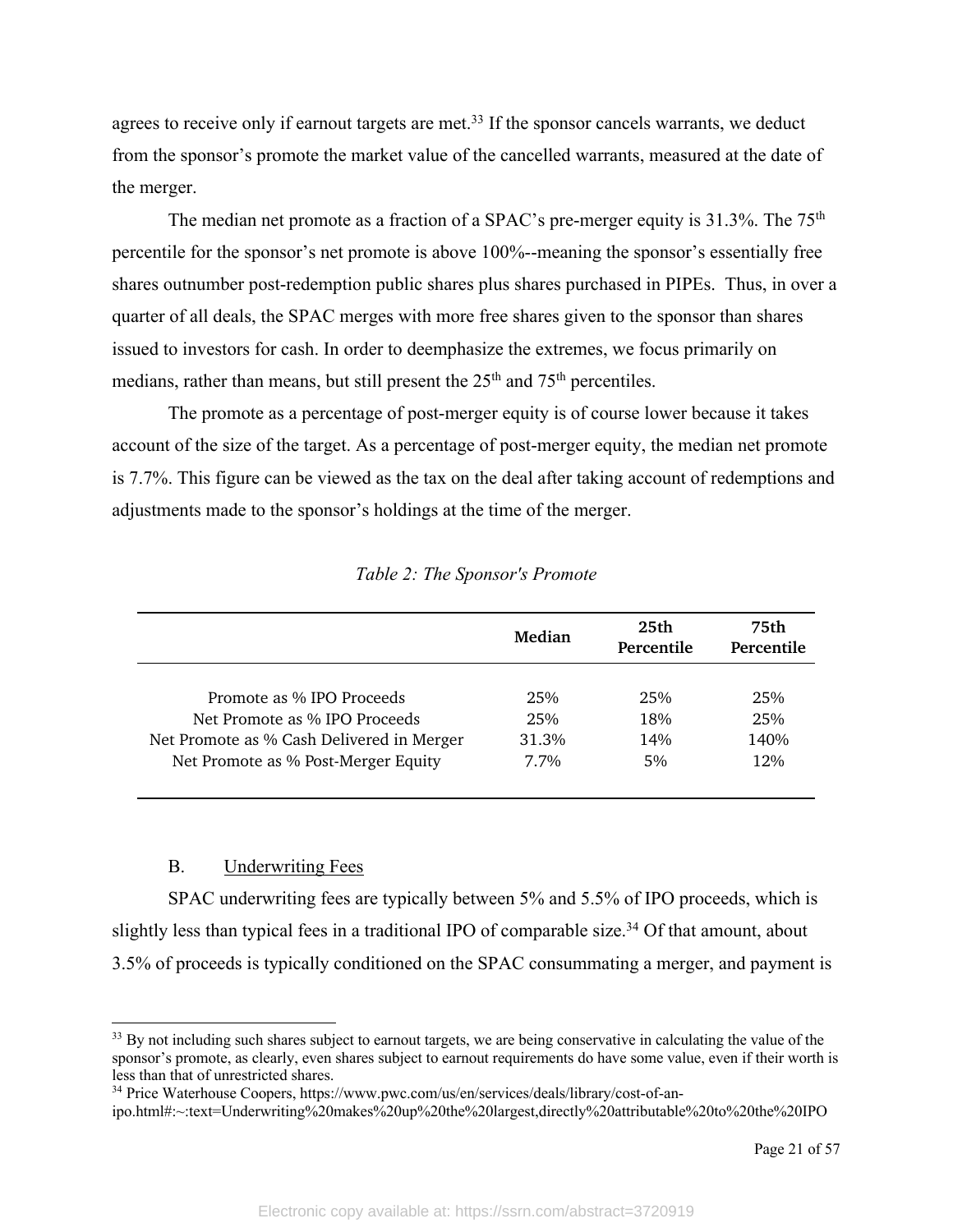deferred until the merger is consummated.<sup>35</sup> The 5.5% fee appears reasonable, but recall that in most SPACs, most shares are redeemed. The underwriting fee, on the other hand, is not redeemed, and only rarely is it adjusted at the time of the merger.<sup>36</sup> So, if one measures the fee in relation to the funds ultimately invested in a company that goes public—an apples-to-apples comparison with an IPO—the underwriting fee is quite high. For example, if 50% of a SPAC's shares are redeemed, the effective fee is 11%.

From the perspective of the merged entity, underwriting fees represent depleted cash. To the extent the post-merger company receives cash from the SPAC, the underwriting fee is a cost of receiving that cash. But to the extent SPAC shares have been redeemed and the cash has been returned, the underwriting fee has generated no benefit to the post-merger company. The more shares that have been redeemed, the less benefit the merged company gets.

In Table 3, we show underwriting fees for the 2019-20 Merger Cohort. We first scale fees by IPO proceeds, as an underwriting fee is typically measured. The median is 5.5% of IPO proceeds. We then show the fee as a percentage of proceeds from IPO shares that are not redeemed and that are therefore invested in the target company. Measured that way, median fees are 16.3%. This reflects what we have already seen in Figure 5, above—in most SPACs, redemptions are over 73%, and redemptions over 90% are not unusual. Effective underwriting fees in SPACs are thus a lot higher than in IPOs.

We next show the underwriting fee as a percentage of all cash delivered in a merger, including cash raised in PIPEs issued to third-party investors. The underwriting fee does not cover funds raised in private placements, and to the extent the underwriter or another intermediary assists in raising those funds, it may charge a separate fee. Thus, we do not mean to

<sup>36</sup> A few SPACs in our 2019-20 cohort, such as EdTechX Holdings Acquisition Corp and Greenland Acquisition Corp provided that the deferred underwriting fee would be adjusted downward based on

<sup>&</sup>lt;sup>35</sup> Technically, the initial 2% underwriting fee is typically paid by cash contributed by the SPAC sponsor. But this cash is raised by selling warrants to the sponsor. Thus, we could choose either to value these warrants given to the SPAC sponsor as a SPAC expense, or to count as a SPAC expense the 2% underwriting fee that is paid for with the sale proceeds from the warrants. Counting both as a SPAC expense would be double counting, but ignoring both would be undercounting SPAC costs. We choose to count the underwriting fee as a SPAC expense, but not the sponsor's warrants, as the value of the underwriting fee is much simpler to measure.

redemptions. https://www.sec.gov/Archives/edgar/data/1735041/000161577418006003/s111083\_s1.htm#a\_019, p. 149; https://www.sec.gov/Archives/edgar/data/1746468/000121390018012958/fs12018a1\_edtechxholdings.htm, p. 94. The underwriting fee for this SPAC, however, was 7% to start—considerably higher than the average fee for SPACs. In addition, a few SPACs negotiated the deferred fee downward at the time of the merger.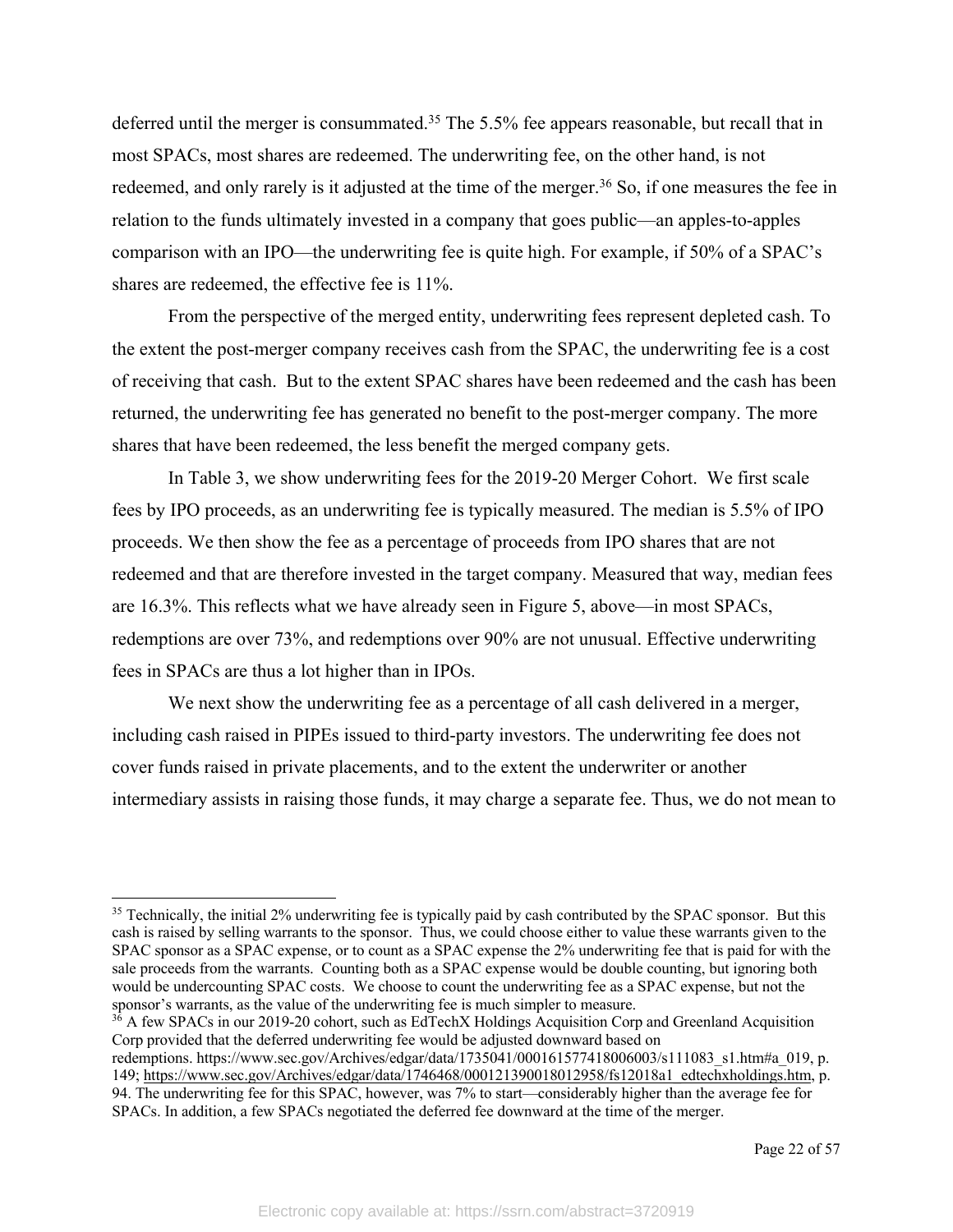imply a relationship between underwriting fees and equity raised outside the IPO.<sup>37</sup> But as explained below, our goal is ultimately to measure all dilution in relation to the cash that a SPAC delivers in a merger, so we include that calculation here with respect to underwriting fees. The median underwriting fee as a percentage of cash delivered to the target company is 7.2%, with  $25<sup>th</sup>$  and  $75<sup>th</sup>$  quantiles of 4% and 34% respectively.

|                                         | Median  | 25 <sub>th</sub><br>Percentile | 75th<br>Percentile |  |
|-----------------------------------------|---------|--------------------------------|--------------------|--|
| UW Fee as % IPO Proceeds                | $5.5\%$ | 5%                             | 6%                 |  |
| UW Fee as % Non-Redeemed Share Proceeds | 16.3%   | 7%                             | 101%               |  |
| UW Fee as % Cash Delivered in Merger    | 7.2%    | $4\%$                          | 34%                |  |
| UW Fee as % Post-Merger Equity          | 2.3%    | $1\%$                          | 3%                 |  |

*Table 3: Underwriting Fees*

## C. Publicly Held Warrants and Rights

Warrants and rights included in SPAC units are the third feature of SPACs that dilute post-merger share value. Units in the 2019-20 Merger Cohort, which uniformly sold for \$10 in the IPO, contain a warrant for between  $\frac{1}{4}$  and one share. The exercise price of the warrants is uniformly set at \$11.50 per share. Some units include rights as well. Among those that do, the right converts into 1/10 of a share at the time of a merger at no cost. After the SPAC's IPO, warrants and rights trade separately from shares, and as explained in Part I, they are not subject to redemption. So, when a shareholder redeems shares, it keeps its warrants and rights (unless it has sold them). $38$ 

The role of SPAC warrants is to attract IPO investors and compensate them for investing in a vehicle that will hold Treasury notes between the time of the SPAC's IPO and the time of its

<sup>&</sup>lt;sup>37</sup> Indeed, traditional IPOs can include contingent private placements analogous to SPAC PIPE deals, and these can be subject to lower fees than the IPO, or even no fees. See, for instance, the recent IPO by Dun & Bradstreet, S-1A, June 26, 2020. Thus, measuring SPAC underwriting fees in relationship to SPAC money raised in PIPEs, rather than just that raised in SPAC IPOs, likely leads us to *underestimate* SPAC costs, compared to what a similar arrangement achieved would cost if achieved via an IPO and contingent private placements.

<sup>&</sup>lt;sup>38</sup> In the discussion below, for simplicity, we will omit rights and assume a SPAC's units contain only shares and warrants. The analysis of the impact of rights is no different from the analysis of warrants.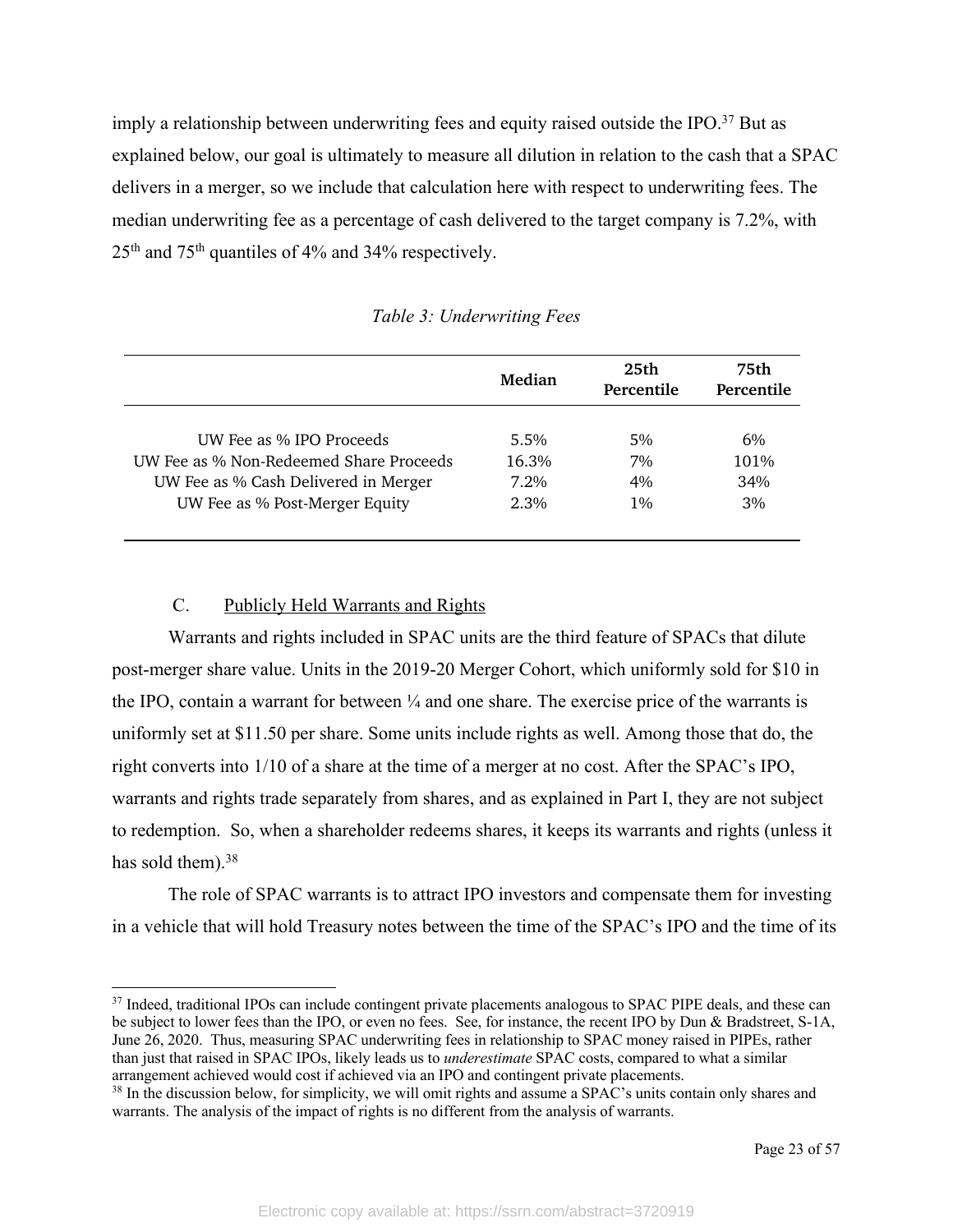merger.<sup>39</sup> But from the perspective of a post-merger company, warrants and rights are legacy claims that dilute post-merger share value.

The dilution caused by the warrants and rights associated with redeemed shares is clear. The redemption price equals the IPO price of a full unit, and yet a shareholder that redeems its shares keeps the warrants. Warrants, therefore, are in effect given out for free to the extent of redemptions. As we explain above, redeeming shareholders earned annualized returns of 11.6%. That return is primarily attributable to the warrants they retain. For post-merger shareholders, this is straightforward dilution.

Less obvious, however, is the fact that *all* warrants are dilutive in the context of the SPAC structure. One way to see this is to view a SPAC merger as an IPO, which it is as a functional matter (but of course, not as a formal matter). In this would-be IPO, the target issues shares and warrants to the SPAC's shareholders and receives the SPAC's cash in exchange. To compete with the SPAC shareholders' redemption option, the target must convince the SPAC shareholders that it is providing \$10 per share in value—that is, for shares alone. If the target actually does provide the SPAC shareholders with value worth \$10 per share, the target will lose on the deal because it will be issuing the warrants for free, which will dilute the value of the shares. On the other hand, if the target delivers less than \$10 per share in value, then the SPAC shareholders will bear at least some of the loss. In Section IV, we present evidence of postmerger price drops that is consistent with the view that SPAC investors are in fact getting shares worth less than the redemption amounts.<sup>40</sup> Of course, as is true of the promote and the underwriting fee, it is possible that the combination of the SPAC, the target and the sponsor's ongoing engagement will produce enough value to compensate for the SPAC's dilution costs.

<sup>&</sup>lt;sup>39</sup> A shareholder of course need not hold its shares for two years. SPAC shares are tradeable. The trading price of a SPAC share should equal at least the discounted value of redemption in two years. So, an IPO shareholder can sell its share for that amount at any time and keep the warrant. The sum of the trading price and the value of the warrant will compensate the shareholder for holding the share as long as it holds it.

<sup>&</sup>lt;sup>40</sup> Does the presence of warrants, however, somehow compensate investors for post-merger drops in share price? As explained above, nearly all public shareholders that own shares at the time of a SPAC merger purchased those shares on the market shortly before the merger, paying at least the redemption price to acquire them. For these investors, a post-merger drop in share price is a pure loss. But more generally, for any shareholder regardless of when they purchased shares, a drop in post-merger share price below the redemption price would be a loss. Furthermore, as we state above, the presence of warrants is generally viewed as compensating investors for the opportunity cost of locking up their funds in a SPAC for two years while it searches for a target. If one views the warrant as also compensating investors for losses when their shares drop in price, the same value then is used to compensate two different losses—an odd accounting at best. Finally, as we explain below, the loss to shareholders on account of warrant dilution, as with many SPAC costs, is completely avoidable if SPACs were to be restructured along one of several lines we propose.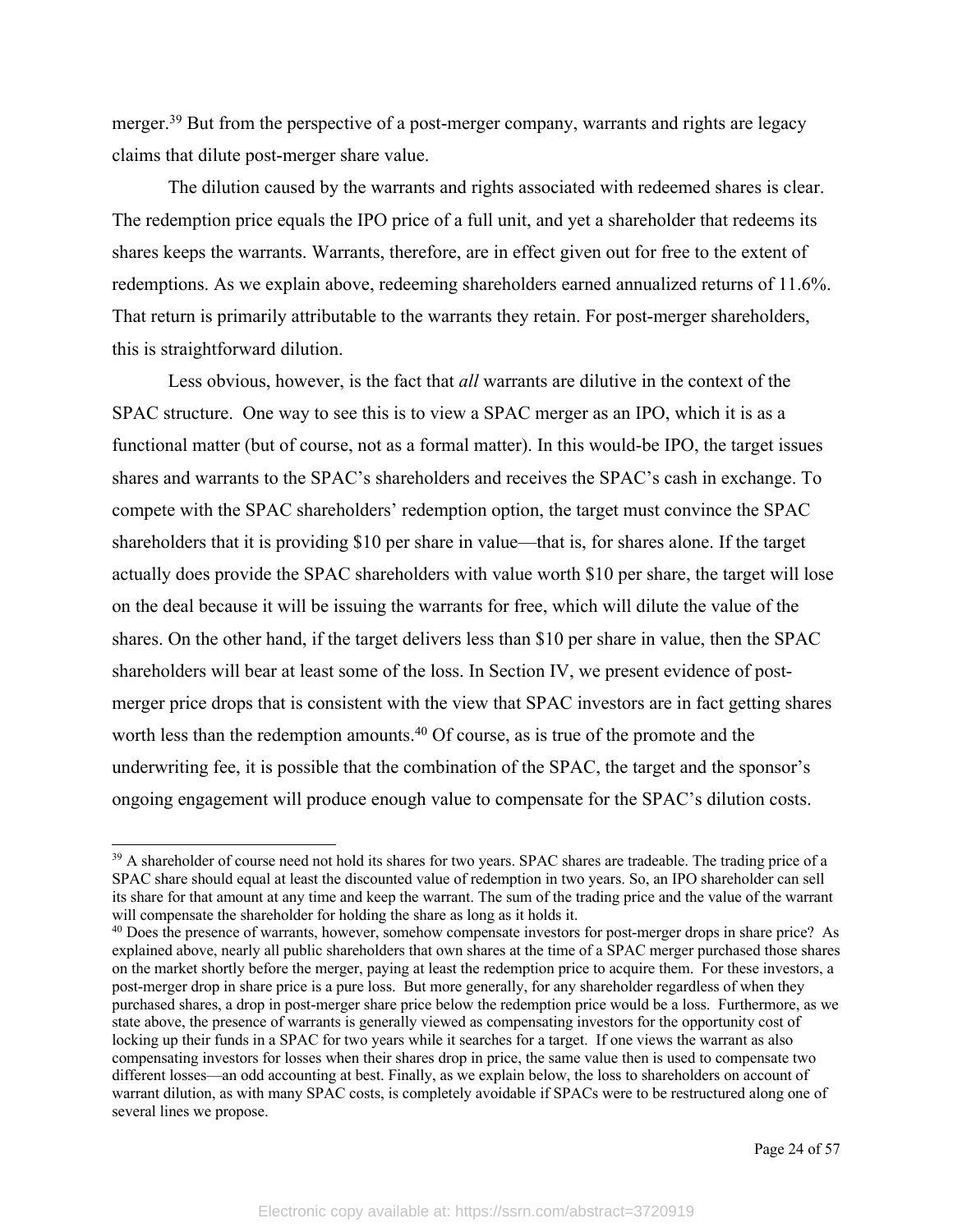As with the sponsor's promote and SPAC underwriting fees, redemptions amplify the costs associated with SPAC warrants by leaving fewer SPAC investors to bear the cost of the dilution. Continuing our characterization of the merger as an IPO of target shares, if the price the SPAC shareholders pay for these units is \$10 and the warrants are worth roughly \$1.00, then the value of the shares will be roughly \$9.00 in the absence of deal surplus.<sup>41</sup> Suppose, however, this SPAC experiences 50% redemptions. There will still be the same number of warrants outstanding. Effectively, then, the number of warrants per unit—and the resulting dilution per share—has doubled.

Table 4 presents data on warrants and rights and the cost of the dilution they create. Most SPACs provide warrants for ½ of a share; one quarter provide warrants for a full share. Rights are present in roughly one third of the SPACs. Rights are exchangeable for 1/10 of a share at the time of a merger, so we value them at \$1.00. We value warrants at their trading price as of the date each SPAC merger closes. The mean and median prices for warrants are \$1.68 and \$1.04, respectively. We measure the aggregate dollar value of warrants and rights by taking these values and multiplying them by the number of each security held by public investors.<sup>42</sup>

As we have done with respect to the sponsor's promote and the underwriting fee, we next show the cost of warrants and rights as a fraction of cash that the SPAC delivers to the postmerger company. The median cost of warrants and rights is 16.6%—that is, \$1.66 for each \$10 delivered in the merger. Warrant costs of this magnitude will occur, for instance, if a SPAC has one warrant per share trading at \$1.66 prior to the merger, and the SPAC experiences no redemptions. If a SPAC has only half a warrant per share, but experiences 50% redemptions, then the cost of the warrant would be the same.

<sup>&</sup>lt;sup>41</sup> Of course, the less the SPAC's shares are worth, the less valuable the warrants become. Yet even for shares worth \$9.00 post-merger, a standard Black-Scholes value for a SPAC warrant will be at least a dollar, and actual trading prices for these warrants reflect this.

 $42$  We do not count warrants and rights owned by sponsors towards these costs. This is because the money raised by selling those warrants and rights to SPAC sponsors goes to pay SPACs' initial underwriting fees. If we counted as costs both the initial underwriting fees, and the securities sold to pay for those fees, we would be double counting this cost.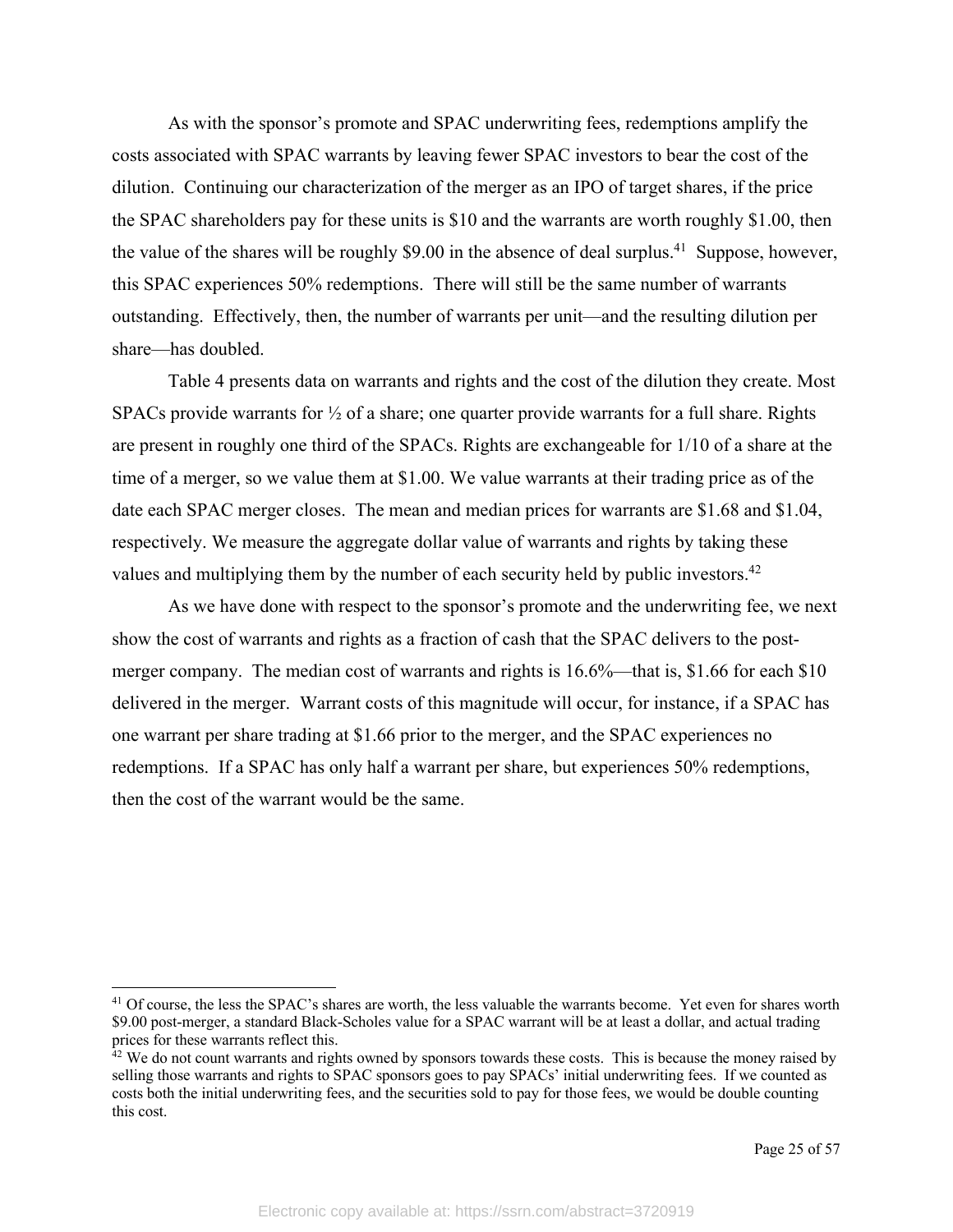|                                                     | 25th<br>Median<br>Percentile |          | 75th<br>Percentile |  |  |
|-----------------------------------------------------|------------------------------|----------|--------------------|--|--|
|                                                     |                              |          |                    |  |  |
| Warrant Shares per Unit                             | 0.5                          | 0.5      | 1                  |  |  |
| Rights Shares per Unit                              | $\Omega$                     | $\Omega$ | 0.1                |  |  |
| Warrant+Right Cost as % Cash Delivered in<br>Merger | 16.6%                        | 8.5%     | 77.4%              |  |  |
| Warrant+Right Cost as % Post-Merger Equity          | $4\%$                        | $2.7\%$  | $6.6\%$            |  |  |

### *Table 4: Costs from SPAC Warrants and Rights*

#### 4. The Bottom Line on Dilution Costs for SPAC Mergers

In sum, the sponsor's promote, the underwriting fee for redeemed shares, and the warrants and rights included in publicly issued units create an overhang of dilution for the SPAC's eventual merger, and the redemption right amplifies that dilution. The promote is reflected in shares with no cash behind them. The underwriting fee for redeemed shares is reflected in cash drained from the SPAC to attract investment that has been returned. That cash has produced no value for the post-merger company and yet SPAC shares remain outstanding for the cash that has been spent. The rights are claims against the combined company and the warrants are continent claims. Each extracts value from the shares. Finally, the more shares that are redeemed, the greater the dilution will be on a per-share basis for shareholders that do not redeem.

If the SPAC merger generates enough surplus to fill the hole created by this dilution, then the target and the SPAC shareholders can come out ahead—although the dilution is still present as a cost. That surplus may come from value inherent in the target becoming a public company, from the uses to which the target can out the SPAC's cash, and from the value of the continuing engagement by the SPAC's sponsor. If the merger does not generate enough surplus, either the SPAC or target shareholders, or both, will lose out as a result of the merger. The deal the SPAC and the target strike will determine the allocation of losses. We analyze that allocation in Part IV, below.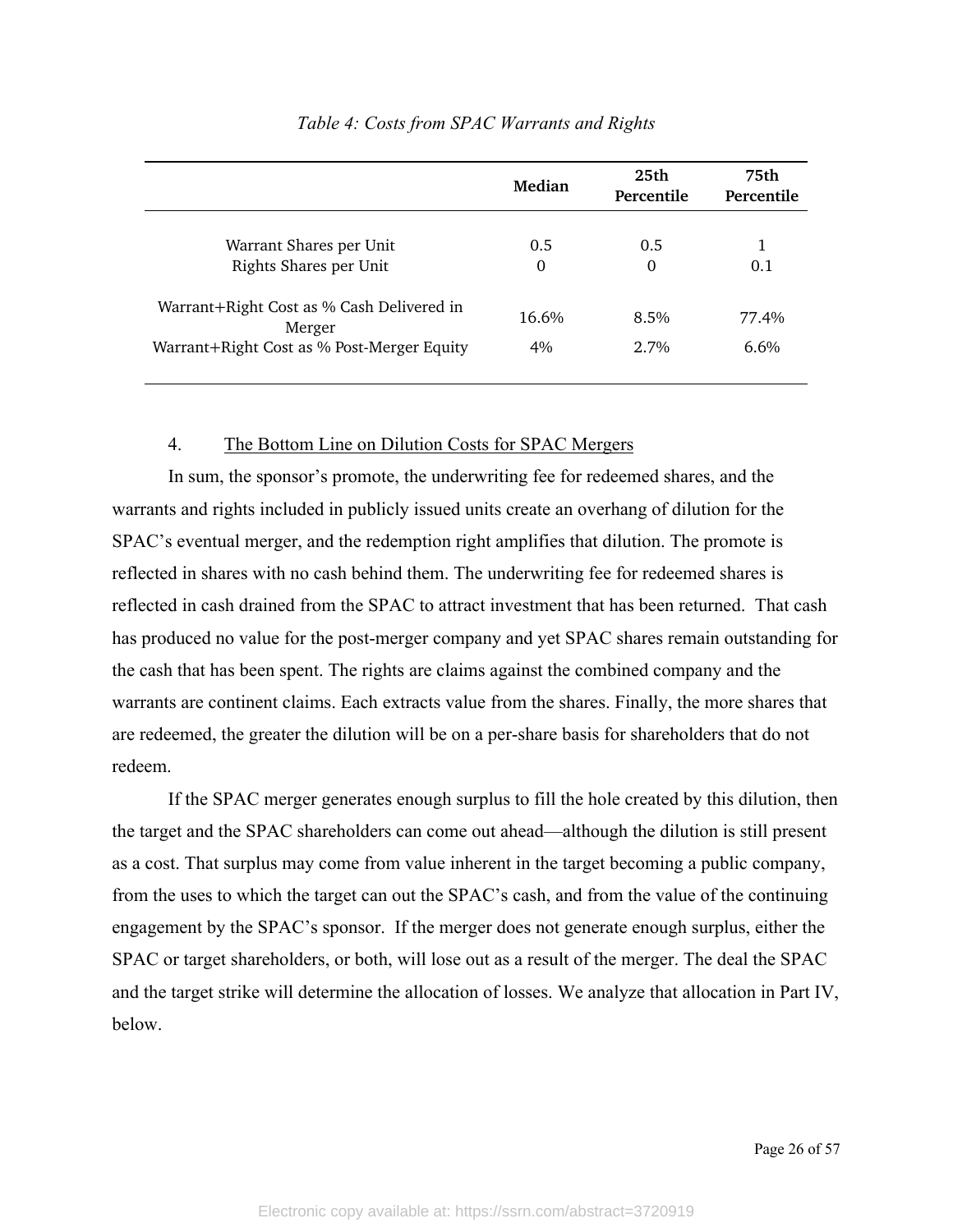Table 5 shows the total cost of these three sources of dilution—the sponsor's promote, the underwriting fee and the warrants and rights.<sup>43</sup> The first panel of the table shows the total cost as a percentage of the cash SPACs deliver to target companies. The cost shown here is staggering. The median cost of dilution is 50.4% of money raised. In other words, if the median SPAC has \$100 to deliver to the combined, post-merger company, the company will bear a cost of \$50.40 in dilution. 44

|                                     | Median | 25th<br>Percentile | 75th<br>Percentile |  |
|-------------------------------------|--------|--------------------|--------------------|--|
| Costs as % Cash Delivered in Merger |        |                    |                    |  |
| Net Promote                         | 31.3%  | 14%                | 140%               |  |
| <b>Underwriting Fee</b>             | 7.2%   | 4%                 | 34%                |  |
| Warrant+Right Cost                  | 16.6%  | 9%                 | 77%                |  |
| <b>Total Costs</b>                  | 50.4%  | 29%                | 261%               |  |
| Costs as % Post-Merger Equity       |        |                    |                    |  |
| Net Promote                         | 7.7%   | 5%                 | 12%                |  |
| <b>Underwriting Fee</b>             | 2.3%   | $1\%$              | 3%                 |  |
| Warrant+Right Cost                  | 4%     | 3%                 | 7%                 |  |
| <b>Total Costs</b>                  | 14.1%  | 10%                | 21%                |  |
|                                     |        |                    |                    |  |

|  |  | Table 5: Total SPAC Cost Summary |
|--|--|----------------------------------|
|  |  |                                  |

The 25<sup>th</sup> percentile of costs reflected in Table 5 is 29% of cash raised, which is still high, but may be a price worth paying if the sponsor's engagement can add greater value to the postmerger company. On the other hand, the  $75<sup>th</sup>$  percentile of costs is 261% of cash raised. These

<sup>&</sup>lt;sup>43</sup> Note that the median total cost need not equal the sum of the medians for each individual cost. To take an extreme example, consider each of our three costs (sponsor promote, underwriting fees, and warrants). Suppose that each SPAC happened somehow to have zero cost for two of these expenses, and only paid one. That is, suppose each cost were paid only by one third of all SPACs. In this case, the "median" figure for each individual cost would be zero, since more than half of SPACs would not pay it. But, since each SPAC did pay one of the costs, the median for total costs of each SPAC would be above zero.

<sup>&</sup>lt;sup>44</sup> For purposes of valuing these shares and other claims, we use a \$10 per share valuation, which is roughly the value for which shareholders can redeem shares and the value they paid for units in the IPO.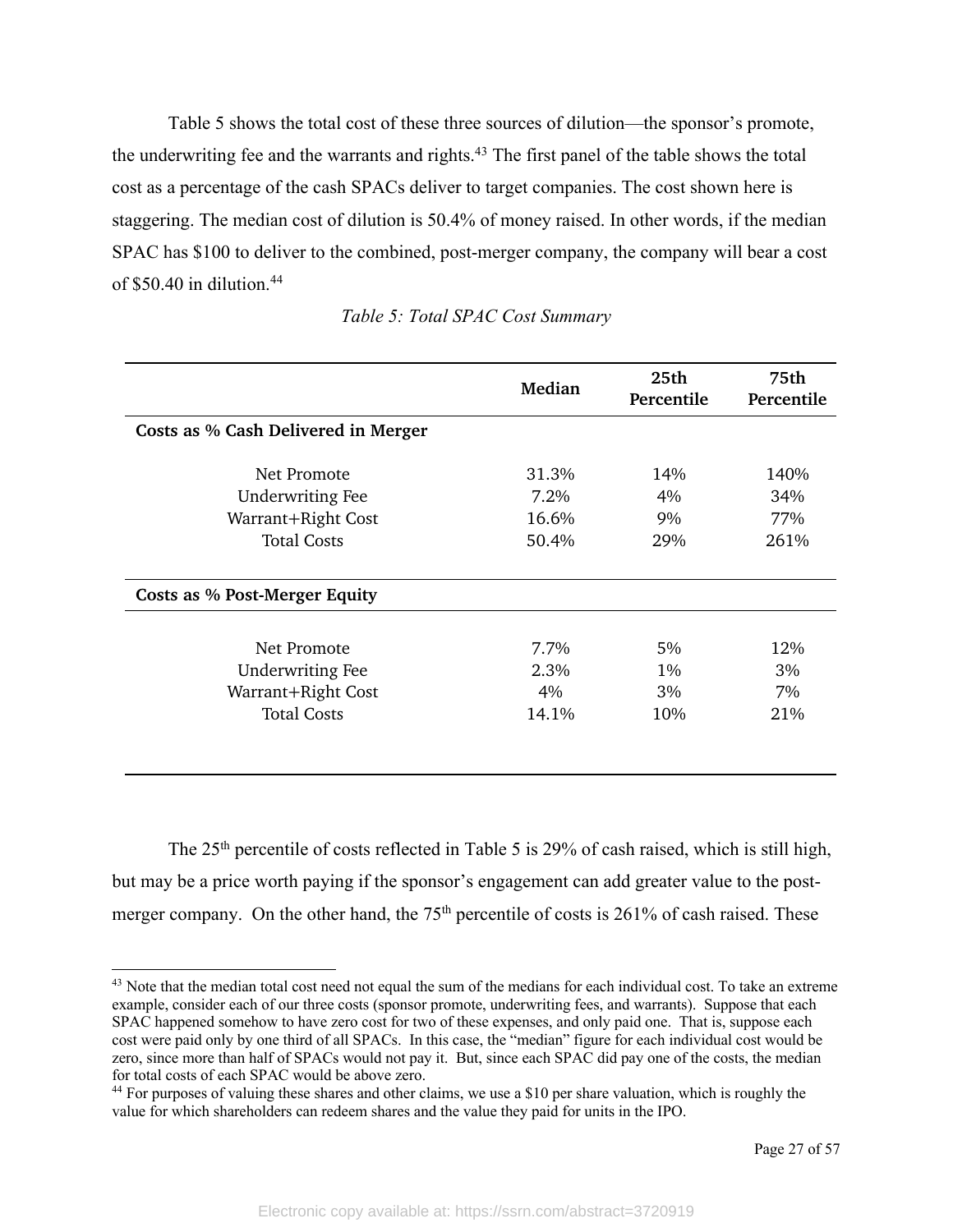SPACs have more shares given for free to the sponsor than shares paid for by non-redeeming investors—as well as costs from underwriting fees for shares redeemed and warrants and rights to boot.

As an example, consider Twelve Seas Investment Company which raised an initial \$207 million by selling 20.7 million units to the public. After experiencing 82% redemptions and raising no new money at the time of its merger, Twelve Seas was left with just 3.7 million public shares, compared to over 4 million shares given to the sponsor for its promote.<sup>45</sup> Despite only having \$37 million in its trust after redemptions, Twelve Seas paid \$11 million in underwriting fees, and issued an additional 375,000 shares to its underwriter as further compensation for services provided in connection with the merger.

Twelve Seas' units included rights to 0.l shares exercisable at the time of the merger regardless of whether a shareholder redeemed its shares. So, at the time of the merger, Twelve Seas issued over two million additional shares for free. With 82% redemptions, the vast majority of shares issued pursuant to these rights went to redeeming shareholders who had been repaid a price per share equal to the full unit price in the IPO (plus interest). Hence, these former shareholders contributed no equity to the merger. Each unit from Twelve Seas' IPO also contained a warrant exercisable for another full share. Like the rights, 82% of these warrants were held by shareholders that had redeemed their shares and contributed nothing to the postmerger company.46 At the time of the merger, these warrants were trading at \$0.80 each. The value of the rights and warrants retained by redeeming investors was thus \$30 million. The value of the rights and warrants retained by investors that held shares in the SPAC at the time of the merger was \$6 million.

In sum, as a result of Twelve Seas' merger, the combined company received \$37 million in cash, but it had shares outstanding that reflected 4 million shares that had been issued as the sponsor's promote, and \$15 million that had been paid in fees paid to the underwriter for shares that had been redeemed. In addition, the combined company assumed warrants outstanding that amounted to \$36 million in value. Total dilution was thus 254% of the cash Twelve Seas

<sup>45</sup> Twelve Seas' sponsor originally received 5 million shares (the customary 25% of shares sold in the IPO) but cancelled 1 million of them at the time of the merger.

<sup>&</sup>lt;sup>46</sup> To be precise, redeeming shareholders may have sold their warrants and rights, or they may have bought their shares on the market and never owned warrants or rights. The point is that these warrants and rights originated in units and that the shares in those units were redeemed.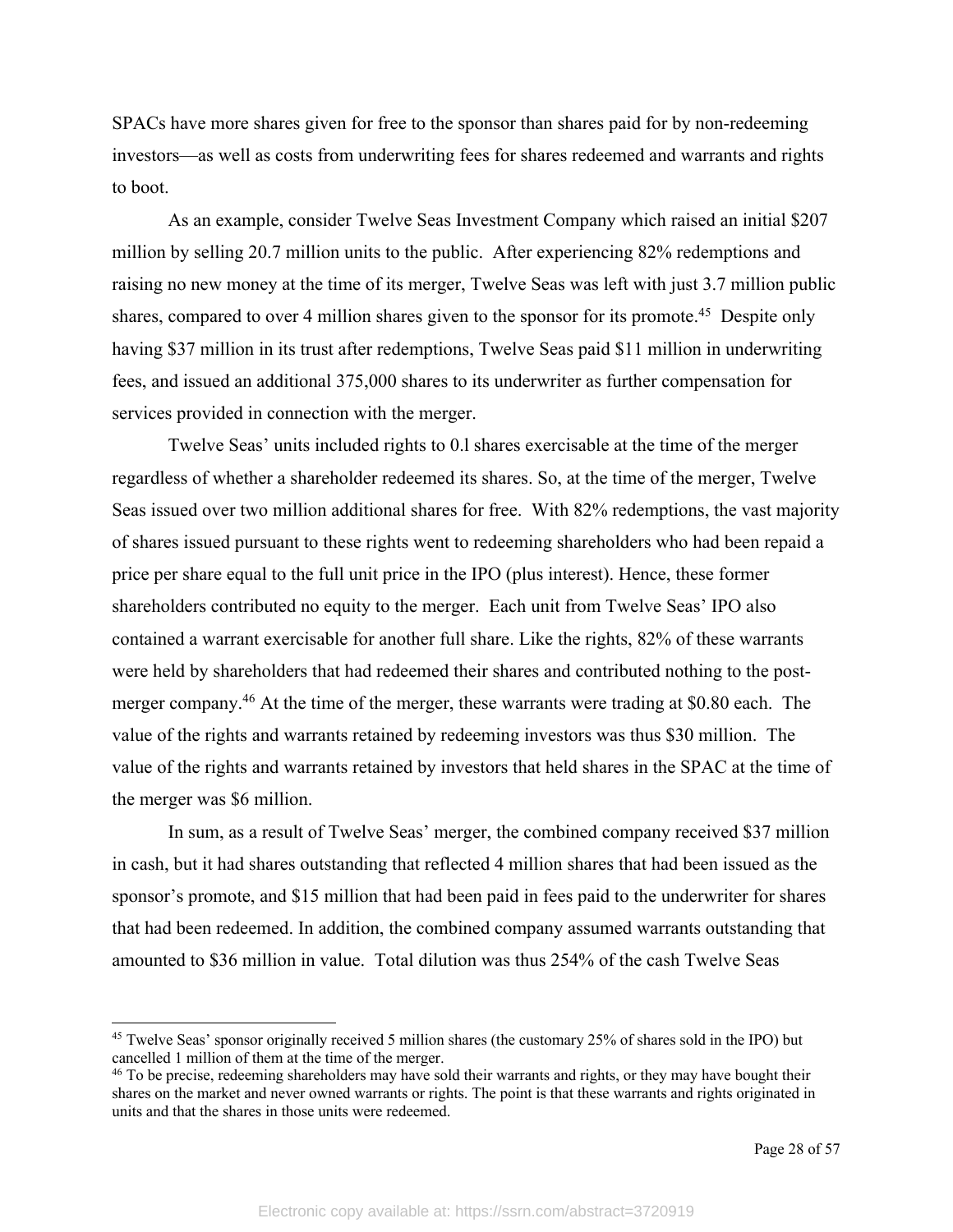delivered in the merger, putting this transaction just below the 75th percentile of SPACs in our 2019-20 Merger Cohort in terms of costs.47

Dilution as high as we report here may seem hard to accept as credible. Why would target and SPAC shareholders agree to a transaction that will drain this much value from their collective investments? For companies going public by merging with a SPAC, we provide an answer in Part IV: They appear to bear little if any of the cost of the dilution SPACs bring to a merger. The prices and share exchanges they negotiated in the 2019-20 Merger Cohort left the costs with the SPAC shareholders, which incurred substantial post-merger losses. But that just raises the question why SPAC shareholders have accepted those losses. We have no definitive answer to that question. But part of the explanation may lie in the fact that information at the time of a proposed merger is incomplete. The target is a private company, so its value is subject to uncertainty. The surplus created by bringing the company public is also uncertain, and the value of the sponsor's continued involvement with the post-merger company is uncertain. In addition, the extent of dilution will not be known until after the shareholder vote, when shares tendered for redemption are reported. Finally, the sponsor has an incentive to be persuasive in urging public investors not to redeem.

Finally, high redemptions mean that some SPACs simply end up delivering very little cash in their mergers, leading to high costs relative to cash delivered, but not relative to the total value of the post-merger company. In such instances, the second Panel of Table 5, which presents costs as a percent of post-merger equity, is informative. Contextualized this way, SPAC costs still seem high, but perhaps less staggeringly so than in the top panel of Table 5 suggests. Median SPAC costs as a percent of post-merger equity are  $14.1\%$ , with  $25<sup>th</sup>$  and  $75<sup>th</sup>$  percentiles of 10% and 21%, respectively. These figures provide a useful perspective on how much surplus a SPAC merger and the continuing engagement of the sponsor must create for a merger to be a value-increasing transaction for SPAC and target shareholders.

#### 5. Are SPACs Cheaper than IPOs?

 $47$  Twelve Seas' original merger agreement specified a minimum of \$125 million cash in is trust as a condition of closing the transaction. Had this condition been met, expenses as a percent of cash delivered would have been far lower. But Twelve Seas' merger target waived this condition in order to enable the deal to go through despite high expected redemptions. See filing under SEC Form 425 by Twelve Seas on December 11, 2019.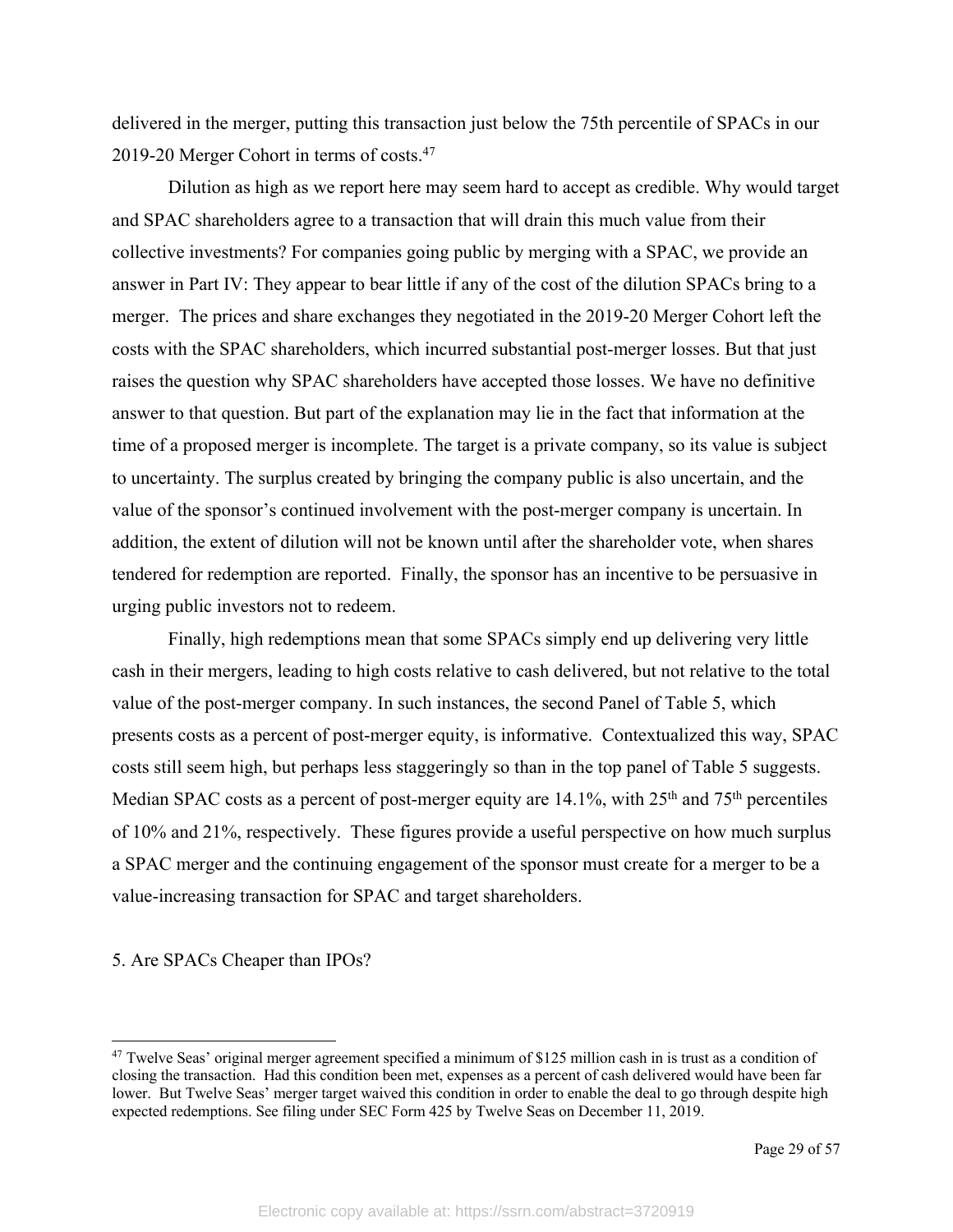Comparing SPAC and IPO costs raises two questions. First, how do total SPAC costs compare to those for IPOs? Second, to what extent do companies that SPACs bring public bear those costs? We defer the second question to Part IV and address just the first question here.

Underwriters typically charge their clients 5-7% of IPO proceeds. The greater concern among commentators on IPOs, however, is the perception that investment banks that underwrite IPOs deliberately underprice shares in order to transfer value to their preferred clients. This underpricing, it is sometimes argued, is reflected in a tendency for shares to close on the day of IPOs at prices significantly above the listing price – generating the so-called "IPO pop," and potentially representing "money left on the table" that the issuer could have captured by selling shares at the higher price.<sup>48</sup> Many academics<sup>49</sup> and venture capitalists<sup>50</sup> have questioned whether the IPO pop really represents money left on the table. Nevertheless, for the sake of argument, we assume that the IPO pop does indeed reflect the price at which a company could have sold its shares and is not a cost for SPACs. The IPO pop is typically reported as the percentage by which a firm's shares increase on the first day following its IPO. Thus, if a firm sells its shares for \$10 in the IPO, but closes the trading day at \$12, this will be described as a 20% pop, which roughly matches historical measurements for average first-day price increases.<sup>51</sup>

To recast a SPAC merger in terms comparable to an IPO, a company going public via a SPAC merger, in effect, sells shares to paying SPAC shareholders for \$10 each, but then gives away additional shares for free. Analogously to an IPO, the cost imposed by the sponsor's free shares, for example, can be seen as the amount of extra money the target could have raised had the sponsor's shares been sold at the price public shareholders paid. If a SPAC raises \$800 by selling 80 public shares and gives 20 to the sponsor for free, then the SPAC could have raised

<sup>48</sup> See, e.g. Loughran, Tim, and Jay R. Ritter. "Why don't issuers get upset about leaving money on the table in IPOs?." *The Review of Financial Studies* 15.2 (2002): 413-444.

<sup>&</sup>lt;sup>49</sup> Academics have noted, for instance, that since returns for investors who buy in IPOs and hold longer-term tend to, at best, roughly track the market, IPO investors do not appear to be getting unfairly good deals, and the pop may simply reflect short-term price-stabilizing activities of underwriters, or small numbers of overly optimistic investors who bid up prices well beyond what an issuer could sell their entire public float for. See Jay R., and Ivo Welch. "A review of IPO activity, pricing, and allocations." *The Journal of Finance* 57.4 (2002): 1795-1828., Ruud, Judith S. "Underwriter price support and the IPO underpricing puzzle." *Journal of Financial Economics* 34.2 (1993): 135- 151, and Krigman, Laurie, Wayne H. Shaw, and Kent L. Womack. "The persistence of IPO mispricing and the predictive power of flipping." *The Journal of Finance* 54.3 (1999): 1015-1044.

<sup>&</sup>lt;sup>50</sup> See Rampell, Alex and Kupor, Scott: "In Defense of the IPO, and How to Improve it." available https://a16z.com/2020/08/28/in-defense-of-the-ipo/.

<sup>&</sup>lt;sup>51</sup> For up to date data from Jay Ritter, see https://site.warrington.ufl.edu/ritter/files/IPOs2019\_Underpricing.pdf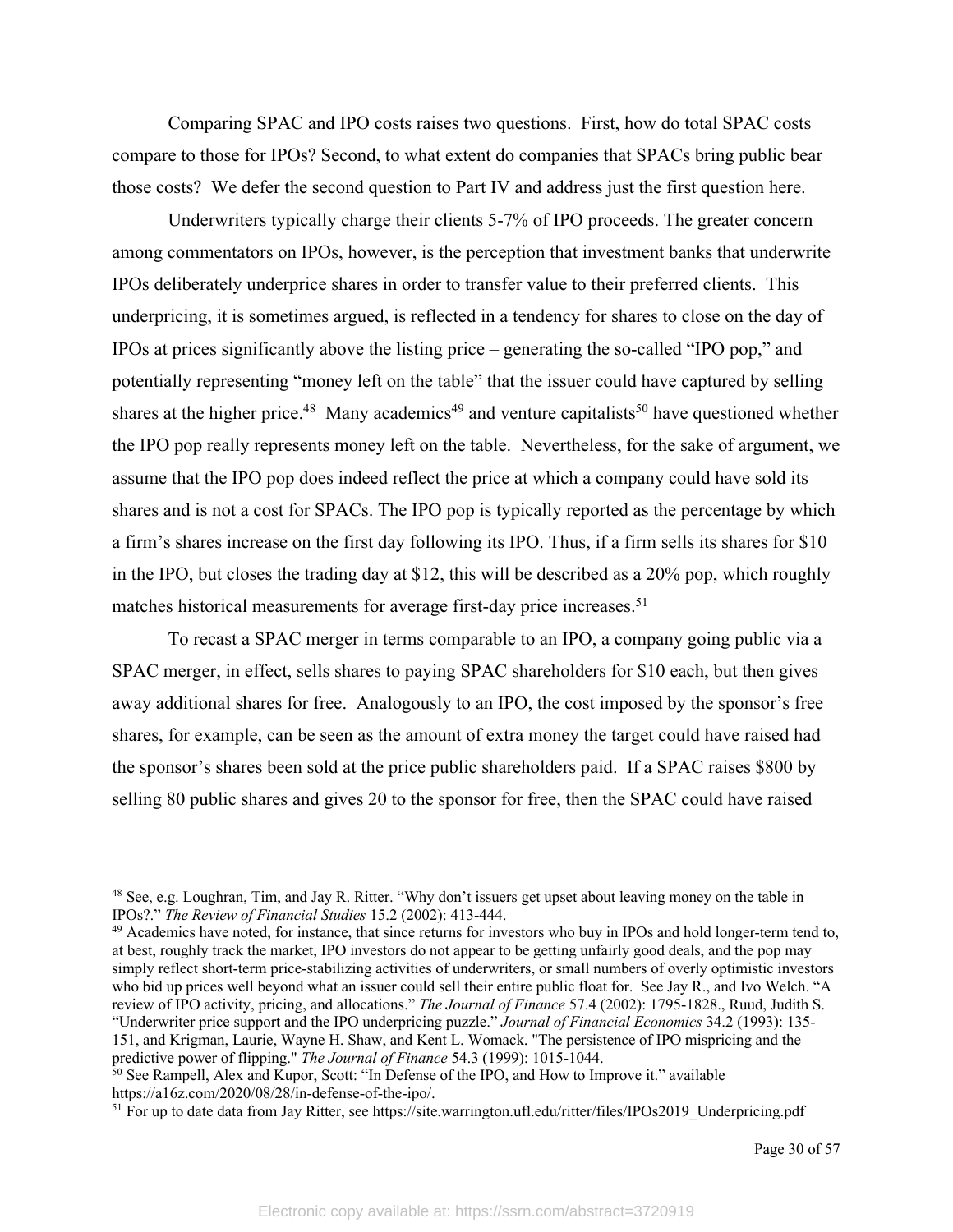\$1000 if those sponsor's shares had been sold for full price.<sup>52</sup> The assumption here is that the target *could have* sold the sponsor's shares at \$10. This is the same assumption made with respect to the IPO pop—that all of the shares issued in an IPO *could have* been sold at the "popped" price. Each of these assumptions can be disputed. Our point is not to argue that either is true. Rather our point is to compare SPAC dilution costs with perceived IPO pop costs on an apples-to-apples basis.

How do SPAC costs compare to the cost of IPOs? The mean pop in 2019 was 23.5%, though the average for the 2001-2019 period was 14.8%, and the average since 1980 has been 18%<sup>53</sup>. If we take 20% as generally representative of these figures and add to that a 7% underwriting fee<sup>54</sup> we have a total IPO cost of  $27\%$ . This is far lower than the median SPAC cost of 50.4% shown in Table 5. We move on now to analyze whether companies going public by merging with SPACs in our 2019-20 Merger Cohort have borne this cost.

## **IV. Who Bears the Cost of Dilution? — Post-Merger Price Performance**

In this Part, we analyze post-merger returns to SPAC shareholders and, on the basis of those returns, we make inferences regarding whether SPAC or target shareholders in our 2019-20 Merger Cohort have tended to bear the cost of SPAC dilution. We find that SPAC shareholders experience substantial losses following a merger, and that there is a strong correlation between the amount of dilution present in a SPAC and the size of the fall in share price it experiences following its merger. We therefore infer that SPAC shareholders have borne at least the lion's share of the dilution that a SPAC brings to a merger. This implies that SPAC sponsors have proposed losing propositions to their shareholders, which is one of the concerns raised by the incentives built into the SPAC structure. Consistent with the incentives we discussed in Part I, we find that sponsors do quite well, even where SPAC shareholders have experienced substantial losses.

<sup>&</sup>lt;sup>52</sup> The underlying substance of costs is not changed by how one measures them. A SPAC becomes no more or less expensive if the sponsor's promote is viewed as 25% of shares sold to investors, or as 20% of total shares outstanding. The same goes for measuring the IPO pop. Suppose a firm sells shares for \$10 each but they close at \$15 at the end of the first day's trading. The traditional view is that this represents a 50% pop, since the firm could have raised 50% more cash had it sold the shares for "full" price. But one could also view this by saying that *had* the firm sold for full price, it would have gotten \$15, and the price it actually got was 33% lower than this. <sup>53</sup> https://site.warrington.ufl.edu/ritter/files/IPOs2019\_Underpricing.pdf

<sup>54</sup> 7% is on the high end of IPO underwriting fees, but we use it for the sake of being conservative when comparing SPAC costs to those of IPOs. See note 34 supra.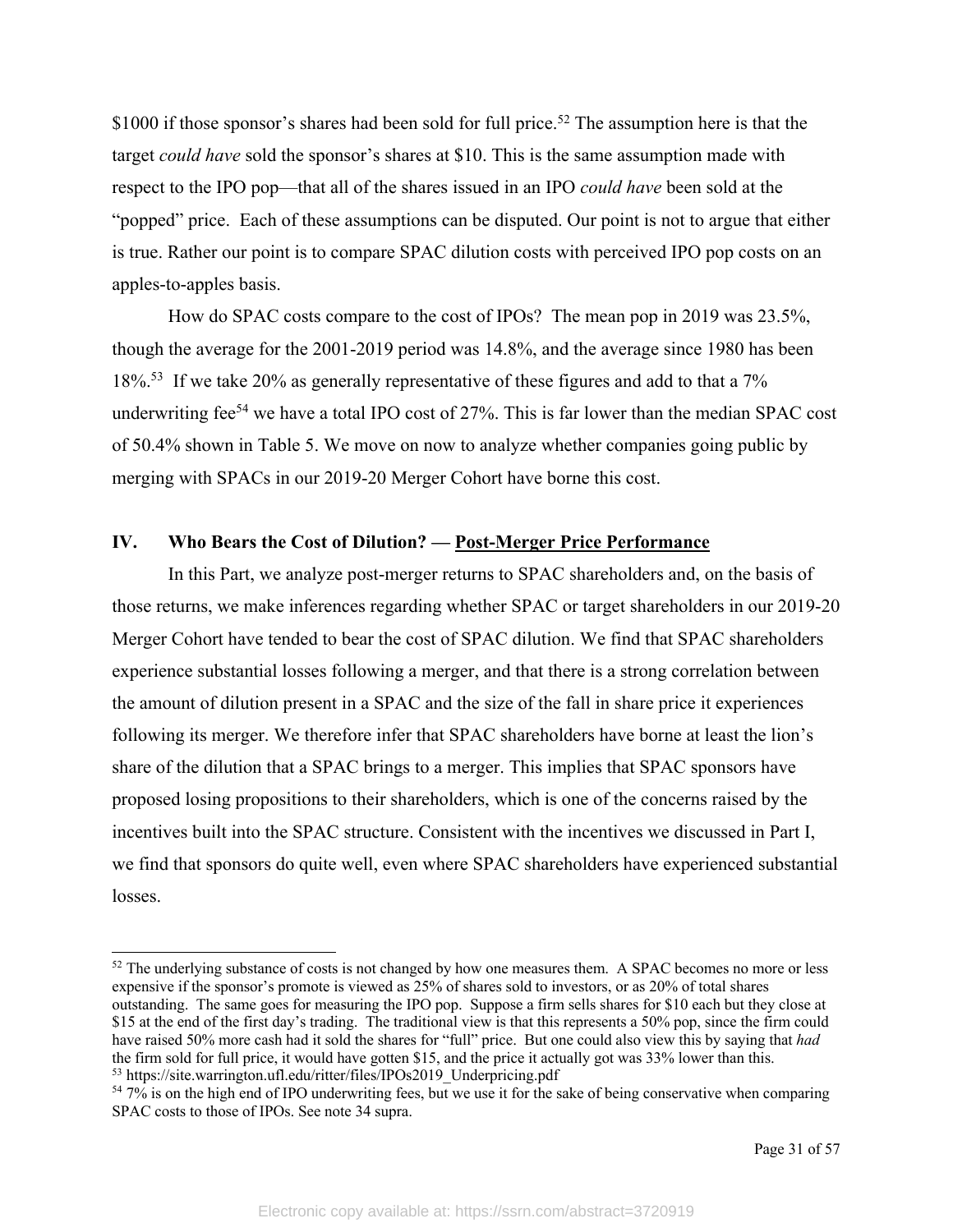When a merger occurs, the question whether target or SPAC shareholders bear the cost of dilution depends on the price or share exchange the parties negotiate. Suppose a SPAC has raised \$800 by selling 80 shares, giving 20 shares to the sponsor for a nominal fee.<sup>55</sup> Assume the SPAC experiences 50% redemptions,<sup>56</sup> leaving it with \$400 in cash and 60 shares outstanding. There is now \$6.67 cash in the SPAC for each share remaining. The SPAC proposes a merger with a target that also has 60 shares outstanding with each valued at \$6.67 for a total pre-merger value of \$400. If the target insists on a one-for-one share exchange, viewing the value of the SPAC solely in terms of the cash it will provide, the target shareholders will receive full value for their shares. But the SPAC shareholders will see their shares drop in price from \$10 prior to the merger to \$6.67 after the merger.<sup>57</sup> Conversely, if the SPAC negotiated an exchange of one SPAC share for 1.5 target shares, SPAC shareholders would get \$10 in post-merger value for their shares and come out even – at the target's expense. And, as we have said, if the merger creates enough surplus, it is possible that both target and SPAC shareholders come out ahead.

#### A. Shareholder Returns

To measure post-merger returns to SPAC shareholders, we begin with a SPAC's redemption price, which generally is the price at which the SPAC trades immediately before the merger is announced. We thus begin by computing returns for a given SPAC at time t as:

$$
Return_t := \frac{Adjusted Price_t}{Redempion Price} - 1
$$

Adjusted Price<sub>t</sub> is the price of the SPAC's common shares at time t, adjusted for any stock splits or dividend payments. We compare SPAC returns to those of the Russell 2000 index and the Renaissance Capital IPO index.<sup>58</sup> The IPO index is a natural basis for comparison since a SPAC's merger is functionally the same as an IPO.

<sup>&</sup>lt;sup>55</sup> For simplicity, we set aside here the SPAC's underwriting fees, warrants, and other costs.

<sup>&</sup>lt;sup>56</sup> In reality, redemptions will not be known until the merger closes. An informed target may therefore negotiate merger terms based on their best expectation of what redemptions will be (here, for instance, 50%).

 $57$  In this example, we stipulated that the target's business is worth a known amount of \$400. In reality, the value of a target's business will be highly uncertain. If SPAC shareholders knew the pre-merger business were worth \$400, they would reject a one-for-one share exchange, but if they believed that the target's pre-merger business was worth \$800, then the merger would appear to be a good deal for them, and they would chose not to redeem. As we show in this section, post-merger price performance suggests that SPAC investors have been far too optimistic in appraising the value of the targets with which their SPACs merge.

<sup>58</sup> This index, developed by Renaissance Capital, follows companies for two years post-IPO. For more information on the index, see https://www.renaissancecapital.com/IPO-Investing/US-IPO-ETF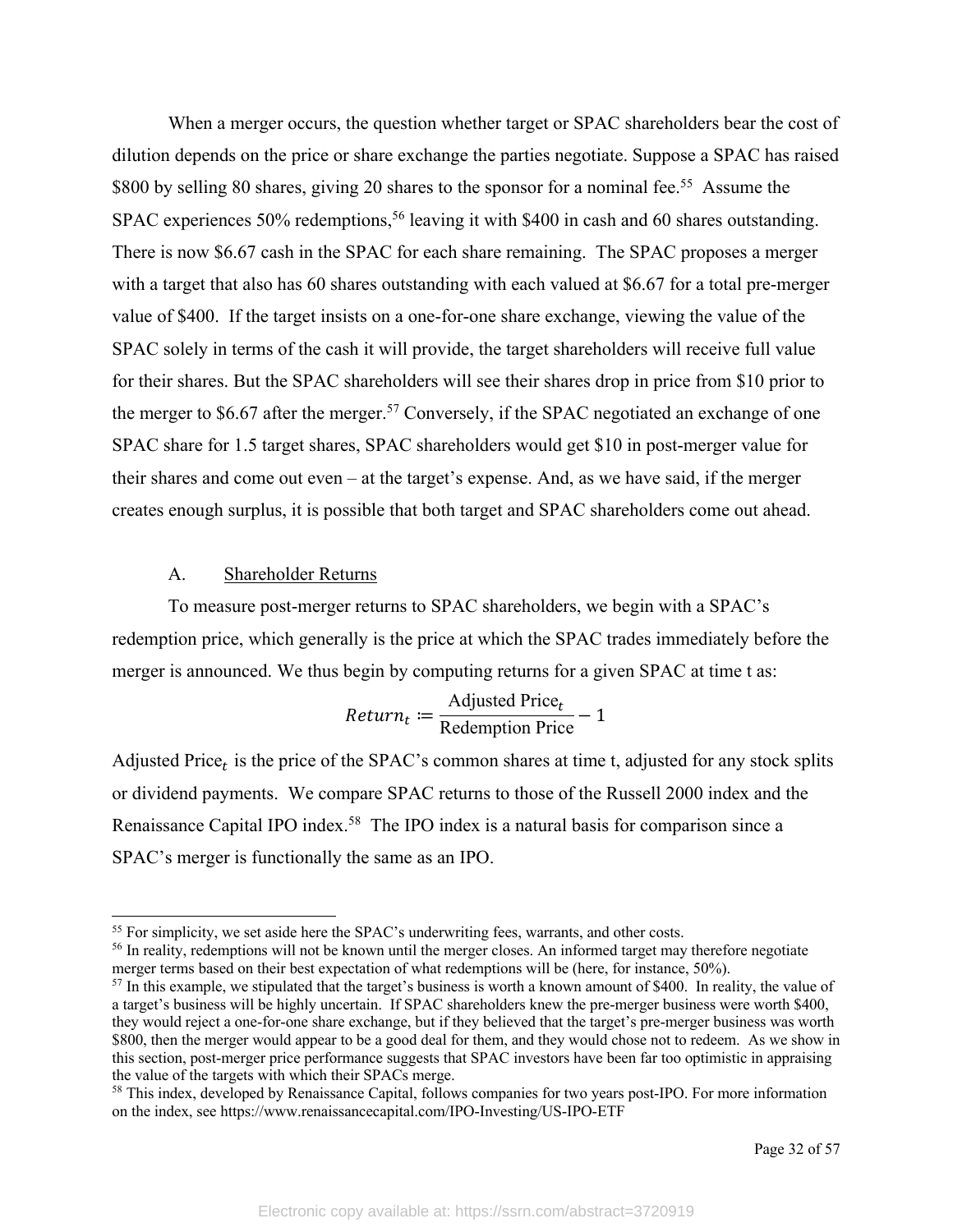In analyzing post-merger returns, we distinguish among SPACs based on the nature of their sponsors. Press reports that tout the success of SPACs focus on those whose sponsors are high-visibility funds or individuals with substantial expertise and credibility. We therefore define a set of sponsors as "high quality" and compare their performance to that of other SPACs. We define high-quality sponsors based on two criteria. First, is the sponsor affiliated with a fund listed in PitchBook with assets under management of \$1 billion or more? Second, is the sponsor or SPAC manager a former CEO or other senior officer (for example, corporate president)<sup>59</sup> of a Fortune 500 company?<sup>60</sup> We classify a sponsor as "high quality" if it meets either or both of these criteria. Twenty four of our 47 SPACs meet this definition.<sup>61</sup> This definition surely omits sponsors that are in fact "high quality" and that have backgrounds equivalent to sponsors that are included within the definition. We obviously are making no personal judgments regarding quality and mean no offense to sponsors that we define as "non-high quality."

SPACs with high-quality sponsors could produce greater post-merger returns for their shareholders in two ways. First, their SPACs may not be as dilutive as SPACs sponsored by others. This would be true if their shareholders redeem fewer shares than do shareholders of other SPACs. This is not to say their pre-merger shareholders will not exit. We know that they do. But if a SPAC selects an attractive merger target, its pre-merger shares will rise in price above their redemption price, which in turn would lead the pre-merger shareholders to sell their shares on the market rather than tendering them for redemption. In addition, high-quality sponsors may be able to attract more PIPE investment than can others, which would reduce dilution. Second, high-quality sponsors may be able to add value to a post-merger company

<sup>&</sup>lt;sup>59</sup> We considered an alternative, more restrictive definition that only looked at former CEOs (rather than former senior officers) of Fortune 500 companies. Yet, this would exclude, for instance, Diamond Eagle Acquisition Corp, the single most successful SPAC to date (with its acquisition of DraftKings). The sponsor for Diamond Eagle is a former president, rather than CEO, of CBS Entertainment.

 $60$  We include both the Fortune 500 – the largest 500 companies in the United States, and the Fortune Global 500, the 500 largest companies in the world as a whole.

 $<sup>61</sup>$  We recognize that this definition of high-quality sponsors is imperfect. Inevitably, any definition will be subject</sup> to dispute. We considered an alternative designation of "high quality" sponsors as including those who had run at least one SPAC in the past. This yielded 28 total SPACs qualifying as "high quality." But we find that average post-merger price performance results for this less exclusive list of "high quality" sponsors are much worse than for the more restrictive definition we use. Thus, in the interest of presenting the most sympathetic view towards the proposition that some sponsors can add value sufficient to overcome SPAC dilution, we focus on the more exclusive set of "high quality" sponsors. We also find that increasing the threshold for assets under management for a sponsor's affiliated fund to \$5 billion or \$10 billion results in modestly worse average results for high quality sponsors, so again, we aim to err on the side of presenting a more sympathetic picture of high quality sponsor returns. Finally, we find similar results when we use a minimum IPO size criteria (such as \$200m) to define high quality SPACs.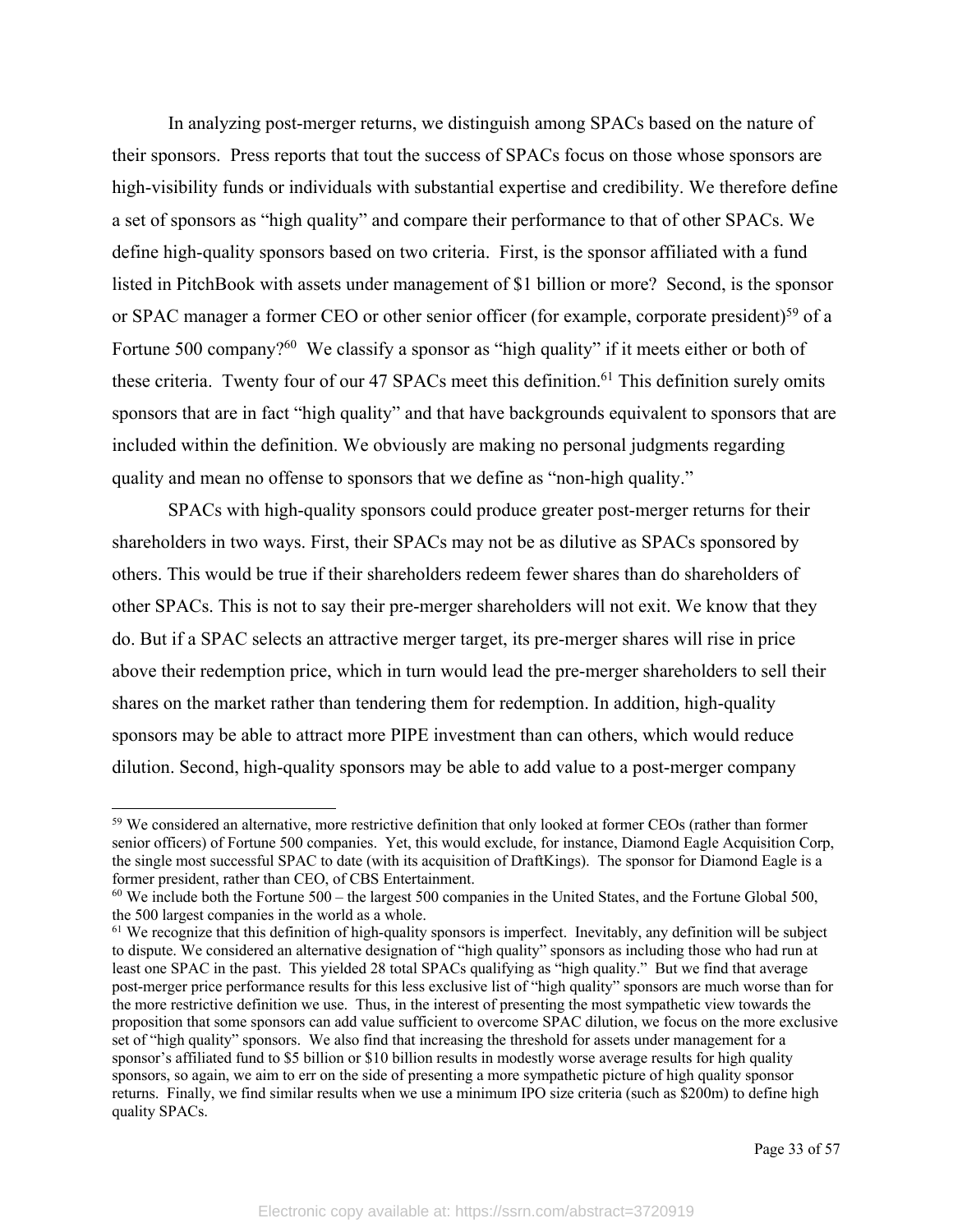through their ongoing engagement. In doing so, they could fill the dilution hole created by the inevitable dilution still built into the SPAC structure.

We start by considering overall performance of all SPACs in the 2019-20 Merger Cohort, and then proceed to separately investigate performance differences based on sponsor quality. Table 6 presents returns for all SPACs as well as separate results for "high-quality" and "nonhigh-quality" sponsors, as we have defined them. The last SPAC in our 2019-20 Merger Cohort merged in June 2020, so three-month returns are the longest available for the full cohort as of the date of this draft.<sup>62</sup> As shown in Table 6, three-month returns across all SPACs are not good. Mean returns are negative 2.9% overall and negative 13.1% compared to the IPO Index. Median returns are worse, with half of SPACs losing 14.5% or more of value within three months and performing even worse when compared to benchmark indices. Returns as of six and twelve months post-merger, for those SPACs that have that much performance data, are increasingly worse. By six and twelve months post-merger, SPACs have mean returns of negative 12.3% and negative 34.9%, respectively. Median returns are even worse, as are returns compared to the IPO index.

|                                          | Three-Month |         | Six-Month |          |          | Twelve-Month |          |          |           |
|------------------------------------------|-------------|---------|-----------|----------|----------|--------------|----------|----------|-----------|
|                                          | All         | HQ      | Non-HO    | All      | HQ       | Non-HO       | All      | HQ       | Non-HO    |
| Mean Return                              | $-2.9\%$    | 31.5%   | $-38.8%$  | $-12.3%$ | 15.8%    | $-37.6%$     | $-34.9%$ | $-6.0\%$ | $-57.3%$  |
| Median Return                            | $-14.5%$    | $-4.6%$ | $-46.9%$  | $-23.8%$ | $-15.9%$ | $-43.0%$     | $-65.3%$ | $-34.6%$ | $-66.3\%$ |
| Mean Return (Excess over IPO Index)      | $-13.1%$    | 25.1%   | $-53.0%$  | $-33.0%$ | 0.4%     | $-63.1%$     | $-47.1%$ | $-11.8%$ | $-74.6%$  |
| Median Return (Excess over IPO Index)    | $-32.8%$    | 7.1%    | $-52.1%$  | $-43.2%$ | $-31.0%$ | -56.3%       | $-56.5%$ | $-54.8%$ | $-89.9\%$ |
| Mean Return (Excess over Russell 2000)   | $-1.3%$     | 37.5%   | $-41.9%$  | $-10.9%$ | 22.5%    | $-41.0%$     | $-21.5%$ | 9.7%     | $-45.7%$  |
| Median Return (Excess over Russell 2000) | $-16.1%$    | 16.9%   | $-47.2%$  | $-17.5%$ | $-2.4%$  | $-57.0\%$    | $-44.9%$ | $-36.3%$ | $-55.0%$  |
| N SPAC <sub>s</sub>                      | 47          | 24      | 23        | 38       | 18       | 20           | 16       | 7        | 9         |

*Table 6: Post-Merger SPAC Returns – 2019-2020 Merger Cohort*

 $62$  Another metric would be to look at closing prices on the first day following SPAC mergers. This might be seen as giving the market's best sense of target value, before any intervening news developments. Nevertheless, practical matters may mean that markets take more than one day to accurately appraise a company that just went public via a merger with a SPAC. Especially for companies that are difficult to value—the type of target for which SPACs are supposedly best suited—the market may need time and additional quarters of financial results to arrive at accurate valuations. Limited liquidity, and a potential dearth of shares available to borrow for short selling, may further slow post-merger price adjustments. The mean price for the first day post-merger for our SPACs was \$10.70, with a median of \$10.20. Some SPACs did exceptionally well, going up to \$33, though over 10% dropped to \$5.00 per less. It is hard to argue that SPACs have performed well for their investors based only on these first day's returns. Some savvy investors have undoubtedly made money by buying SPAC shares and selling quickly before prices tank.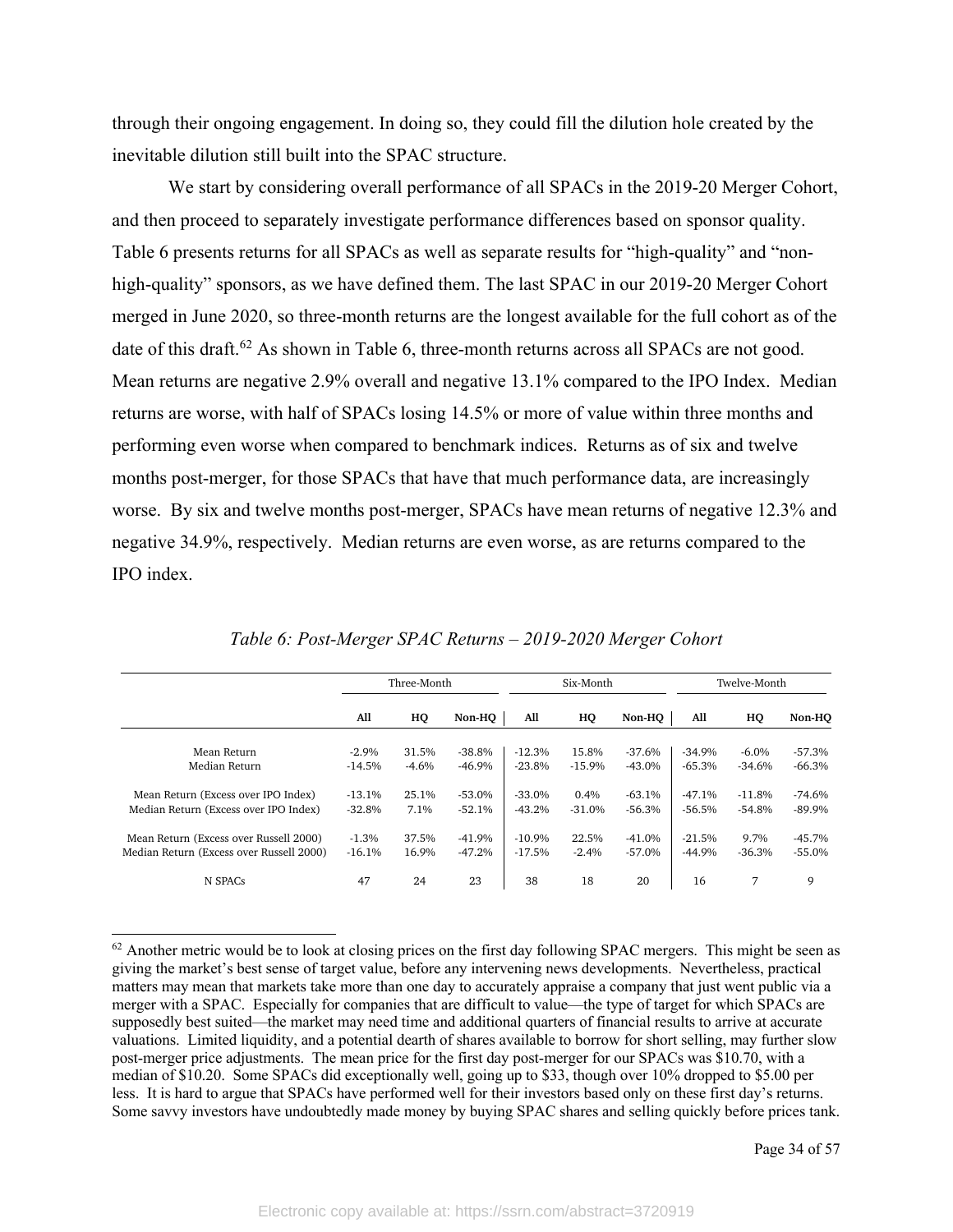We now separate SPACs with high-quality sponsors, as we have defined that concept, and SPACs with sponsors that do not meet that definition. As Table 6 shows, three-month returns for the twenty-four SPACs with high quality sponsors are fairly high, with mean returns of 31.5% and excess returns over the IPO index of 25.1%. By six-months following their mergers, however, mean returns of high-quality SPACs essentially match the IPO index and median returns are far worse. Only seven SPACs affiliated with high-quality sponsors have at least a year of post-merger price performance to observe. As the rightmost segment of Table 6 indicates, these seven SPACs with high-quality sponsors saw mean returns of negative 6% and mean returns in excess of the IPO index of negative 11.8%. Median results for high-quality sponsored SPACs are far worse.<sup>63</sup> Yet, SPACs that do not meet our definition of high-quality sponsor have performed even worse. As the columns for "Non-HQ" in Table 6 show, mean and median losses for these SPACs are 39% and 47%, respectively, at the three-month mark, and those with a year of performance history have lost much more.

Figure 7 considers the dispersion of individual SPACs' returns, excess of the IPO index, as of six-months post-merger. While the high-quality sponsor SPACs are roughly evenly split between positive and negative excess returns, only three out of twenty of the non-high-quality sponsored SPACs outperformed the IPO index as of six-months post-merger.

Overall then, SPAC post-merger performance in our 2019-2020 Merger Cohort has been weak. In order to get a longer-term perspective on SPAC post-merger experience, we consider one-year returns, excess of the Russell 2000, for all SPACs that have merged in each year since 2010. Figure 8 presents these results, with each bar representing average returns for SPACs that merged in a given year. As the results show, there has never been a year in which SPAC mergers outperformed the Russell 2000. Even the best of years underperform by 10% within the first year post-merger, and many years see excess returns of negative 40% or more. SPAC returns compared to the IPO index are even worse, but that index has coverage going back only to 2013, so we use the Russell 2000 to allow a longer time period for comparing historic SPAC returns.

<sup>&</sup>lt;sup>63</sup> Furthermore, if we apply our definition of "high-quality" sponsor to earlier SPACs that launched their IPOs in 2015, for which we are able to track post-merger performance over longer periods, we find three SPACs meeting our "high-quality" definition and find that they too had poor post-merger performance. For instance, at two-years post-merger, they had returns of negative 64% and 55% in excess of the IPO index and Russell 2000, respectively.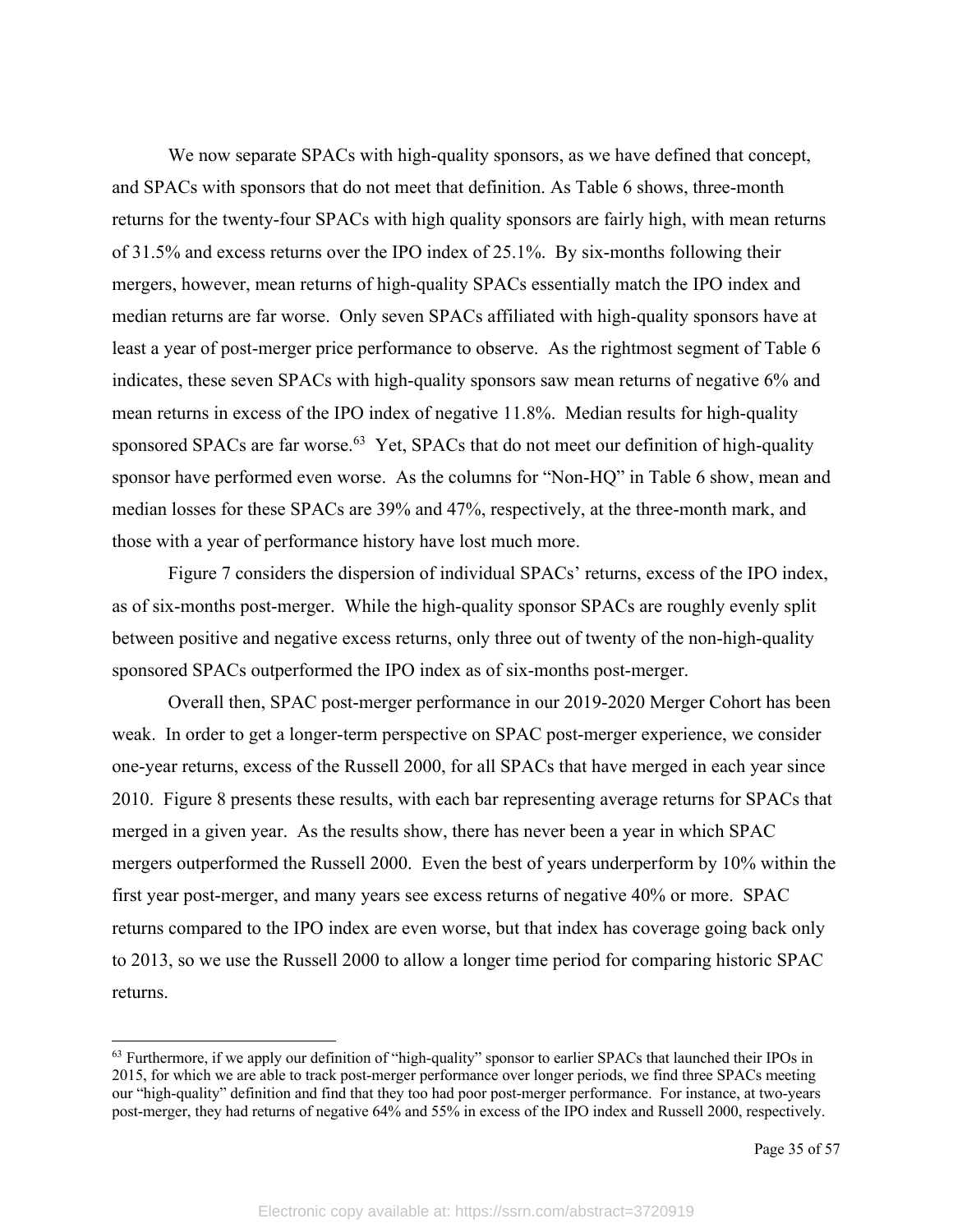

*Figure 7:Individual SPAC Six-Month Returns (Excess over IPO Index)*

*Figure 8: Average One-Year Post-Merger Returns (Excess Russell 2000) for Earlier SPACs*



Large losses to non-redeeming SPAC investors suggest that, on the whole, SPAC shareholders have borne the cost of the dilution present their SPACs. We investigate this possibility further by analyzing the relationship between the amount of dilution in a SPAC and post-merger returns. In Figure 9 we plot dilution against SPACs' six-month post-merger returns,

Page 36 of 57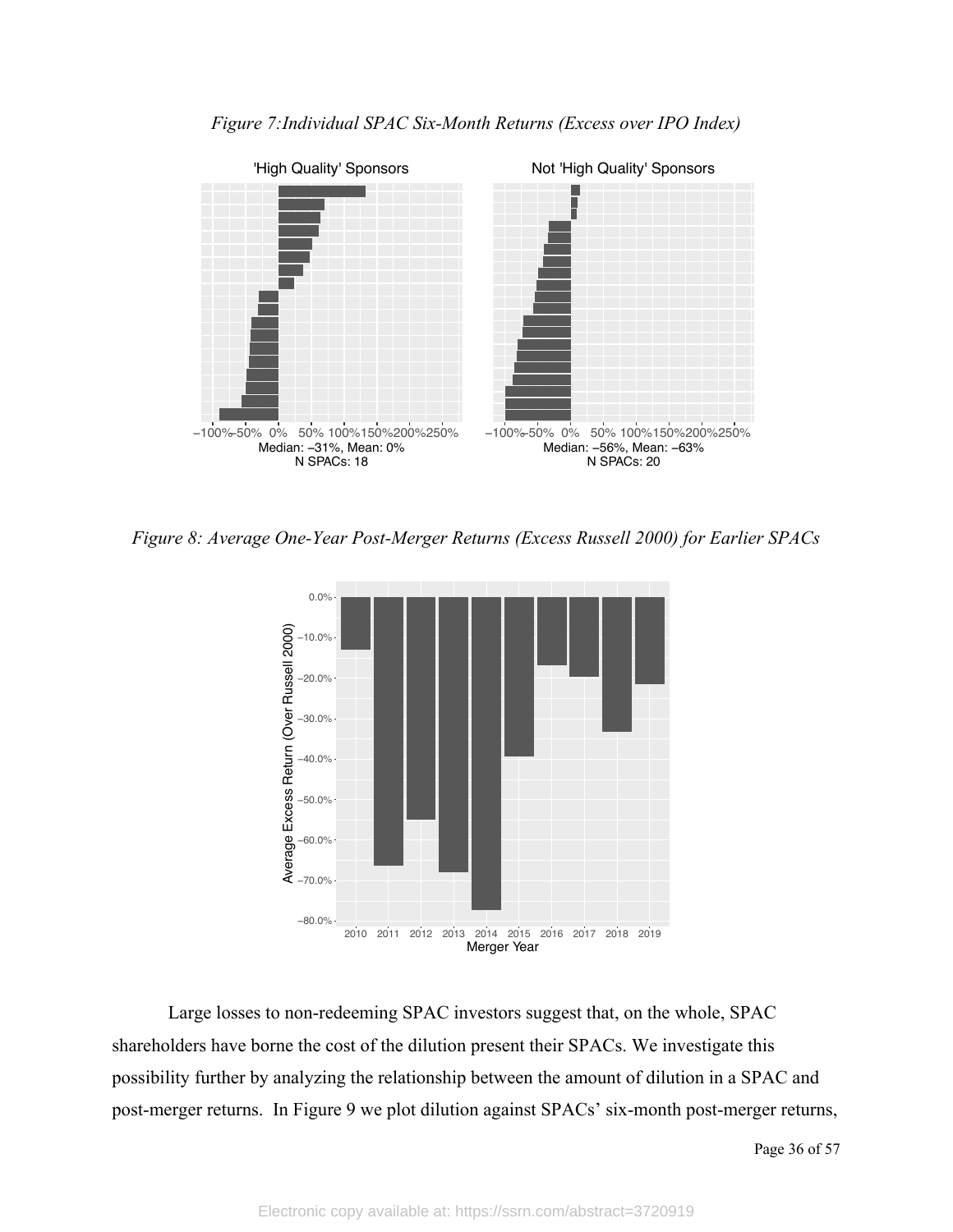measuring dilution as dollars per share remaining in each SPAC at the time of its merger. We find that SPAC dilution is highly correlated with SPAC shareholder losses ( $p = 0.00016***$ ). SPACs with high dilution, and thus little cash per share at the time of their mergers, do much worse following a merger than do those with less dilution.<sup>64</sup> This strongly implies that the source of SPACs' poor performance is the dilution embedded in their structure. Targets apparently negotiate mergers with SPACs based on the cash they will receive. Figure 9 also shows that SPACs with high-quality sponsors are grouped toward the right side of the graph, which indicates that they were less dilutive than other SPACs. In addition, proportionately more high-quality sponsors generated positive returns, which suggests that they were able to generate sufficient surplus to fill holes created by dilution embedded in their SPACs.



*Figure 9: SPAC Dilution and Post-Merger Six-Month Returns*

 $64$  The adjusted R<sup>2</sup> of this regression (which also includes a constant) is roughly 0.31, indicating that SPAC dilution costs can predict close to one third of all variation in SPAC returns. In many settings, an  $R^2$  value this high for a regression with a single predictor is considered exceptionally high. As to why dilution costs aren't even more strongly predictive, we note that a sponsor of a SPAC with high dilution costs may have a particularly large incentive to choose a very risky merger because there is at least some chance that luck will be enough to dig the company out of the dilution hole the SPAC has dug. In addition, factors following the merger surely affect share prices.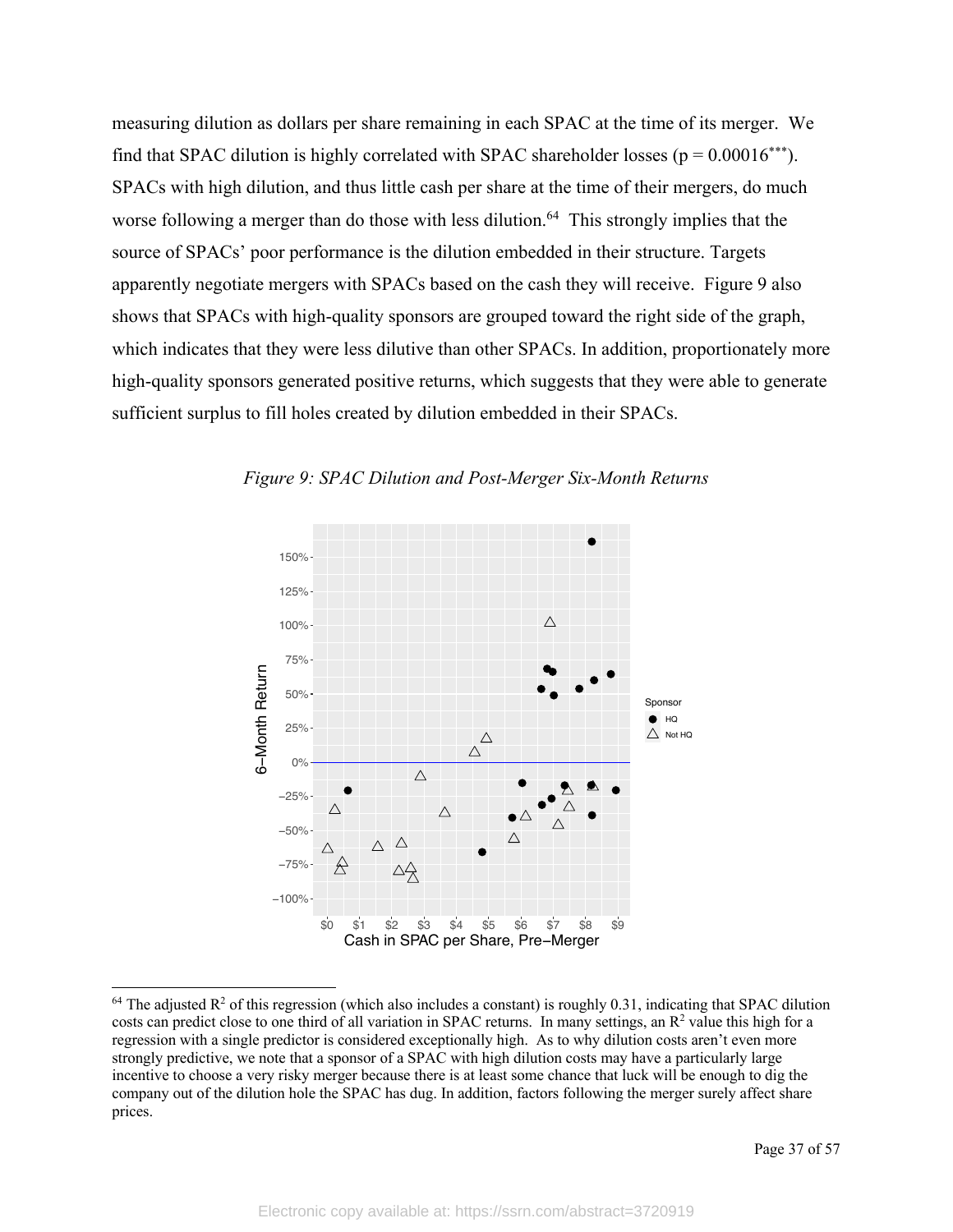Commentators who have touted SPACs as a cheap way of going public are thus correct, but they have misunderstood what makes SPACs cheap for companies seeking to go public. It is not that the SPAC structure or process makes them cheap. To the contrary, the SPAC structure and process make them extremely expensive. But so far, SPAC shareholders have borne much of the cost. Why that is, is a mystery, but it is difficult to believe that it is a sustainable arrangement. At some point, SPAC shareholders will become more skeptical of the mergers that sponsors pitch.

### D. Return to Sponsors

Our analysis suggests that one reason returns to SPAC shareholders have been poor is because sponsors have proposed mergers in which the surplus created was not large enough to fill the hole created by dilution inherent in the SPAC's structure. Although sponsors would prefer a merger that results in positive post-merger returns for shareholders, they can earn highly positive returns even in a bad deal for shareholders, and if they fail to merge at all, they will lose their investment. In light of the poor returns to shareholders documented above, we now look at returns to sponsors.

We begin by taking the sum of investments the sponsor makes at the time of the SPAC IPO and at the time of the merger. We call this the "Sponsor's Total Investment." We next identify the number of shares and warrants that the sponsor holds at the time of the merger.<sup>65</sup> Following the merger, we determine the value of the sponsor's investment, which we call the "Sponsor's Asset Value." We compute:

$$
Sponsor Return_t := \frac{Sponsor Asset Value_t}{Sponsor Total Investment} - 1
$$

Sponsor securities are generally subject to lockup agreements through the first year following mergers. Thus, we assume that sponsors will retain their holdings during this period.

Figure 10 summarizes returns to SPAC sponsors three months following a merger. The most successful sponsors saw returns of over 1000%, though a few sponsors lost money.<sup>66</sup>

 $<sup>65</sup>$  This accounts for any cancellation or transfers of shares or warrants the sponsor makes at the time of the merger.</sup> <sup>66</sup> With SPACs structured so favorably to SPAC sponsors, how is it that these sponsors could possibly lose money on their deals? In every case, it is because the sponsors made large additional investments at the time of the merger—apparently, investing good money after bad. In two of these cases, the sponsors roughly tripled their total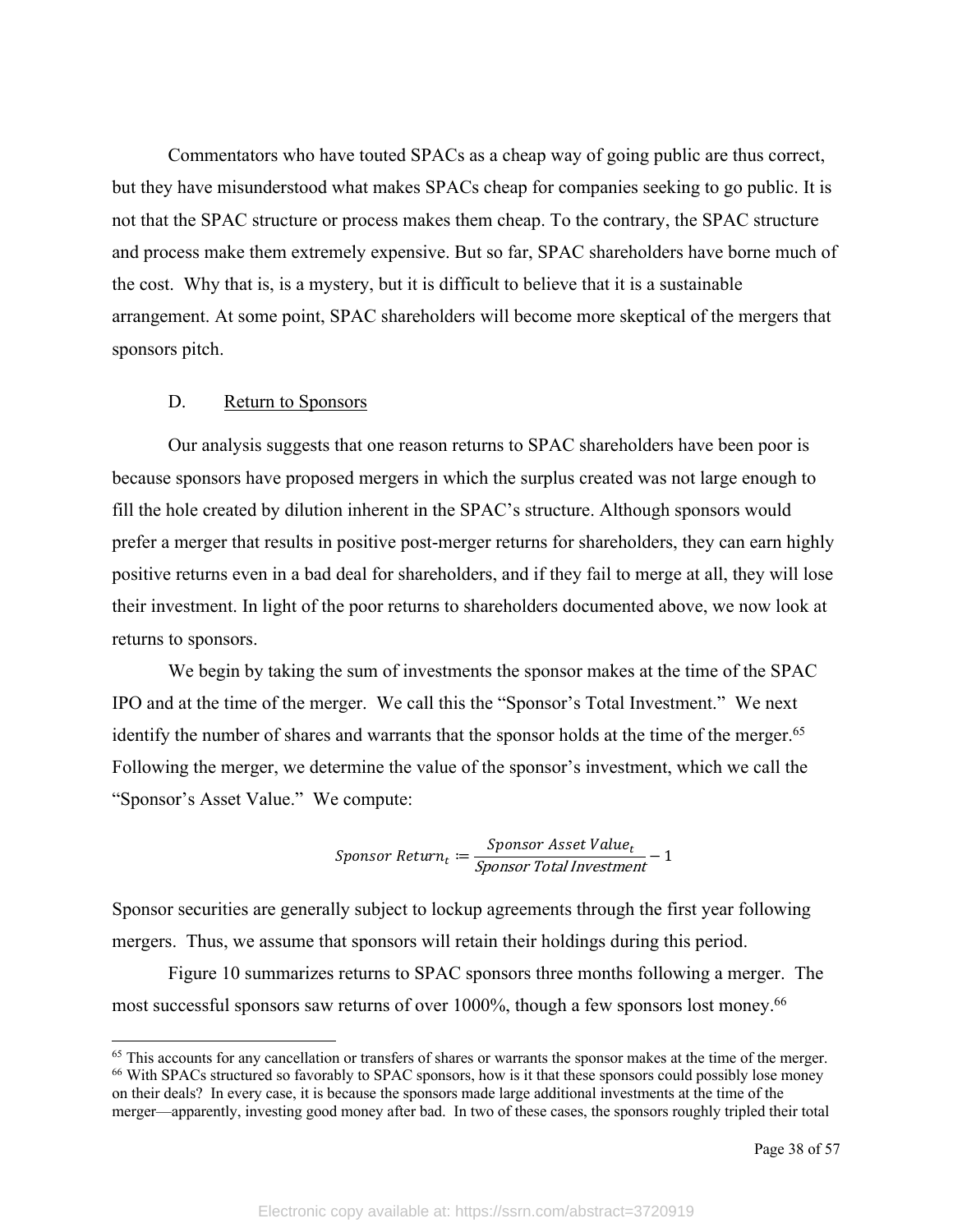Mean sponsor returns are close to 400%. Returns are essentially the same for those SPACs that have six months of post-merger history. For the set of SPACs with twelve months of postmerger performance, sponsor returns are somewhat lower, down to a mean of 187% and a median of only 32%. Sponsors thus tend to do very well even where SPAC investors do quite poorly.





### **V. Why Do SPACs Persist?**

The costly structure of SPACs and their related poor post-merger price performance raise the question why SPACs persist. A simple, and incomplete, answer is that SPACs have been a good deal for IPO-stage investors that redeem their shares and for targets, and a great deal for sponsors. But SPACs' post-merger shareholders are footing the bill for sponsors', targets', and redeeming IPO-stage investors' good fortune—and a very expensive bill at that. It is hard to believe that SPAC shareholders will continue for long to buy and hold shares through mergers that leave them bearing the costs of the SPAC structure.

investment at the time of the merger. In the other two, the sponsors increased their investments by a factor of eight and a factor of twenty at the time of the merger. In each of these four cases, the sponsor would have come out well ahead had it maintained only its initial investment as of the time of the SPAC IPO—if the target would have agreed to merge without the additional cash.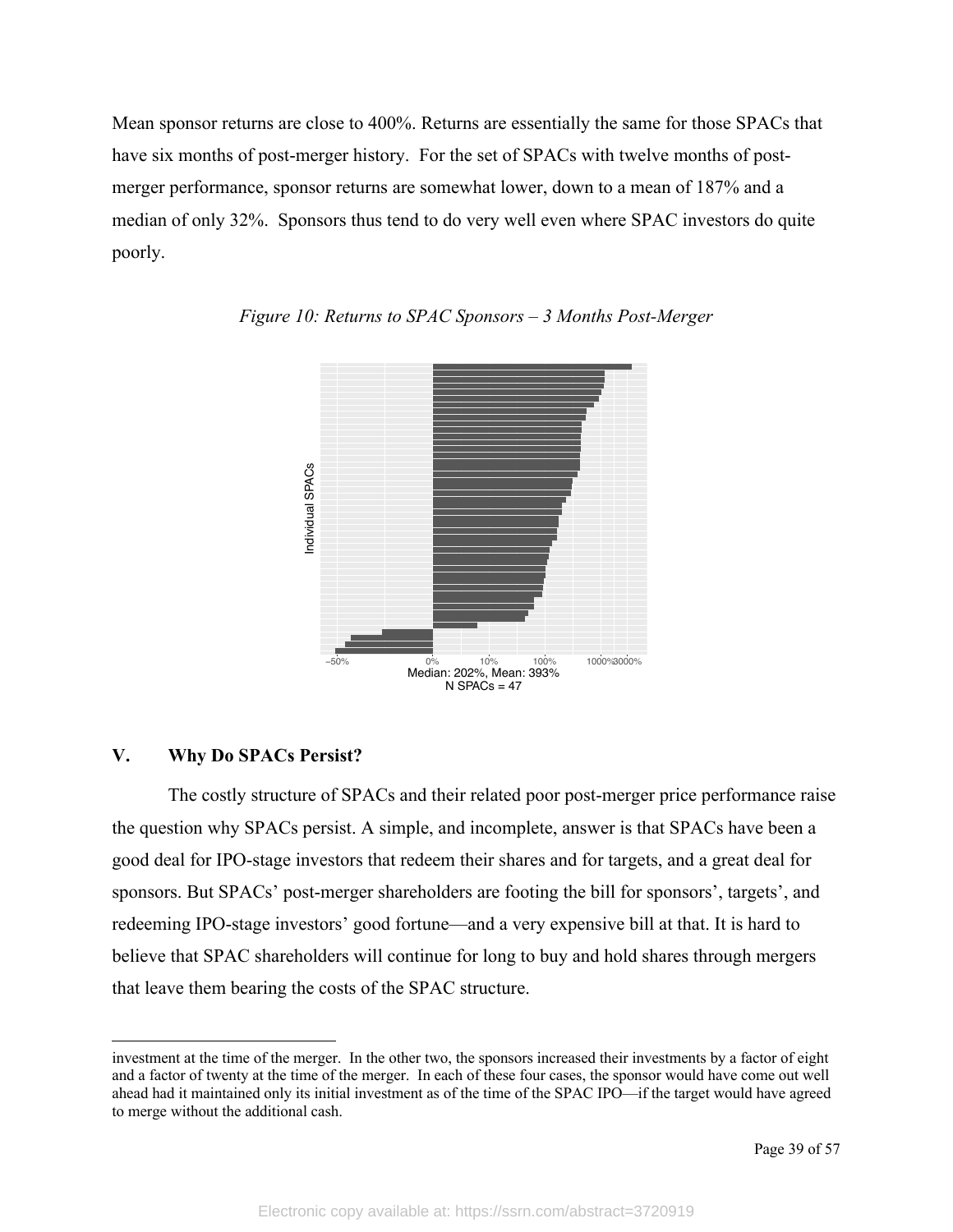Thus, for SPACs in general, the precise question is: why do SPAC shareholders accept the deals they are offered when SPACs merge? Contrary to what we have found, non-redeeming SPAC shareholders apparently believe that SPAC costs are low, that target shareholders will bear those costs, or that surplus created by merging with a target will generate value sufficient to counterbalance SPAC costs. Descriptions of SPACs in the business press support those views,<sup>67</sup> frequently portraying SPACs as efficient new vehicles that allow investors to profit from providing companies better and cheaper paths to the public markets than previously available.<sup>68</sup> Without an understanding of the dilution inherent in the SPAC structure, investors could well view an investment in a post-merger SPAC as they would view shares in any other risky, earlystage company.

A second question raised by SPACs' persistence is whether they have a unique role in bringing public companies that have no other options. Prior to the current SPAC craze, SPACs were seen as vehicles by which companies with difficulty accessing public markets through an IPO could go public. These might be companies with an unusual business or too few comparables among public companies, or they might face legal uncertainty, a complicated tax situation, or some other uncertainty or complexity that would make price discovery in the

<sup>&</sup>lt;sup>67</sup> A particularly common belief is that targets will bear SPAC costs. For instance, in a recent PitchBook article on SPACs notes "The original IPO fees are ... implicitly passed on to the company [going public] along with the sponsor's promote and any investment banking fees related to the acquisition itself." See "The 2020 SPAC Frenzy: Blank-check vehicles offer many benefits but are not a cure-all for IPO process." PitchBook, September 1, 2020 by Cameron Stanfill, and Joshua Chao. Similarly, a post in the Harvard Corporate Governance Blog argues that it is SPAC targets who will bear the costs of SPAC warrants: "The public warrants compensate the IPO investors for investing in a blind pool. The warrants essentially dilute any PIPE investors and any equity retained by the seller of the target business." "Special Purpose Acquisition Companies: An Introduction" by Ramey Layne and Brenda Lenahan, Vinson & Elkins LLP, on Friday, July 6, 2018, Harvard Corporate Governance Blog. Commentators also often assert that SPACs become less expensive if they merge with larger targets. These statements are also based on a presumption that the owners of a firm going public via SPAC will bear most or all of its costs – if SPAC investors bear their costs, then clearly the size of the target isn't relevant. For instance, a recent Winston and Strawn publication states "IPO raise is typically about 1/4 to 1/3 third of expected enterprise value of target to minimize effect of dilution resulting from founder shares and warrants." "SPAC 101: Transaction Basics and Current Trends" Winston & Strawn, LLP, available https://www.winston.com/images/content/1/3/v2/135061/Winston-Strawn-SPAC-Basics-Presentation-2018.pdf. Similarly, a Tech Crunch article on SPACs states "In fact, it's typical for a SPAC to combine with a company that's two to four times its IPO proceeds in order to reduce the dilutive impact of the founder shares and warrants." See "Almost everything you need to know about SPACs" by Connie Loizos, Tech Crunch, August 22, 2020.

<sup>68</sup> For instance, a recent Financial Times article notes "By using Spacs, [companies] can skip over the expensive and time-consuming IPO process." See Aliaj, Ortenca et. all "Can SPACs shake off their bad reputation?" - Financial Times, August 13, 2020. Similarly, a recent Tech Crunch article on SPACs quotes a SPAC sponsor as saying "Some [companies] need a relatively frictionless way to get out the door [to become public], and there are plenty of investors who would like to give them that push." See "Almost everything you need to know about SPACs" by Connie Loizos, Tech Crunch, August 22, 2020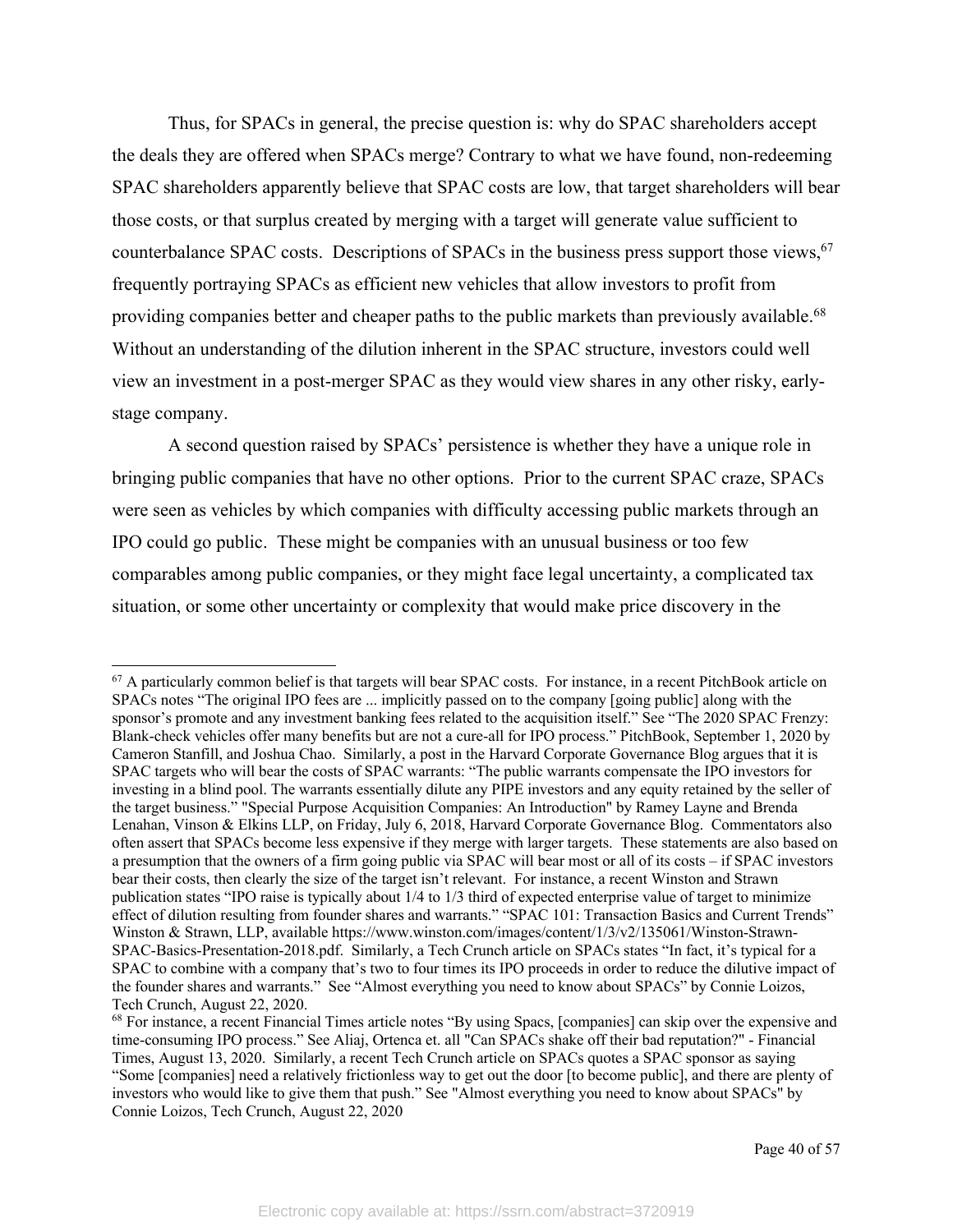traditional IPO underwriting process difficult.<sup>69</sup> The SPAC process was viewed as addressing the information asymmetry present in some companies better than the IPO process does.<sup>70</sup> We thus investigate, for this niche market or perhaps any company, whether SPACs have specific abilities to address asymmetric information.

### A. Regulatory Preferences for SPACs Over Traditional IPOs

Many claims in the popular press regarding SPAC regulatory advantages are spurious. Commentators have asserted that SPACs allow firms to go public while avoiding Sarbanes Oxley compliance,<sup>71</sup> that companies going public through SPACs do not need to register with the SEC,72 and that SPACs reduce the "prodigious amounts of paperwork" required in traditional IPOs.73 None of these assertions are accurate. If anything, SPACs have slight disadvantages regarding Sarbanes Oxley compliance compared to firms going public via traditional IPOs, though the differences are not large.<sup>74</sup> Companies going public through SPACs most definitely

<sup>69</sup> For instance, a PitchBook article mentioned that a classic SPAC merger target "in theory would be with an innovative company that otherwise would not have been able to list on the public markets." "The 2020 SPAC Frenzy: Blank-check vehicles offer many benefits but are not a cure-all for IPO process" PitchBook, September 1, 2020 by Cameron Stanfill, and Joshua Chao. Similarly, Martin Alvarez of LTSE notes, "For most companies that use them, a SPAC may have been the only viable alternative for the company to get public." "The fast food of IPO alternatives" by Martin Alvarez, August 12, 2020 available https://blog.ltse.com/the-fast-food-of-ipo-alternatives-574a8f6d205e. A client memo by Weil similarly notes that SPACs are "[a]ble to take public companies that are not obvious IPO candidates." "Exit Strategies: IPOs versus SPACs" - Weil Global Private Equity Watch. March 19, 2018, Douglas P. Warner, Alexander D. Lynch, Barbra J. Broudy. https://privateequity.weil.com/features/exitstrategies-ipos-versus-spacs/. A CNN article recently noted "There was a time when investors viewed SPAC deals with derision. The belief was that if you needed to go public through a reverse merger with an already existing shell company, then you probably weren't healthy enough to do a more traditional IPO." Why 2020 is the year of the SPACs (And what the heck is a SPAC?), CNN, by Paul R. La Monica, August 6, 2020

<sup>&</sup>lt;sup>70</sup> In particular, one commentary notes, "In a SPAC merger, companies can ... attach earn-outs, reduce insider lockups, and more, giving the private company more flexibility to tailor a transition to the public market around its wants and needs. This customizability caters well to companies that have a complicated story or would be a more difficult sell to traditional public market investors." Interestingly though, as we discuss below, features like earnouts, here described as unique to SPACs, can actually be accomplished in traditional IPOs. For the source of this quote, see Why 2020 is the year of the SPACs (And what the heck is a SPAC?), CNN, by Paul R. La Monica, August 6, 2020

<sup>71</sup> See "Almost everything you need to know about SPACs" by Connie Loizos, Tech Crunch, August 22, 2020, quoting a SPAC sponsor as claiming that that SPACs' "popularity ties in part to 'Sarbanes Oxley and the difficulty in taking a company public the traditional route.'"

<sup>&</sup>lt;sup>72</sup> See Dayen, David "Wall Street's Newest Way to Part Investors From Their Money." American Prospect, August 6, 2020, quoting a representative from the Center for Economic and Policy Research as saying "[t]he main advantage [of SPACs] is the lack of transparency, since the company doesn't have to register with the SEC and provide the level of detail to potential public investors."

<sup>73 &</sup>quot;Wall Street's Hottest Financing Tool Makes Me Worry About the Market," Wall Street Journal, James Mackintosh, Oct. 17, 2020

<sup>74</sup> See https://www.kirkland.com/publications/article/2019/02/sec-should-revisit-its-spacs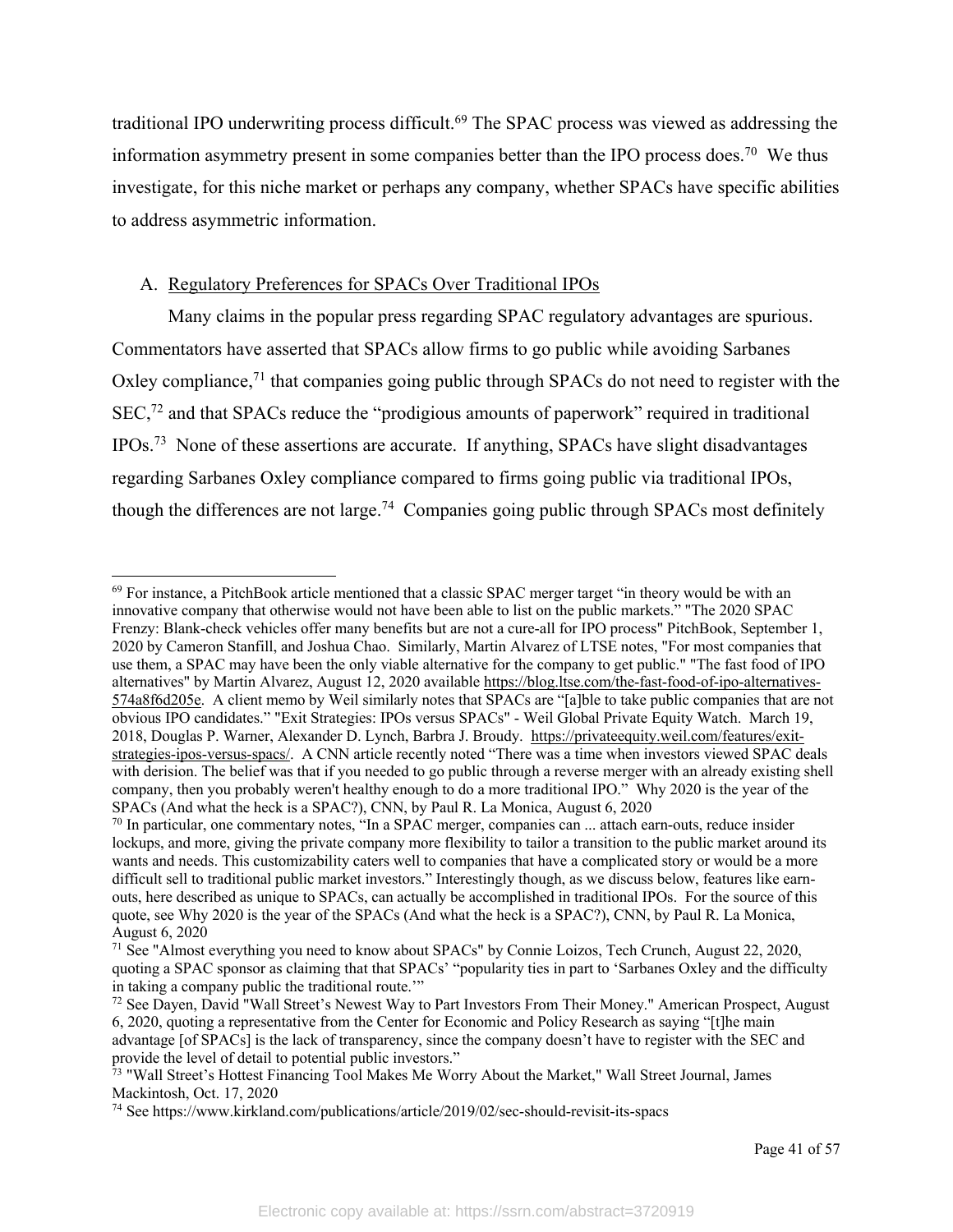do need to register with the SEC, and the disclosures SPACs provide to investors are largely comparable in terms of content and detail to those provided in IPOs.75

Nevertheless, SPACs do enjoy certain regulatory advantages that stem from the fact they bring companies public in merger transactions, and as a result they are regulated under merger rules, not public offering rules. Two implications stem from this. First, SPAC mergers are covered by a safe harbor for inclusion of forward-looking statements in their proxy statements. Second, SPACs, their targets, and their underwriters face much lower liability risk under Section 11 and 12 of the Securities Act, which cover misstatements and omissions in disclosures made in connection with a public offering. These elements of regulatory leniency may help explain why some private companies go public by merging with a SPAC rather than through an IPO.

### 1. *Safe Harbor for Forward-Looking Statements*

The Private Securities Litigation Reform Act (PSLRA) provides a safe harbor from liability under the securities laws for projections and other forward-looking statements so long as they are accompanied by appropriate cautionary language.<sup>76</sup> The objective of the safe harbor is to encourage public companies to provide information to the market even where that information is subject to uncertainty—as projections and other forward-looking statements necessarily are. If such statements turn out to be false, the issuer is not subject to liability for making a misstatement unless it knew the statements were false when making them. The safe harbor covers proxy statements, annual reports, and other SEC filings. Importantly, however, it does not

<sup>&</sup>lt;sup>75</sup> As one leading law firm that advises on SPAC transactions commented: "The [SPAC] proxy statement includes substantially the same information for the merger parties as would be included in an IPO registration statement for the company going public (including PCAOB audited financial statements)." See "Alternative Routes to Going Public, Initial Public Offering, De-SPAC or Direct Listing" by E. Ramey Layne, et. all, Vinson & Elkins, Fall 2020. <sup>76</sup> See 15 U.S.C. §§ 77z-2, 78u-5. The PSLRA safe harbor excludes statements made "in connection with an offering of securities by a blank check company" and specifies in 78u-5(i)(5) that "blank check company" will be defined by SEC regulations. Rule 419(a)(2) - 17 C.F.R. § 230.419 – defines blank check companies as companies that issue penny stocks, which would not include SPACs. The SEC could, however, define blank check companies to include SPACs, and the issuance of SPAC shares in a merger, for purposes of the PSLRA safe harbor. For more information, see Schneider, Carl W., and Jay A. Dubow. "Forward-Looking Information-Navigating in the Safe Harbor." *Bus. Law.* 51 (1995): 1071.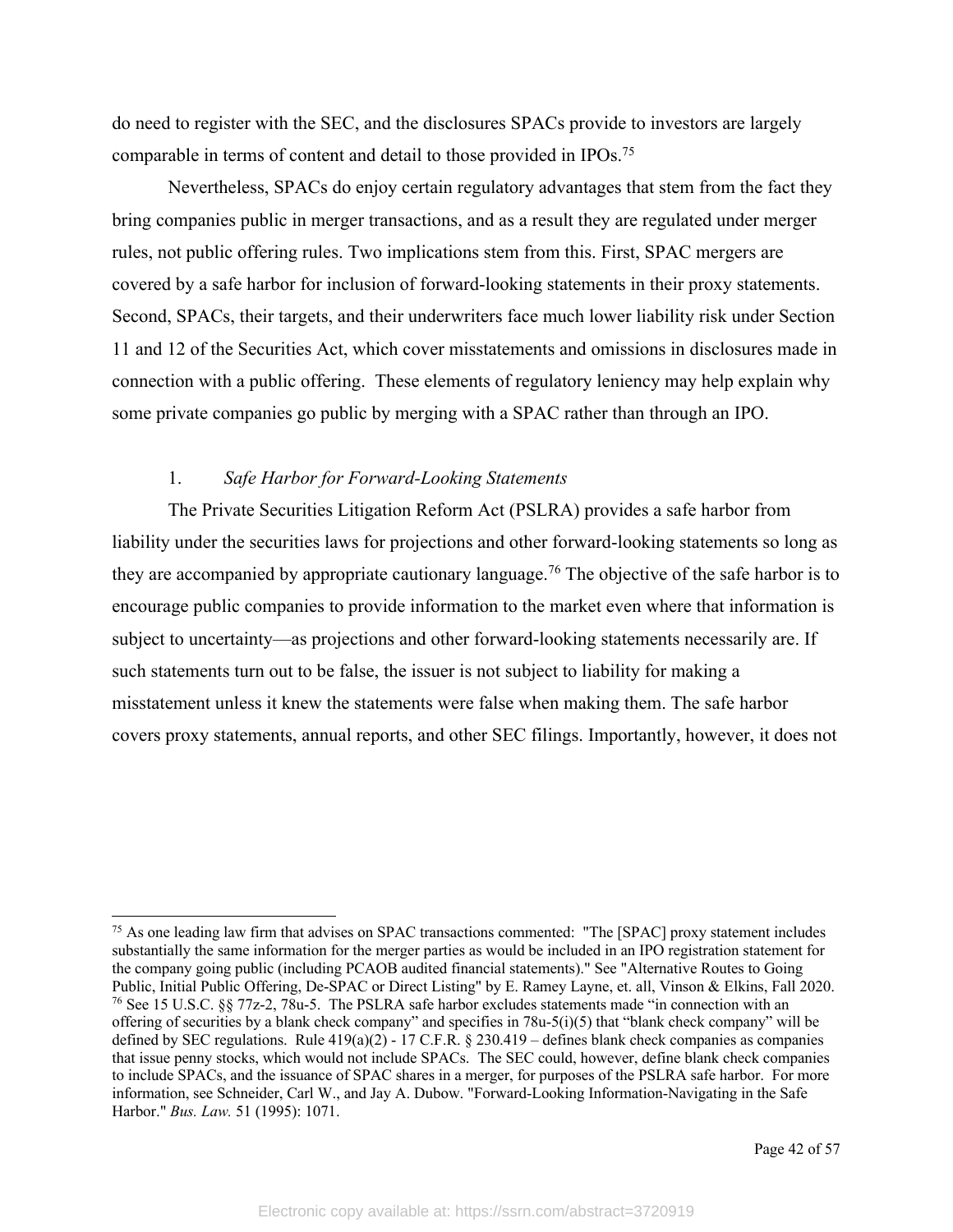cover IPO prospectuses.77 As a result, IPO prospectuses rarely include financial projections or other forward-looking statements.78

SPAC targets, on the other hand, can and routinely do include projections in their joint proxy statements, which are otherwise similar to IPO prospectuses. For companies that face challenges bridging information asymmetries with potential investors, as some SPAC targets reportedly do, the freedom to provide and explain projections may be important. On the other hand, the exclusion of IPOs from the safe harbor reflects a concern that Congress and the SEC have had regarding the integrity of information provided to potential investors when a company makes its initial entry to the public markets. The loophole for SPACs potentially undermines the protection otherwise in place.

2. *Reduced Risk of Section 11 Liability for Material Misstatements and Omissions* IPOs are a flashpoint for securities class action lawsuits. Since 2015, approximately 15% of traditional IPOs have been the target of shareholder suits under Sections 11 and 12 of the Securities Act of 1933.<sup>79</sup> Of those, roughly 90% name the underwriter in addition to the issuer as a defendant.<sup>80</sup> SPACs, by contrast, provide substantial protection against such suits.<sup>81</sup>

 $77$  The judicially created "bespeaks caution" doctrine does provide some protections for projections made in IPO, but our discussions with lawyers who advise on SPAC and IPO transactions indicate that there is more uncertainty in how much protection courts will afford issuers under this judicial doctrine, leading most lawyers and underwriters working on traditional IPOs to avoid using projections.

 $78$  For instance, Andrew Bary notes "one of the challenges of investing in an IPO is that prospectuses contain little, if any, forward-looking information in a document that can run hundreds of pages." "Facebook IPO Forecasts Should Be for Everyone" in Barons, By Andrew Bary. May 22, 2012. David Martin & Frederick Knecht of Covington and Burling similarly note that "the SEC has deliberately avoided encouraging the use of financial projections in IPOs because of the potential inappropriateness of such information in that context," and that "in most cases, companies and their legal counsel determine that the omission of ... projections from prospectuses is not material to investors." The IPO Climate: In the Wake of Facebook, Are IPOs Really Broken? Wall Street Lawyer. August 2012, Vol 16, Issue 8.

 $79$  For simplicity, we will refer only to Section 11. Nearly all cases with Section 12 claims also have Section 11 claims.

<sup>80</sup> These data come from the Stanford Securities Litigation Analytics database. https://sla.law.stanford.edu/. Although underwriters are routinely indemnified by their clients, their protection is only as good as a client's financial ability to make good on its commitment. In addition, as repeat players in the public offering market, underwriters may have reputational concerns.

<sup>&</sup>lt;sup>81</sup> SPACs and the companies with which they merge are not immune from liability under the securities laws. They do face liability risk under Section 14(a) of the Securities Exchange Act, which covers misstatements and omissions in a SPAC's proxy statement for a shareholder vote in a proposed merger. Whereas a company is strictly liable under Section 11, however, Section 14(a) requires proof of negligence. There have only three section 14(a) suits filed against SPACs in the past ten years. In addition, SPACs and their officers and directors are liable under Section 10(b) for misstatements and omissions made with scienter.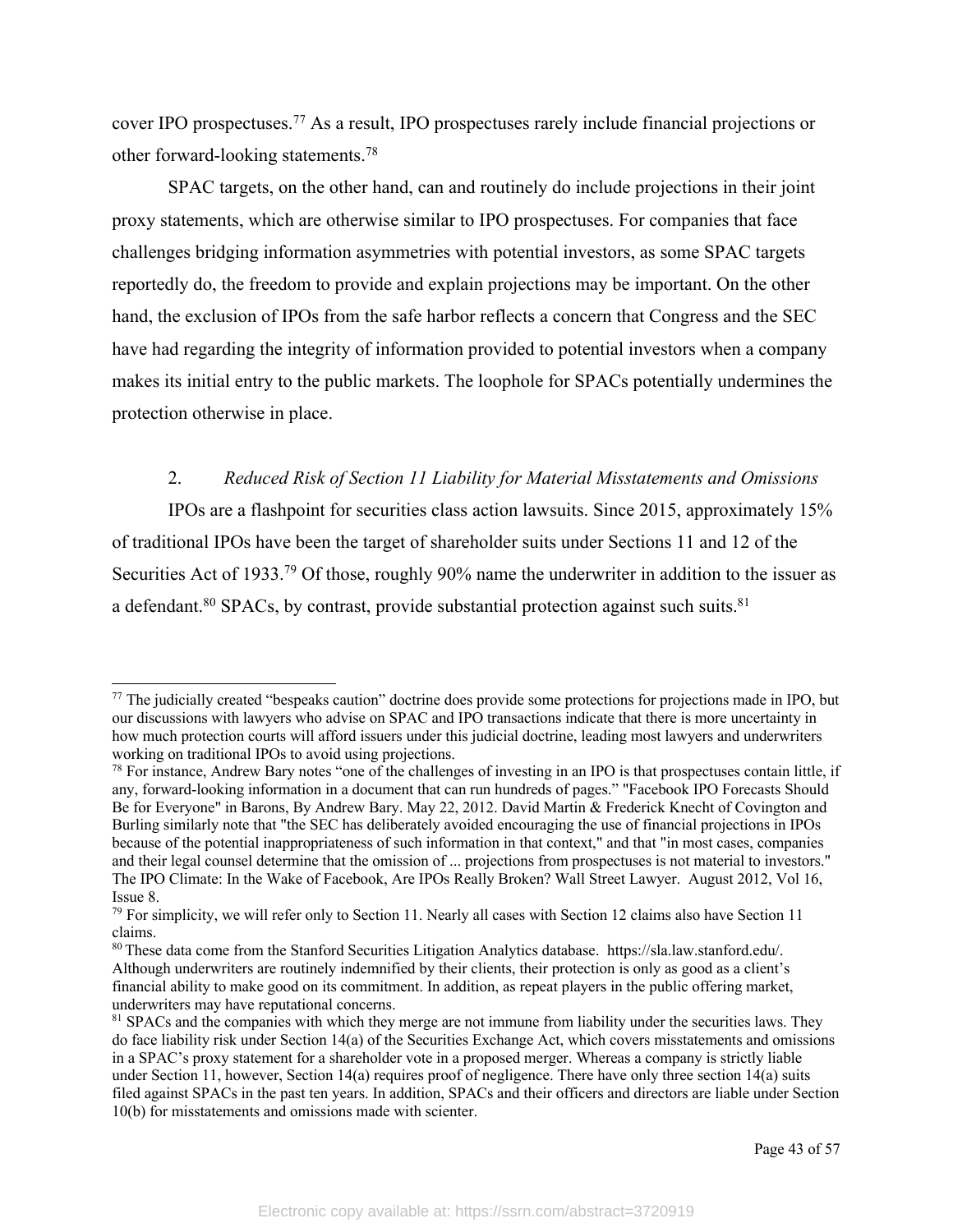Under Section 11, investors that purchase shares directly in a public offering or shares traceable to that public offering have standing to bring a suit against the issuer, its underwriter and its directors and officers for material misstatements and omissions in the registration statement filed for the offering.<sup>82</sup> A company that issues securities in a public offering is strictly liable under Section 11. The underwriter, officers and directors are liable as well, though they have a "due diligence" defense.<sup>83</sup> By contrast, a SPAC, its officers and directors, and its underwriter are significantly insulated from Section 11 liability. When a SPAC goes public, it has little to disclose and therefore little to misstate or omit.<sup>84</sup> It is simply collecting cash that will be put in trust until it either finds a merger target or liquidates. Furthermore, since SPAC shares are redeemable and their shares trade at their redemption price, even if there were a misstatement, shareholders would bear no loss and therefore could collect no damages under Section 11 except perhaps after a merger. Not surprisingly, there have been no Section 11 suits against SPACs based on their IPOs, going back at least ten years.

When a SPAC merges, it registers shares that it issues to the target's shareholders and to private placement investors. This potentially exposes the SPAC and its officers and directors to Section 11 liability. But because these issuances are not underwritten, no underwriter liability is involved. Furthermore, even the issuer, its officers and directors—and a bank that may serve as a financial advisor—face little liability risk. This is true for two reasons. First, to the extent target shareholders are aware of a misstatement or omission, they have no standing to sue.<sup>85</sup> This, in all likelihood, will preclude target management and major target shareholders from bringing a suit. Second, after the shareholders of the target company sell their shares, the requirement that

<sup>&</sup>lt;sup>82</sup> Under Section 12 of the Securities Act, the same shareholders have standing to bring a suit based on misstatements and omissions outside the registration statement but related to the public offering. For simplicity we address Section 11 here, but the same points apply to claims under Section 12.

<sup>&</sup>lt;sup>83</sup> As a result, issuers and underwriters engage in painstaking due diligence in preparation for an IPO. The underwriting agreement for an IPO typically provides that the lawyer for the issuer and the lawyer for the underwriter will provide a "negative assurance letter" to the underwriter stating that, based on their own due diligence, they believe the prospectus is not materially misleading or incomplete. Both sets of lawyers, therefore, engage in extensive due diligence. Due diligence for an IPO is thus an expensive, time consuming process—as is the litigation that ensues despite issuers' and underwriters' efforts to protect themselves. Preparation for an IPO is universally described as a lengthy and difficult process. This is due, in no small part, to avoidance of liability under Section 11.

<sup>&</sup>lt;sup>84</sup> The SEC did challenge one SPAC that went public in 2004 for allegedly failing to disclose that it had selected a target before its IPO. See the discussion of the SPAC International Shipping Enterprises presented in Special Purpose Acquisition Companies; SPAC and SPAN, or Blank Check Redux? (Daniel Riemer - Washington University Law Review - 2007).<br><sup>85</sup> 15 U.S. Code § 77 $k(a)$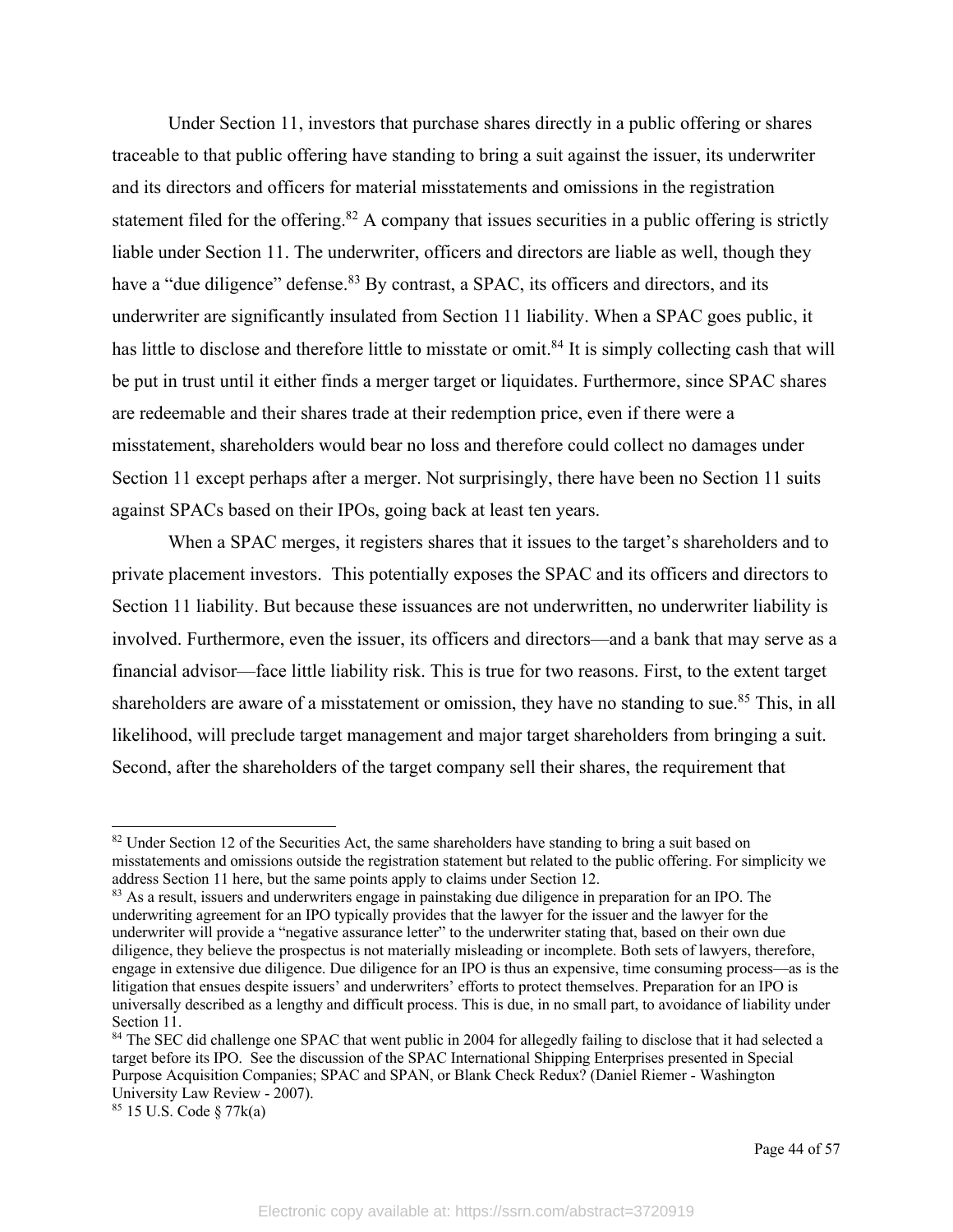plaintiffs' shares be traced to a particular public offering creates a substantial hurdle for a plaintiffs' lawyer.86 Once the SPAC's newly issued shares mix in the market with the SPAC's IPO shares, they typically cannot be traced to the registration statement filed in connection with the merger. Not surprisingly, there have been very few Section 11 cases brought against postmerger SPACs or their underwriters based on the registration statements filed in connection with their merger in the past ten years. $87$ 

Differential treatment for SPACs and IPOs under Section 11 does not necessarily provide an advantage to SPACs in providing information to the market on their proposed merger targets. But, combined with SPACs' abilities to use forward looking statements, it may contribute to the attraction of SPACs for companies that expect difficulty communicating their story to the market. In addition, it may well explain why banks are willing to underwrite a SPAC IPO and advise on its merger with a target, and yet be unwilling to take the same target public in an IPO.

On the other hand, protection from Section 11 liability could lead to less due diligence and sloppier disclosure. The insulation of the underwriter in particular could reduce the discipline on the SPAC and its target to take care in its disclosures related to their merger. If Section 11 is viewed as important in the IPO context, it is difficult to see why it should not be applied in the context of a SPAC merger.

### B. Transactional Benefits of SPACs Over IPOs

Commentators also describe a variety of non-regulatory advantages they see SPACs enjoying over IPOs. We find that many are overstated, and that to the extent they offer real benefits, those same benefits could be captured at much lower cost through modifications to traditional IPOs and direct listings.

## 1. *Price and Deal Certainty*

<sup>&</sup>lt;sup>86</sup> Circuits differ in how large a barrier the tracing requirement is. Furthermore, there is some possibility courts may loosen tracing requirements for plaintiffs seeking to sue post-merger SPACs. As direct listings become more frequently used, courts have considered loosening tracing requirements for them, and similar logic could be applied to SPACs. See for instance *Dennee v. Slack Technologies Inc.*, No. 19-cv-05857-SI (N.D. Cal. Apr. 21, 2020). <sup>87</sup> There have been two such cases. In re Akazoo S.A. Securities Litigation, United States District Court for the Eastern District of New York, Case No. 1:20-cv-01900-BMC , September 8, 2020; In re Ability Inc. Securities Litigation, United States Disrict Court for the Southern District of New York, Case No. 16-cv-03893 (VM), June 15, 2017. The Akazoo complaint alleged that the plaintiffs' shares were traceable to the registration statement filed in connection with the merger. The Ability complaint alleged that the shares issued in the merger were different from those issued in the SPAC's IPO and therefore traceable to the registration filed in connection with the merger.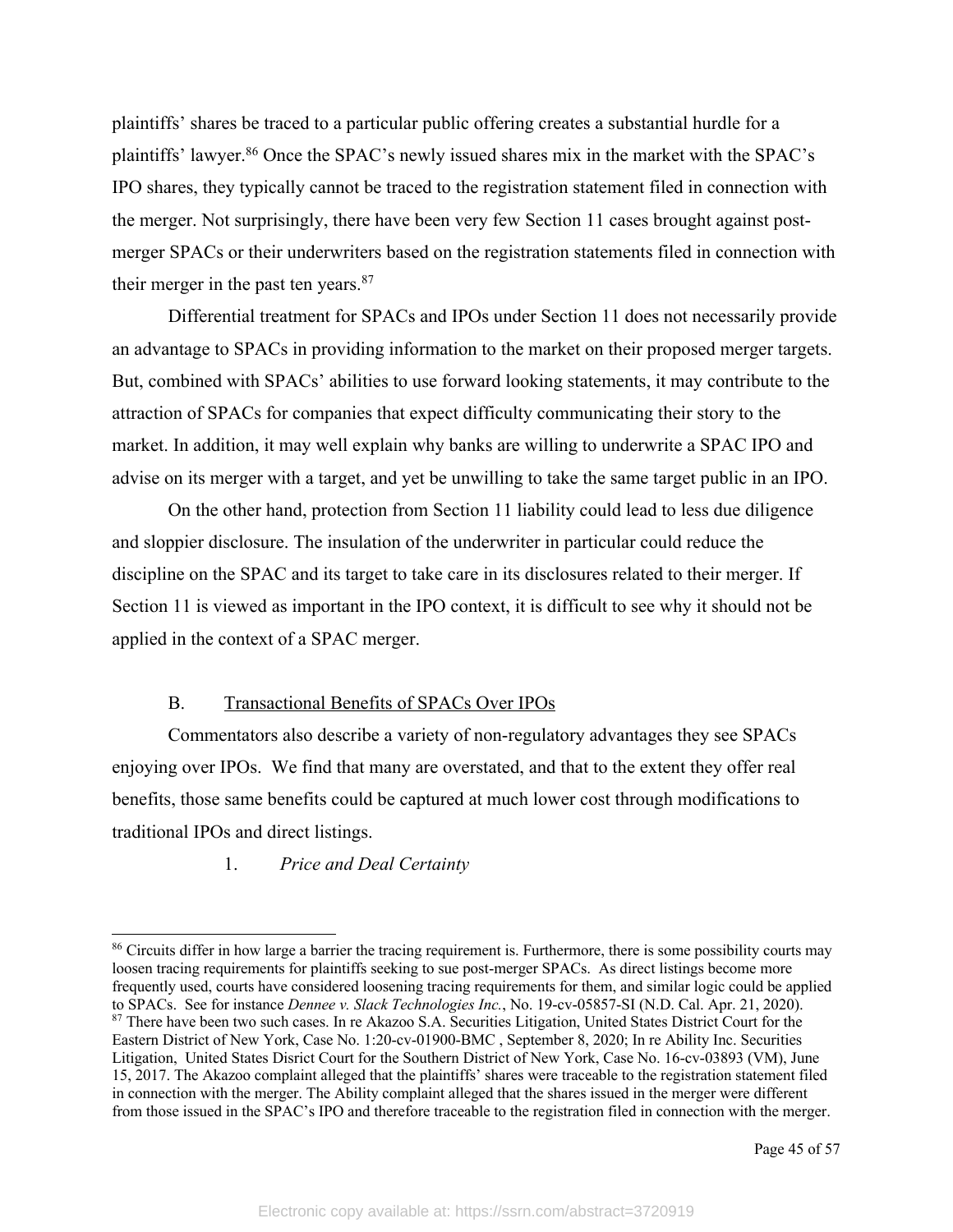A common claim is that SPACs offer greater price and deal certainty compared to IPOs,<sup>88</sup> a feature that might be particularly appealing for a company with large information asymmetries. The offering price of an IPO is not set until the day before the IPO, whereas a SPAC merger agreement appears to set the price or share exchange ratio well before the closing of the merger. But there is less certainty than meets the eye. First, SPAC merger agreements are often amended as a SPAC negotiates with public investors and potential PIPE investors to ensure that there will be sufficient cash in the SPAC at the time of the merger.<sup>89</sup> Price certainty is at best achieved only after a final merger agreement is reached, which may be only a few weeks prior to the merger.

Consider for instance Nesco Inc. which on July 30, 2019 merged with Capitol Acquisition Corp IV, the fourth SPAC run by a veteran SPAC sponsor. The original merger agreement was disclosed in an 8-K filing on April 8, 2019, but that agreement was amended on July 11, 2019,<sup>90</sup> less than three weeks prior to the merger closing. Among other key changes, the amended agreement eliminated \$75 million in cash consideration that the target's owners were to receive as part of their compensation and substituted this with 7.5 million additional SPAC shares to be issued – shares which quickly saw their price drop from \$10 to \$3 following the merger. Similarly, the amended agreement introduced a requirement that the target's owners make a new cash investment of \$25 million (by purchasing 2.5 million additional new shares) at the time of the merger. Thus, while the deal may have looked certain as of April 8, the final terms, worked out just weeks before closing, were substantially less advantageous to the target's owners.

Even after the final merger agreement is reached, the amount of cash a target receives per share depends on how many shares the SPAC redeems. If a target agrees to a one-for-one share exchange and expects that this to yield \$8.00 in cash for each SPAC share, and then 75% of the SPACs publicly held shares are redeemed, the target will receive only \$5.00 per share in cash.<sup>91</sup> A target can try to predict how many shares will be redeemed, but it will have no certainty until

<sup>89</sup> A recent memo by Wachtell Lipton on SPACs makes this point as well. See https://www.wlrk.com/webdocs/wlrknew/ClientMemos/WLRK/WLRK.27066.20.pdf

<sup>88</sup> See note 11, supra.

 $\frac{90}{20}$  This was disclosed in a 424B3 filing by Capitol IV on that date.

 $91$  As above, this is easiest to see with just the sponsor's promote. Assume that at the time the target signs the merger agreement, the SPAC has 100 shares outstanding, 20 of which are the sponsor's promote and 80 of which are public shares for which there is \$10 each in the SPAC. The SPAC will have \$8 per share in cash. If 60 of the 80 public shares are redeemed, the SPAC will have 40 shares outstanding, 20 of which are public shares with \$200 remaining in the SPAC. This comes to \$5 per SPAC share.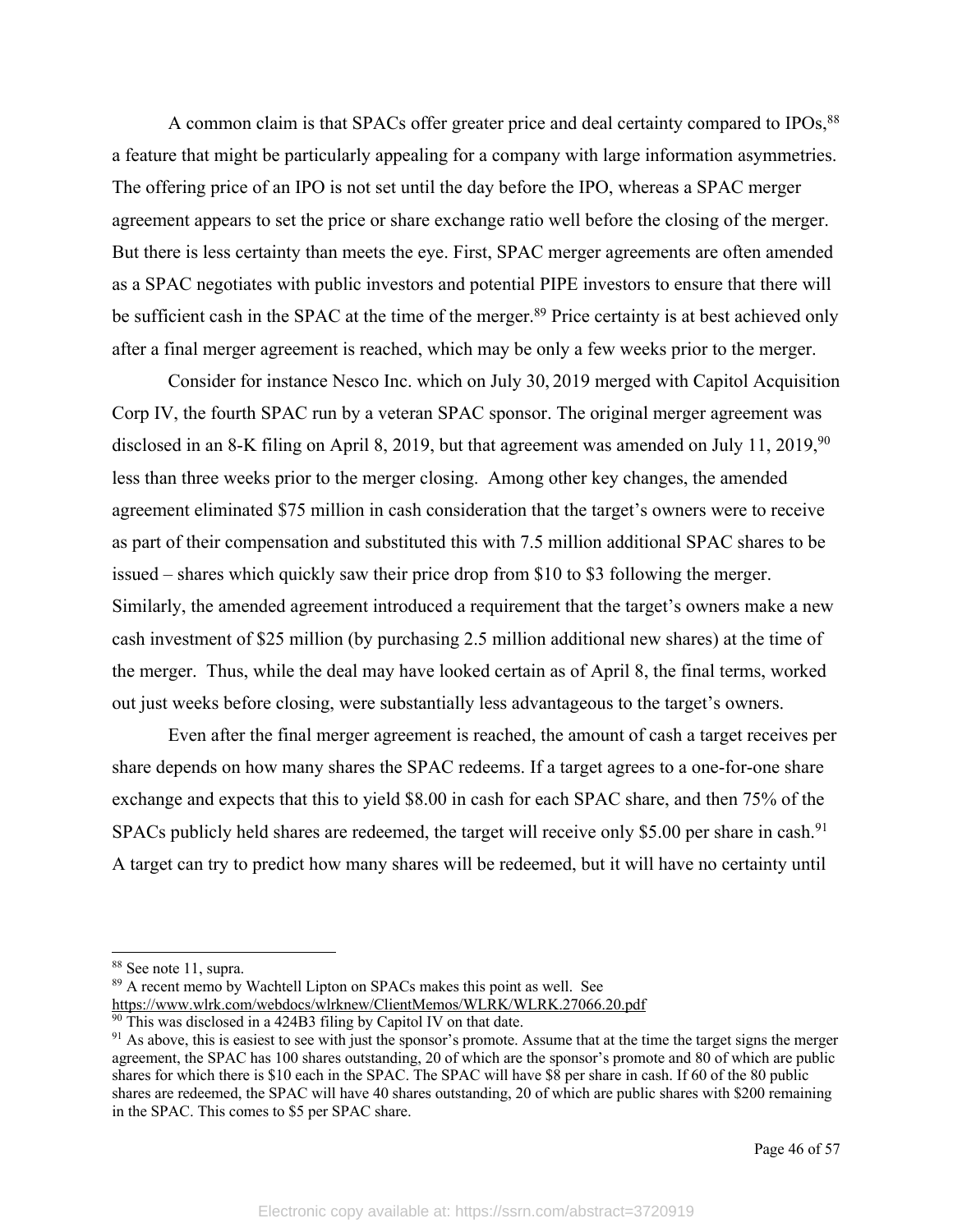the amount of redemptions is known, which is roughly a day before the merger closes. So, just as with an IPO, some uncertainty exists until the last minute.

Some SPAC merger agreements ameliorate uncertainty regarding redemptions by requiring a minimum amount of cash in the SPAC for the merger to close. Targets, however, may end up waiving the minimum cash requirement, if it becomes clear that the only alternative is to abandon months of effort and expense and forgo the opportunity to go public. The merger target for the Twelve Seas SPAC discussed in Section III did just this, originally stipulating a minimum of \$125 million in cash, but ultimately accepting a deal that delivered just \$37 million.<sup>92</sup> In addition, a small number of merger agreements provide that the sponsor will cancel a fixed number of its shares if the SPAC has less than a specified amount of cash as of the time of the merger, and in a few SPACs, the underwriter has agreed to adjust its fee in response to redemptions. These are just partial measures, however. Unless the sponsor cancels its shares and the underwriter reduces its fee in proportion to redemptions, these sources of dilution create uncertainty regarding the cash per share that a target will receive.<sup>93</sup> Thus, claims about price certainty in SPAC mergers are overstated. Just as in IPOs, targets will often learn how much cash they receive per share not long before the merger closes.

As for deal certainty, there are two scenarios that may concern a target. First, if the target negotiates for a minimum amount of cash in the SPAC as a condition of closing, there is a risk that redemptions will deplete cash below that threshold, in which case the merger will not close. From January 2019 through June 2020, 6 SPACs failed to merge and therefore liquidated compared to 47 that successfully merged – a failure rate of  $11\%$ <sup>94</sup> Even among the 47 SPACs that merged, eight merged with \$10 million or less in cash. These SPACs saw very high redemptions and little to no replacement of cash via PIPEs. Depending on a target's goals, completing a SPAC merger and receiving so little cash might or might not constitute a failure.

<sup>&</sup>lt;sup>92</sup> Furthermore, unless a minimum cash condition is backed up by locked in PIPE funding, it simply represents trading deal certainty for price certainty. That is, it is equivalent to a firm being willing to cancel its IPO if the "window of opportunity" closes and the firm cannot sell its shares for its desired price.

<sup>&</sup>lt;sup>93</sup> SPAC warrants are even more difficult to adjust, as modifying these will generally require agreement among a disparate group of investors.

<sup>&</sup>lt;sup>94</sup> This largely follows recent historical failure rates for SPACs. For instance, among all SPACs that had IPOs between 2015 and 2017, the failure rate was roughly 10.5%. Many SPACs that had IPOs in 2018 or later are still looking for targets, meaning that a failure rate cannot yet be computed for them. For SPACs that had IPOs between 2010 and 2014, the failure rate was 30%.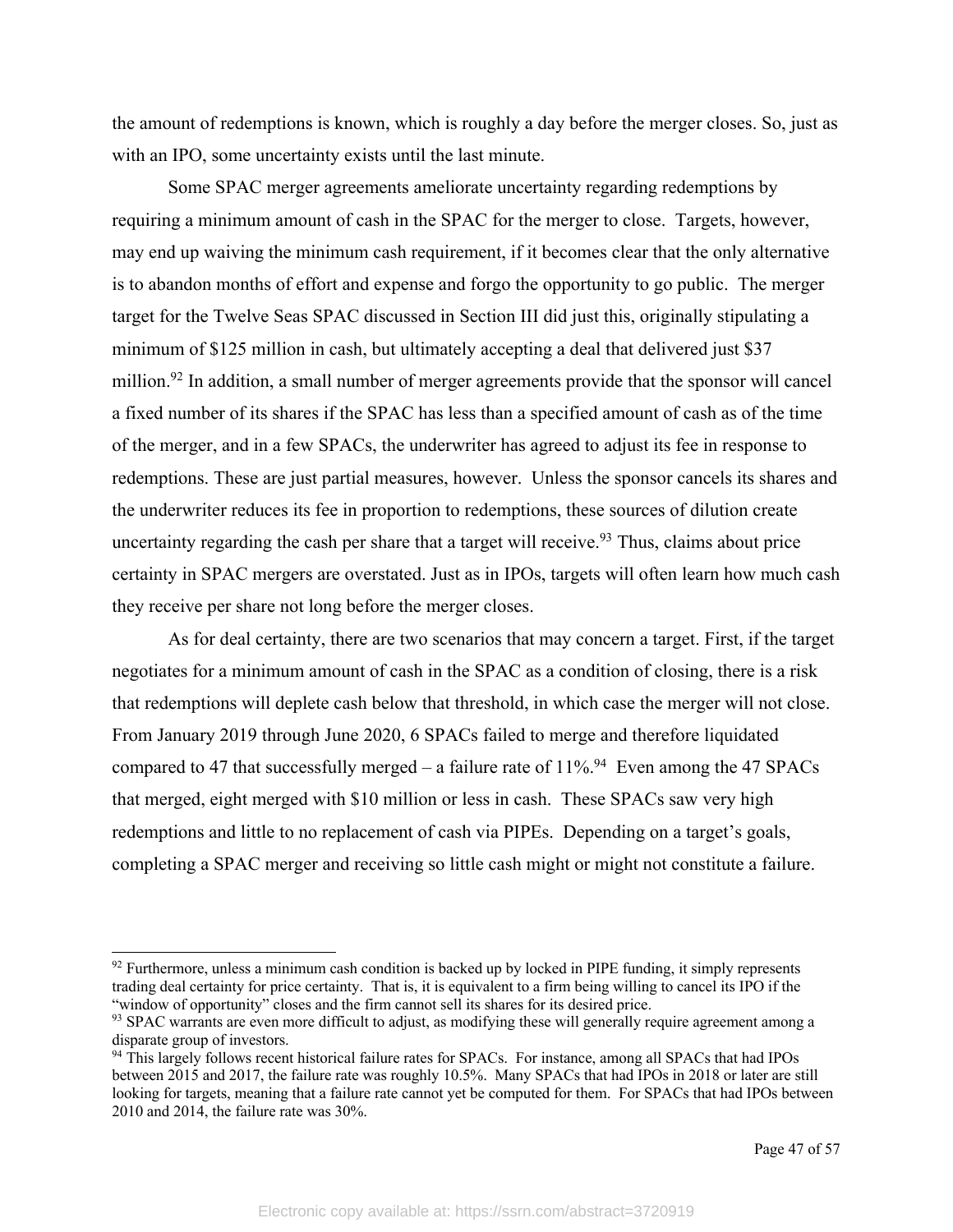Overall, therefore, SPAC mergers do not inherently provide much price certainty, deal certainty, or certainty regarding how much total cash the target will receive. On the other hand, a sponsor can provide more certainty if it secures large enough advance commitments of funding, either from PIPE investors or from the sponsor itself. As we describe below, however, large advance commitments such as these could provide comparable certainty in an IPO or a direct listing, without the large SPAC costs.

A related claim that commentators have made is that a company can go public through a SPAC more quickly than it can in an IPO, perhaps in part due to the liability risk posed by Section 11.<sup>95</sup> Other commentators, however, disagree that there is a meaningful difference.<sup>96</sup> As one top law firm representing SPACs recently commented "the differences between the minimum time necessary to get to closing [for SPACs, IPOs, and direct listings] are not meaningful... The practical difference is that companies preparing for an IPO or direct listing often begin preparing for the needed financial statements, internal and financial controls and any necessary staffing changes earlier than companies that pursue ... SPACs."<sup>97</sup> In practice, it can be hard to accurately measure whether SPACs are faster than IPOs, since both processes involve prep work before the deals are publicly announced. Also, if different types of firms are going public via SPACs versus IPOs, then differences in speed may have more to do with the specifics of the firms rather than the SPAC vs. IPO process itself. Claims about relative time to market are thus debatable at best.98

<sup>95</sup> https://luttig.substack.com/p/spac-attack-everything-a-founder

<sup>96</sup> see https://www.gibsondunn.com/wp-content/uploads/2019/03/Spedale-Pacifici-9-Factors-To-Evaluate-When-Considering-A-SPAC-Law360-03-11-2019.pdf

<sup>&</sup>lt;sup>97</sup> See "Alternative Routes to Going Public, Initial Public Offering, De-SPAC or Direct Listing" by E. Ramey Layne, et. all, Vinson & Elkins, Fall 2020.

<sup>98</sup> Furthermore, some justifications that are given for supposed SPAC speed advantages are clearly incorrect. For instance, many commentators assert that SPACs are faster because they have lower paperwork requirements, a misconception we dispel above. Similarly, other commentators assert that SPACs are faster because a company going public needs only to pitch a single party – the SPAC sponsor, rather than many investors as in an IPO. In reality, SPACs have their own roadshows to sell proposed mergers, and must negotiate with many parties to close PIPE deals and convince public shareholders not to redeem their shares. For claims that SPACs are faster than IPOs due to only negotiating with a single party, see "The 2020 SPAC Frenzy: Blank-check vehicles offer many benefits but are not a cure-all for IPO process" PitchBook, September 1, 2020 by Cameron Stanfill, and Joshua Chao. For a counterpoint, see comments by SPAC financial advisor Chris Weeks, noting "the SPAC and the target will need to market the transaction similar to a regular way IPO. In order to raise equity capital and to solve for appropriate free float and other exchange-related requirements, the company will market the transaction to equity investors. They will go on a roadshow, market the story and sell the stock." See "SPACs Now Part Of Conversation With Most Companies Seeking Public Listing: SPAC Roundtable Series" Feb 26 2020, by Chris Weekes, Cowen & Co.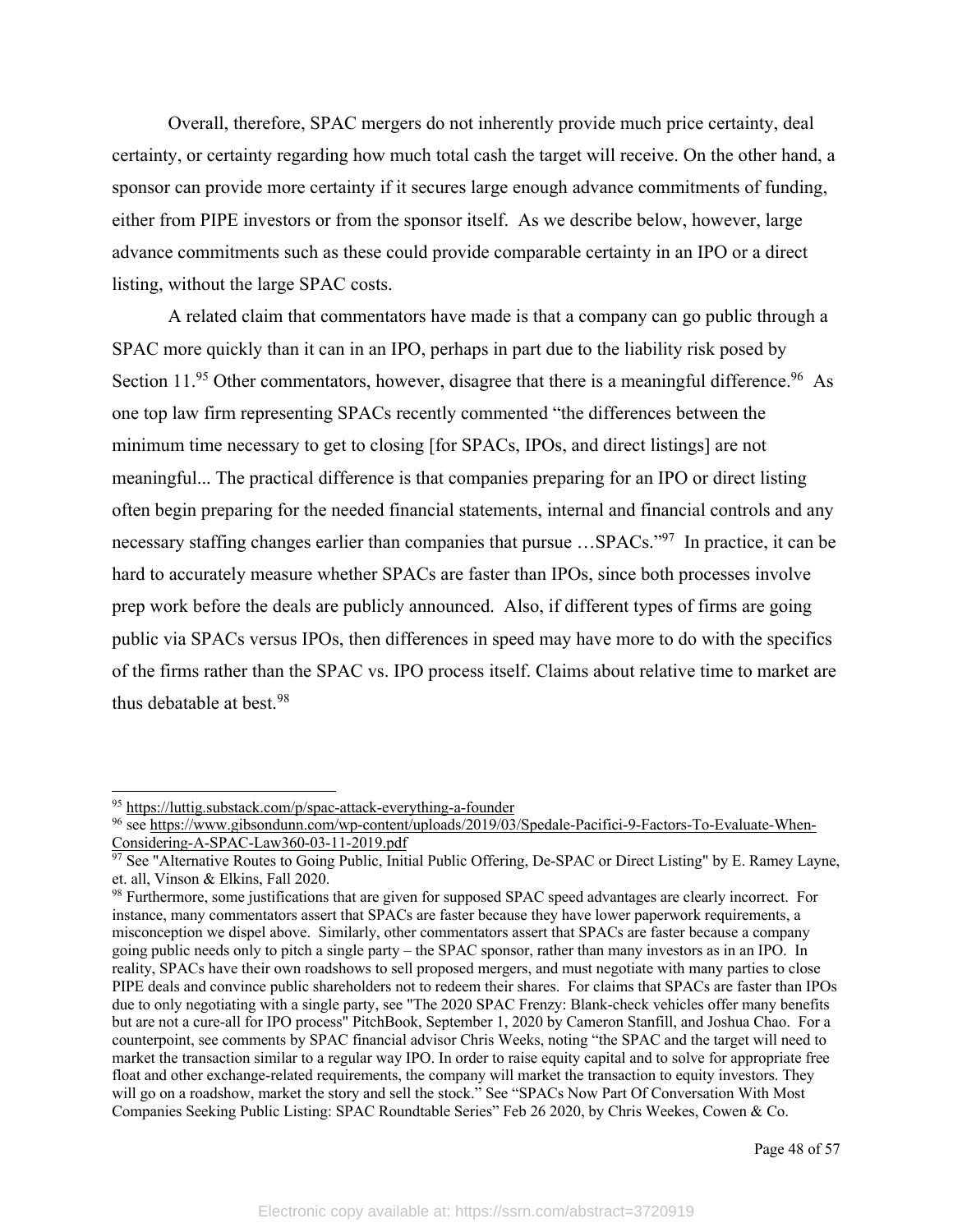### 2. *PIPEs*

Another advantage that commentators see in SPACs is the private placements often made in conjunction with a merger. These investments are not only a source of equity for the postmerger company, they are a means of conveying information about a target to public shareholders. Investors that buy shares in private placements are able to investigate a SPAC's proposed merger target much more rigorously than can investors in an IPO. A SPAC and its target bring potential private placement investors "over the wall" and, with the protection of a nondisclosure agreement, provide them with confidential information not provided in an IPO roadshow.99 Moreover, a PIPE investor's due diligence can be an iterative process as it analyzes information from the target company and goes back for more. This is less common in IPOs, though wall-crossing is becoming increasingly common there too.100 For companies with important information that cannot be made public or soft information that is not conveyed effectively through the formalized communications of the IPO process, the private placement process can be a better means of price discovery than is the roadshow and book-building process of an IPO.

In addition, some private placements are made at a discount to the IPO price. Roughly one third of the SPACs in our 2019-20 Merger Cohort that issued shares in PIPEs sold those shares at a 10% discount or more to the IPO price, with the discount frequently coming in the form of a side payment made to the PIPE investors by the SPAC sponsor. A lower price may allow PIPE investors to be compensated for making a binding commitment earlier than other investors, and perhaps for expending resources investigating targets, thereby generating information externalities that benefit other investors.<sup>101</sup> As we discuss below, however, private

<sup>&</sup>lt;sup>99</sup> Under the SEC's Regulation FD, investors that receive material non-public information about a company (i.e. investors "brought over the wall") must agree to keep the information confidential and not to trade publicly in the company's securities until the information becomes publicly disclosed. For more information, see "Bringing Investors Over the Wall," Practical Law Practice Note 4-422-1741

<sup>&</sup>lt;sup>100</sup> *Id.* noting that wall-crossing is "increasingly prevalent as a favored strategy to manage market volatility in the context of underwritten public offerings."

<sup>&</sup>lt;sup>101</sup> Of course, a lower price may also indicate that after further investigation, investors decided the deal was not attractive at the price offered to public investors, but is appealing if given a lower price. Furthermore, as we note in Section III, sponsors can achieve the equivalent of a private placement if they negotiate with investors who commit to buy shares and not redeem them. Presumably in most or all of these deals, the investors receive compensation from the sponsors in exchange for their commitments to not redeem, yet the details of this compensation are generally not disclosed, making it unclear to public investors what price other parties are effectively buying in to the SPAC deal for.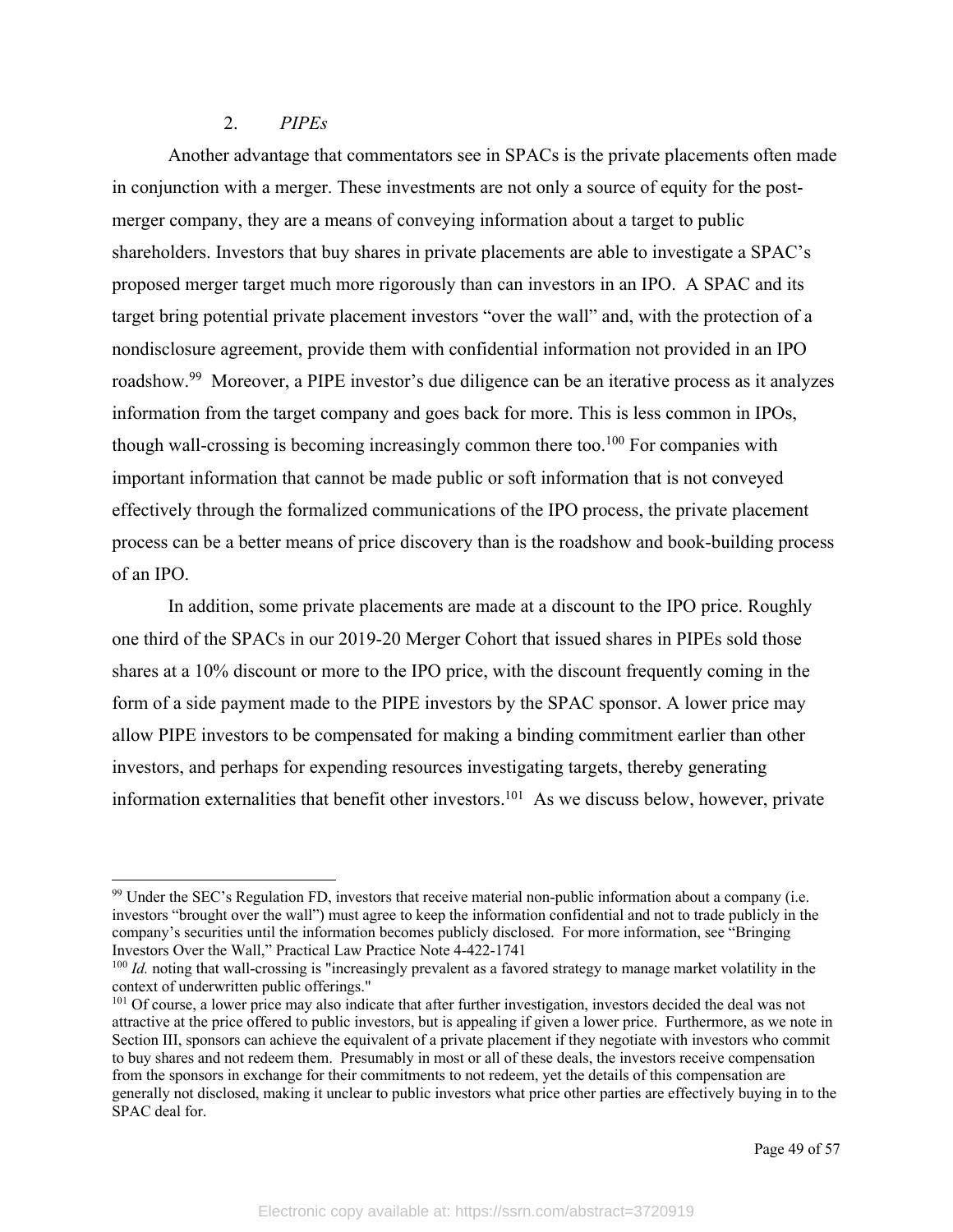placements can also be incorporated into IPOs or direct listings much as they are in SPAC mergers.

#### 3. *The Use of Earnouts for Sponsors and Target Shareholders*

SPACs are also portrayed as attractive compared to IPOs because the terms of a merger with a SPAC can include an earnout for a target's controlling shareholders. About 53% of mergers in our 2019-20 Merger Cohort provide for earnouts for controlling shareholders of targets, and 32% include earnouts for sponsors. These earnouts typically provide that if the combined company's post-merger share price reaches specified thresholds—often \$12, \$14, and  $$16$ —additional shares will be issued.<sup>102</sup> An earnout payable to the target's controlling shareholders addresses asymmetric information, in effect, by deferring the pricing of the merger until the post-merger company has performed and the market has had a chance to evaluate it.

# C. Can the Advantages SPACs Be Achieved Without the Costs?

The costs associated with a SPAC raise the question whether the benefits of SPACs can be captured without the high costs. Consider the following "sponsored" IPO. It would begin with a sponsor that plays the same role that a sponsor plays in a SPAC. It would identify a company in which it wants to invest, and that it wants to help bring public and support thereafter. The sponsor would then seek third-party investors for a private placement. Once the sponsor has identified an interested target and has lined up an amount of equity investment that satisfies the target as a minimum acceptable equity infusion, the sponsor would either approach an underwriter for an IPO $103$  or work with the company on a direct listing.

This arrangement parallels capital raising in a SPAC. The private placement investors will have done extensive due diligence, just as they do when investing in a SPAC, and their purchase will validate the transaction to the public market. Locking in funding in advance would promote deal and price certainty. Contingent private placements are already used in some traditional IPOs. Dun & Bradstreet's 2020 IPO, for example, was accompanied by a private

<sup>102</sup> https://www.winston.com/images/content/1/3/v2/135061/Winston-Strawn-SPAC-Basics-Presentation-2018.pdf <sup>103</sup> The underwriting of a sponsored IPO could be on a firm commitment or best efforts basis. For companies that are shut out of the IPO market, the latter may be their only alternative. But that would parallel what we see today in the underwriting of a SPAC. Since the underwriter makes no guarantee regarding redemptions and typically does not adjust its fees to reflect redemptions, it is in effect providing a very expensive best efforts underwriting.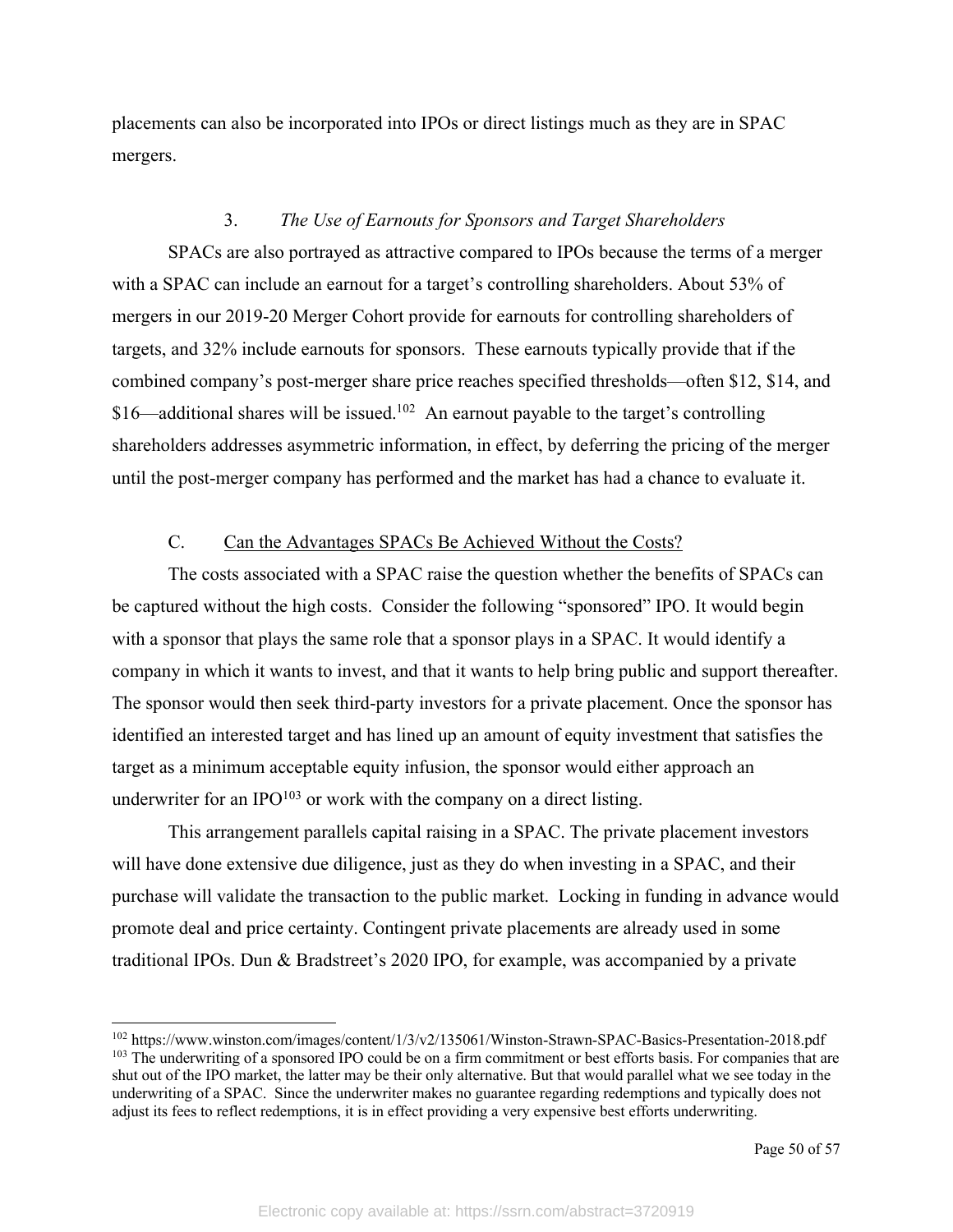offering in which a consortium of investors purchased shares at a percentage discount to the IPO price, contingent on the closing of the IPO.<sup>104</sup> Likewise, Uber's IPO included a commitment by PayPal to purchase \$500 million in shares, contingent on the IPO closing.<sup>105</sup> And the SEC has recently approved direct listings coupled with direct sales of shares.<sup>106</sup>

In our sponsored IPO, the sponsor would play the same role it plays in a SPAC, except that it would search for a company to bring public before it raises funds. It would negotiate compensation with the company it helps bring public. Sponsors would no longer be put in the position of needing to decide between proposing a merger that is likely to be bad for SPAC investors or liquidating and thus losing millions of dollars of their own money. Thus, a sponsor's endorsement of a deal would likely be a more credible signal regarding the quality of the firm it is bringing public, and for particularly prominent and trusted sponsors, the effect would be even more significant.

Furthermore, because there would be no parking of funds for two years, there would be no need to compensate IPO investors with dilutive warrants and rights. The company going public would issue only shares. Additionally, there would be no expenses associated with paying SPAC IPO underwriting fees for shares that are never invested in a business. To the extent earnouts are useful in SPACs, they can be used in these transactions as well. Company management and the sponsor could be issued out-of-the-money warrants with strike prices at levels typical of SPAC earnouts today. If instead of an IPO, a company wanted to go public in a direct listing with the aid of a sponsor, the structure would be even simpler. The sponsor would help raise equity and serve as an advisor to the extent needed.

<sup>104</sup> See, e.g., Dun & Bradstreet's S-1A, filed with the SEC on June 26, 2020. See "Club IPOs and Insider Participation in IPOs" by Morrison & Forrester, available https://media2.mofo.com/documents/161213-insiderparticipation-ipos.pdf

<sup>&</sup>lt;sup>105</sup> See, e.g., Uber's S-1A, filed April 26, 2019. See also the SEC's no-action letter to Black Box Incorporated, (June 26, 1990). Black Box sought staff's guidance on interpreting SEC Rule 152 and whether a private offering of securities would be integrated with its planned IPO. The transaction pursued by Black Box was more complex than the contingent private offerings pursued by Uber and Dun & Bradstreet more recently. Nevertheless, it shared similar features, such as an effective price paid by private placement investors that would be determined based on a fractional formula of the IPO price. We see similar practices in the capital markets of other countries as well. The UK, much of Europe, Hong Kong, and India use "cornerstone," or "anchor," investors in IPOs, which often make binding commitments to invest in IPOs, sometimes at the IPO price and sometimes at a discount.105 We have simply added a sponsor to his sort of arrangement.

<sup>106</sup> See "SEC Approves NYSE Direct Listing Proposal", Forbes, by Elana Lyn Gross, Aug 26, 2020 https://www.forbes.com/sites/elanagross/2020/08/26/sec-approves-nyse-direct-listing-proposal/#8dbff2e6bc55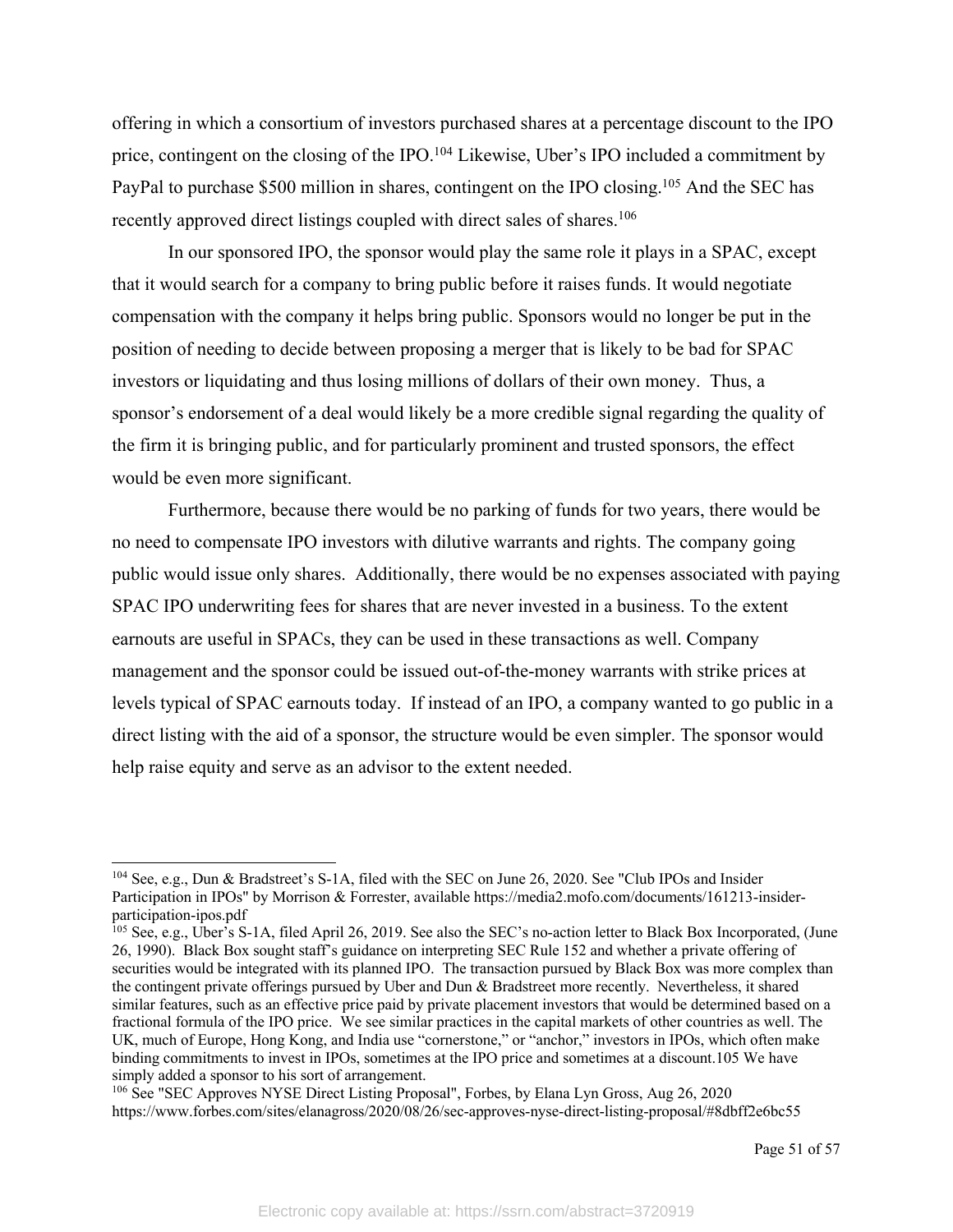This sponsored IPO or direct listing could thus provide the same transactional benefits as a SPAC, but at much lower cost. Why do we not see IPOs similar to the sponsored IPO we propose? It may simply be that established practices have some force. SPACs have become largely standardized. Documentation is standardized, merger and private placement processes are standardized, and there is a clientele of investors familiar with the SPAC process. Taking SPAC elements, such as PIPE deals at a discount to the price paid by public investors and combining them with an IPO may be seen (accurately or not) as sending a negative signal about an issuer. We can only speculate. But we can confidently say that SPACs entail transaction costs and misaligned incentives that make it difficult to explain their persistence.

#### D. Pershing Square Tontine Holdings—The Exception That Proves the Rule?

In July 2020, shortly after the time period covered in the empirical analyses above, Pershing Square Tontine Holdings (PSTH) broke the mold—with a different type of SPAC. PSTH went public as the largest SPAC in history, and with a structure entirely different from what we have described above. Most importantly, Pershing Square TH ("Pershing Square") the sponsor of PSTH, will take no promote at all. It will invest \$65 million in PSTH in exchange for warrants that are twenty percent out of the money and that are not saleable or exercisable until three years after a merger. So, Pershing Square will earn a return on its investment only if the shareholders earn a return of 20% or more over ten years – the term of the warrants. In addition, Pershing Square's affiliates entered into a forward purchase agreement under which they are committed to invest \$1 billion at the time of a merger and have an option to invest another \$2 billion. They will make those investments in exchange for units consisting of one share and 1/3 of a warrant at a price of \$20 per unit. So, like its initial investment, these investments will yield a positive return only of PSTH's public shareholders earn a positive return.

Another unique aspect of PSTH is its redemption commitment. As is true of other SPACs, shares of PSTH are redeemable with an interest rate somewhat higher than the Treasury note rate. But unlike other SPACs, PSTH units contain warrants for a much smaller fraction of a share than do other SPACs—just one ninth of a share. Furthermore, PSTH will reward nonredeeming shareholders with additional warrants—a number that will bring its public warrants up to at least one-third per share for those shareholders that do not redeem their shares. But in addition, PSTH's "tontine" feature provides that the warrants left behind by shareholders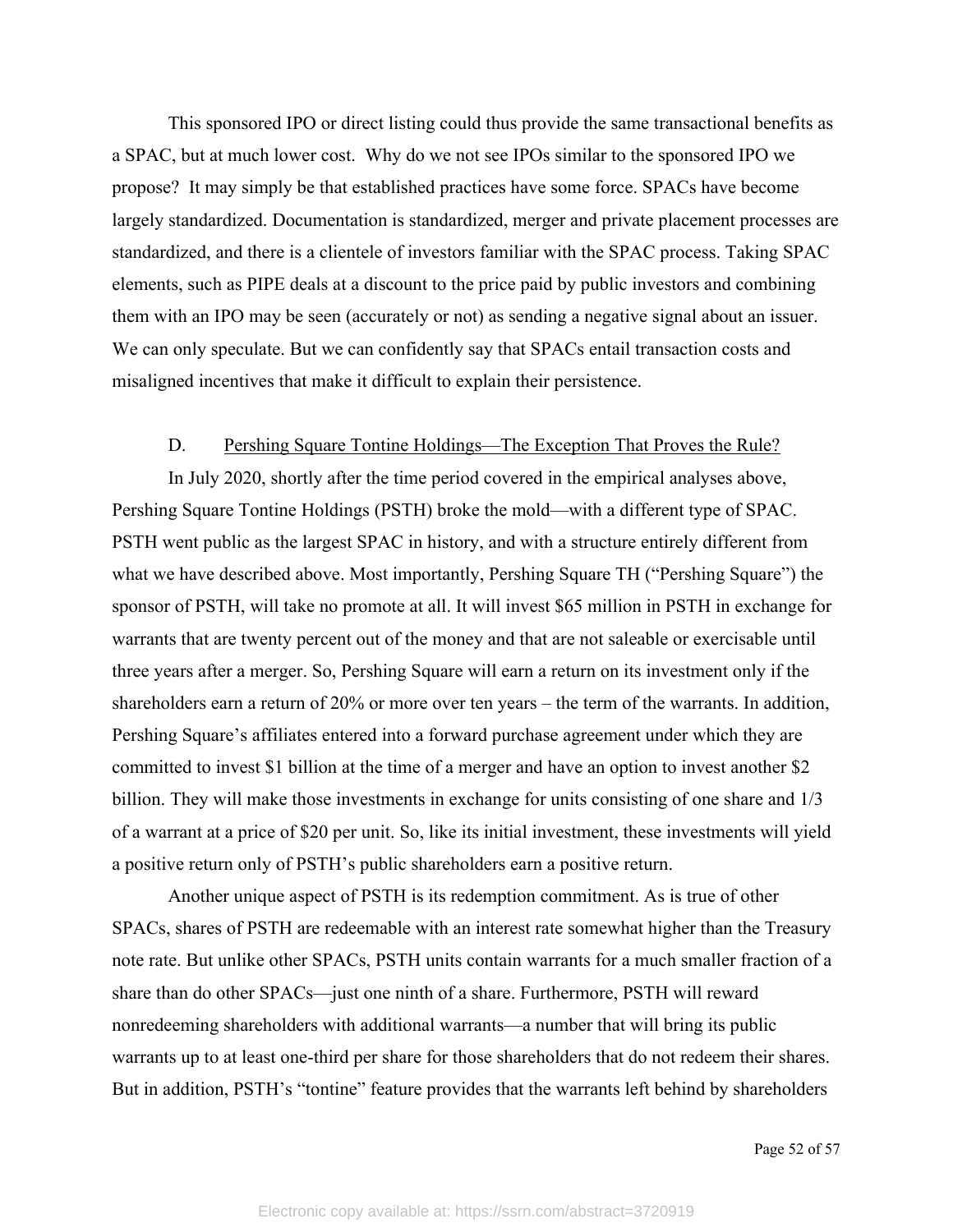that redeem their shares will be reallocated to nonredeeming shareholders. So, the more shares that are redeemed, the more warrants nonredeeming shareholders will receive. This will encourage shareholders not to redeem.

Pershing Square is explicit regarding PSTH's advantages over other SPACs. In its prospectus it states:

Our stockholders are subject to far less potential dilution than is the case with many other blank check companies. Unlike other blank check companies, our Sponsor is not being afforded the opportunity to purchase 20% of our stock at a nominal price; our Sponsor will instead purchase the Sponsor Warrants at their fair market value, and the Sponsor Warrants will generally not be salable, transferable or exercisable until three years after the date of our initial business combination. Thus, unlike other situations in which the Sponsor is entitled to a portion of the value of the company regardless as to whether the company increases or decreases in value, our Sponsor will only participate in the value of our company if our stock price is at least 20% higher than the initial offering price in this offering (and only then if the Sponsor Warrants are salable, transferable or exercisable at that time). . . . . We believe that this incentive structure is better aligned with our stockholders and potential merger partners, substantially less dilutive than typical incentive arrangements in other blank check companies, and therefore will be more attractive to potential investors in this offering.<sup>107</sup>

Is PSHT the exception that proves the rule—that is, the rule that traditional SPACs have adopted a dysfunctional structure? Shortly after its IPO, PSHT's shares rose to about 15% above their IPO price and have remained there – something exceptionally rare among other SPACs.<sup>108</sup> This suggests that the market places substantial value on the lower dilution and incentive compatibility of PSHT's structure coupled with Pershing Square's abilities. Other SPACs, with traditional SPAC structures, have impressive sponsors as well. For instance, TPG sponsored a SPAC that went public in 2020. Its share price has remained around its \$10 redemption price since its IPO. It thus appears that PSHT supports our analysis, at least to some extent.

<sup>&</sup>lt;sup>107</sup> Pershing Square Tontine Holdings Form 424B4, filed July 26, 2020, p.7.

<sup>108</sup> In particular, we identify only three other SPACs that have maintained prices 15% or more above their IPO price for at least a week during the first two-months following their IPOs. These other SPACs are Panacea Acquisition. Corp, Dragoneer Growth Opportunities, and Therapeutics Acq, Corp.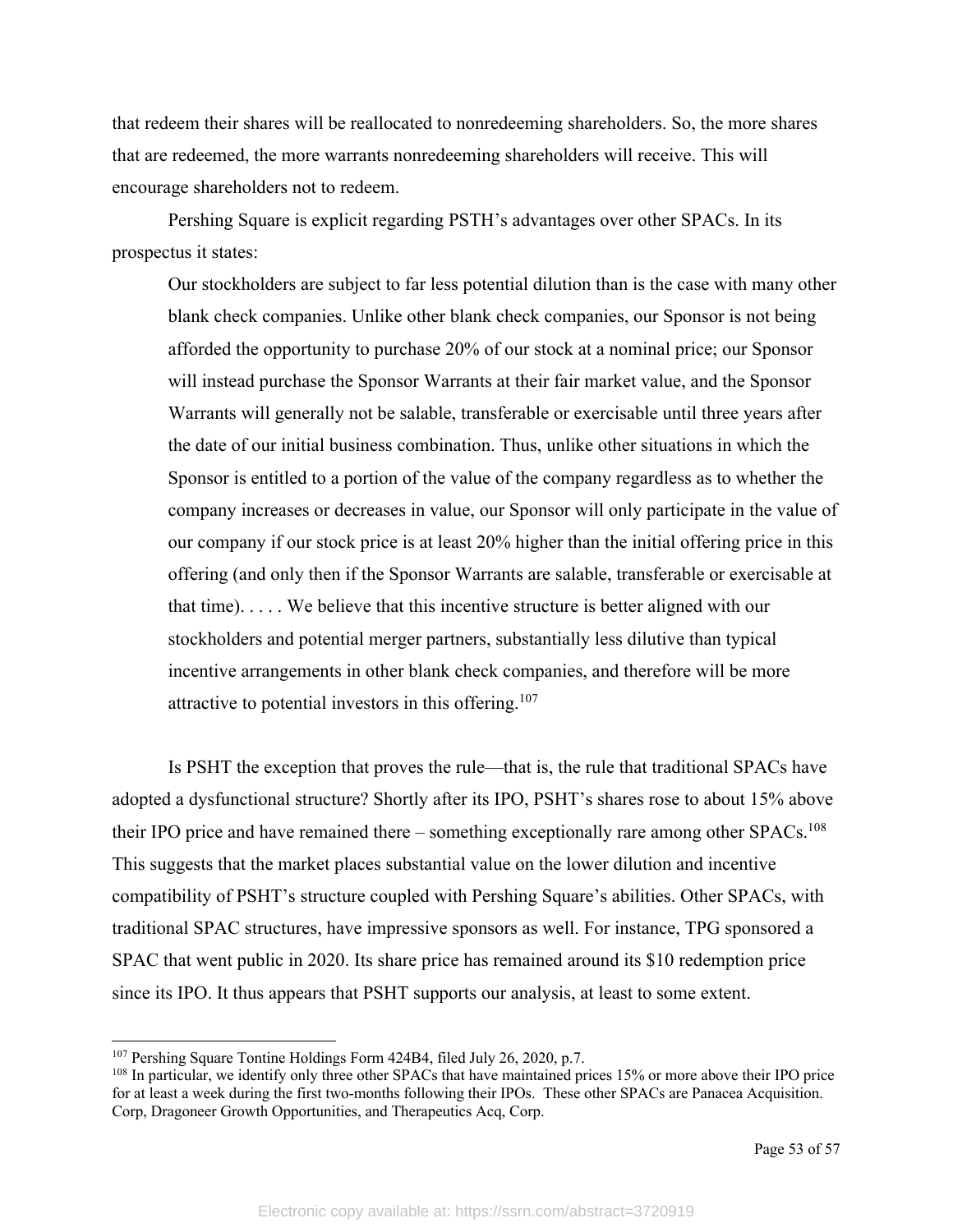Will other SPACs follow the PSHT structure? That remains to be seen. Over 90 SPACs have completed IPOs in the less than three months since PSHT completed its IPO in July of 2020 and only a handful have significantly deviated from traditional SPAC terms.<sup>109</sup> Alternatively, especially now that the stock exchanges will allow companies to combine direct listings with private placements, perhaps those transactions will displace some SPACs. Or perhaps our proposed sponsored IPOs or direct listings will.

#### **Conclusion and Policy Implications**

SPACs are a poorly designed vehicle by which to bring a company public. Investors that buy units in a SPAC's IPO and redeem their shares at the time the SPAC merges are paid a handsome return for parking their cash with the SPAC. The bulk of that return takes the form of the warrants or rights included in the units they purchase in the SPAC's IPO and keep for free after they redeem their shares. Those warrants and rights, however, dilute the SPAC's shares at the time of its merger—along with the sponsor's promote and the underwriting fees paid on cash raised rather than cash delivered. The brunt of that dilution has been borne by a largely separate group of SPAC shareholders that acquire shares around the time of SPAC mergers and hold them through the mergers and thereafter. Of the 2019-20 Merger Cohort that we studied, few SPACs have generated positive returns for their non-redeeming shareholders. The same is true of SPACs that went public in prior years and that have had longer to prove their value to the market. SPACs' poor performance reflects the depth of the dilution hole out of which they must dig to break even.

Commentators have widely misunderstood the structure of SPACs and how that structure hurts investors that hold SPAC shares at the time of their mergers. It is true that a few SPACs sponsored by high-profile funds or individuals have performed well. But these are the exceptions, not the rule.

SPACs are also misunderstood as providing "poor man's private equity" to ordinary investors. In reality, they neither function like private equity nor serve a clientele of ordinary investors. SPACs' initial investors are overwhelmingly large funds that buy units in a SPAC's IPO and either redeem or sell the shares before its merger. Other institutions buy shares around

<sup>&</sup>lt;sup>109</sup> These include Executive Network Partnering Corp. which includes among its sponsor team former House Speaker Paul Ryan, and Ribbit LEAP, Ltd. Both of these SPAC impose significantly more post-merger price contingencies before the sponsors enjoy as large of a payout as sponsors in traditional SPACs do.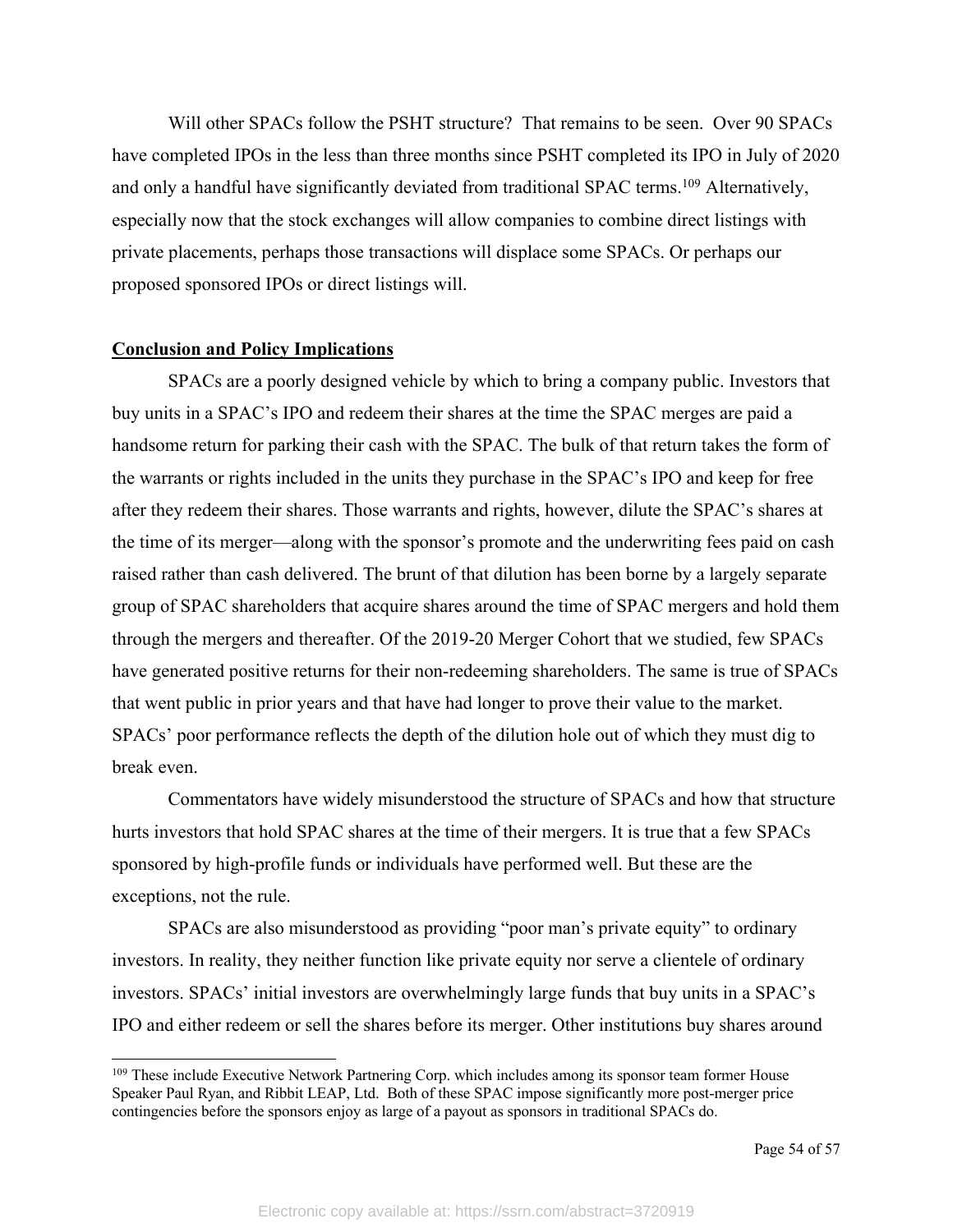the time of the merger and either hold or trade those shares as they would with shares of any a public company. Very few shareholders buy prior the announcement of a merger and hold through the merger, as a private equity investor would do by investing in a private equity fund.

The survival of SPACs, let alone the current SPAC craze, is difficult to explain. For companies with stories that are difficult to convey, SPACs have historically provided a means of going public that may well have been more effective than an IPO, and perhaps some firms' only option for going public. But the poor post-merger performance of SPACs suggests that these benefits were achieved on the backs of investors that held shares of SPACs at the time of their merger and thereafter.

This raises the question whether the lenient regulatory treatment of SPACs is justified. The differential treatment of SPACs and IPOs never was intended. It is an inadvertent loophole. There is no way to know whether SPAC investors are lured into declining to redeem their shares prior to a merger because of the freedom SPACs and their targets enjoy to provide projections and other forward-looking statements to potential investors. Nor can one know whether SPACs' relative insulation from Section 11 is related to SPAC shareholders' losses. The SEC has long maintained that Section 11 is an important source of investor protection in IPOs, and has shown no inclination to urge Congress to amend or repeal it. To the extent Section 11 is considered important as applied to IPOs, it follows that if the regulatory playing field between SPACs and IPOs is to be leveled, the leveling should take the form of bringing SPAC regulation up to the level of IPO regulation. Similarly, to the extent that requiring an IPO underwriter to assume liability for the accuracy of statements in a prospectus adds meaningful investor protections, it would be reasonable to impose the same responsibility on banks that advise SPACs on their mergers. These advisors are often the same banks that underwrote the SPAC's IPO, and part of their fee is contingent on the consummation of the merger.

Furthermore, our analysis suggests two relatively straightforward reforms. First, SPAC sponsors frequently make side payments in the form of shares or warrants to public shareholders in return for commitments not to redeem their shares, but they do not always disclose the full details of those payments.<sup>110</sup> A requirement that these payments be fully disclosed would convey

<sup>110</sup> See note 25, supra, for some examples of SPAC filings that acknowledge these arrangements but do not provide information on compensation offered to investors not to redeem. Since some SPACs have evidently decided that details of these arrangements were not material information for their investors, it is also possible other SPACs have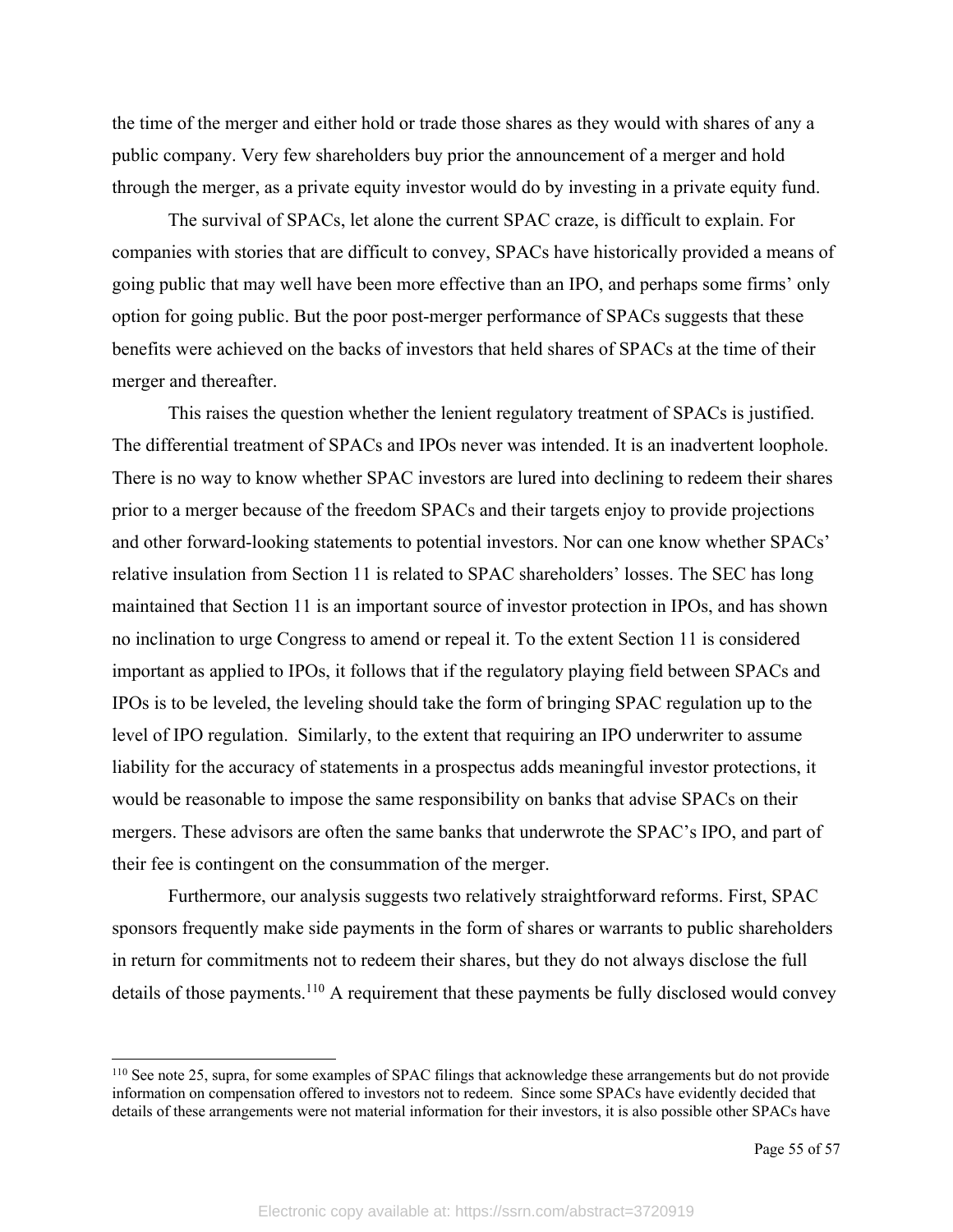information to other shareholders regarding the value they will get out of the proposed merger. Second, a SPAC could be required to disclose the amount of cash per share that it will deliver in a merger under a range of redemption scenarios. This would be useful to targets, which seem to have taken care of themselves, but it would also be useful to SPAC shareholders in projecting the impact of the merger on their shares.<sup>111</sup> It would focus attention on whether a target has adjusted the terms of the merger agreement in response to the SPAC having less actual cash per share than the nominal value of \$10 per share. In addition, it would focus attention on whether SPAC's sponsor can add sufficient value post-merger to make up for whatever shortfall in cash-per-share the SPAC has pre-merger. This would also be congruent with SEC requirements to transparently disclose fees and costs in other financial arrangements.<sup>112</sup>

On the other hand, one can reasonably conclude from our analysis that SPAC investors have only themselves to blame for losing money on their post-merger SPAC shares. Although our assessments of SPACs' high costs and losses to post-merger investors is contrary to popular reports in the press, all our analyses are based on public information. Furthermore, unlike what some have asserted,<sup>113</sup> we find no evidence that SPACs are hotbeds of fraud or outright investor

<sup>111</sup> Some might imagine that cash per share is already effectively disclosed because investors know the basic terms of the SPAC: e.g. the sponsor's up front 20/25% promote. In reality, it took a team of researchers months of work to collect the cash per share remaining in SPACs that we present in this paper. In addition to the underlying uncertainty in cash per share on account of redemptions, there are a multitude of potential deals and arrangements by which sponsor shares and underwriting fees get adjusted. New money may come in via PIPE deals at different pricing amounts, and there might or might not be additional fees associated with raising those PIPE funds. Similarly, minimum cash per share might or might not be specified by merger agreements requiring minimum cash to close, and these agreements might or might not be waived by targets. Merger agreements may stipulate different provisions for how transaction costs of the merger are paid. And the list goes on.

decided that it is not material to their investors to disclose such arrangements at all. Thus, we do not even have a full picture of just how common such arrangements are.

 $112$  For instance, an investor can look at the first page of an IPO prospectus and see precisely spelled out how much cash per share the issuing firm will receive, net of underwriting expenses. Something similar for SPAC merger proxies could be helpful for SPAC investors. For other examples of SEC requirements on fee disclosures, see, e.g., https://www.sec.gov/investment/faq-disclosure-conflicts-investment-adviser-compensation .

<sup>&</sup>lt;sup>113</sup> For instance, a recent Financial Times article quotes Gabriel Grego as saying "The [Spac] structure itself seems engineered to attract fraud." See "Can Spacs shake off their bad reputation?" by Ortenca Aliaj, Sujeet Indap, and Miles Kruppa, Financial Times, August 13, 2020. Similarly, a recent article in The American Prospect states that companies going public via SPAC "like the idea of hiding their true financial outlook from regulators and the investing public," and points to alleged misstatements made by Nikola Corp in its disclosure documents as typical of the type of deceptions that make companies favor SPACs as routes to go public. The article goes on to state that "[t]he main advantage [of SPACs] is the lack of transparency, since the company doesn't have to register with the SEC and provide the level of detail to potential public investors." Quote from Eileen Appelbaum of the Center for Economic and Policy Research, as quoted by Dayen, David "Wall Street's Newest Way to Part Investors From Their Money." American Prospect, August 6, 2020. To be clear, we do not doubt that some SPAC deals may have contained fraudulent disclosures, we simply do not yet see evidence that this typifies SPAC transactions, or that SPACs necessarily have any more fraud than other types of offerings.